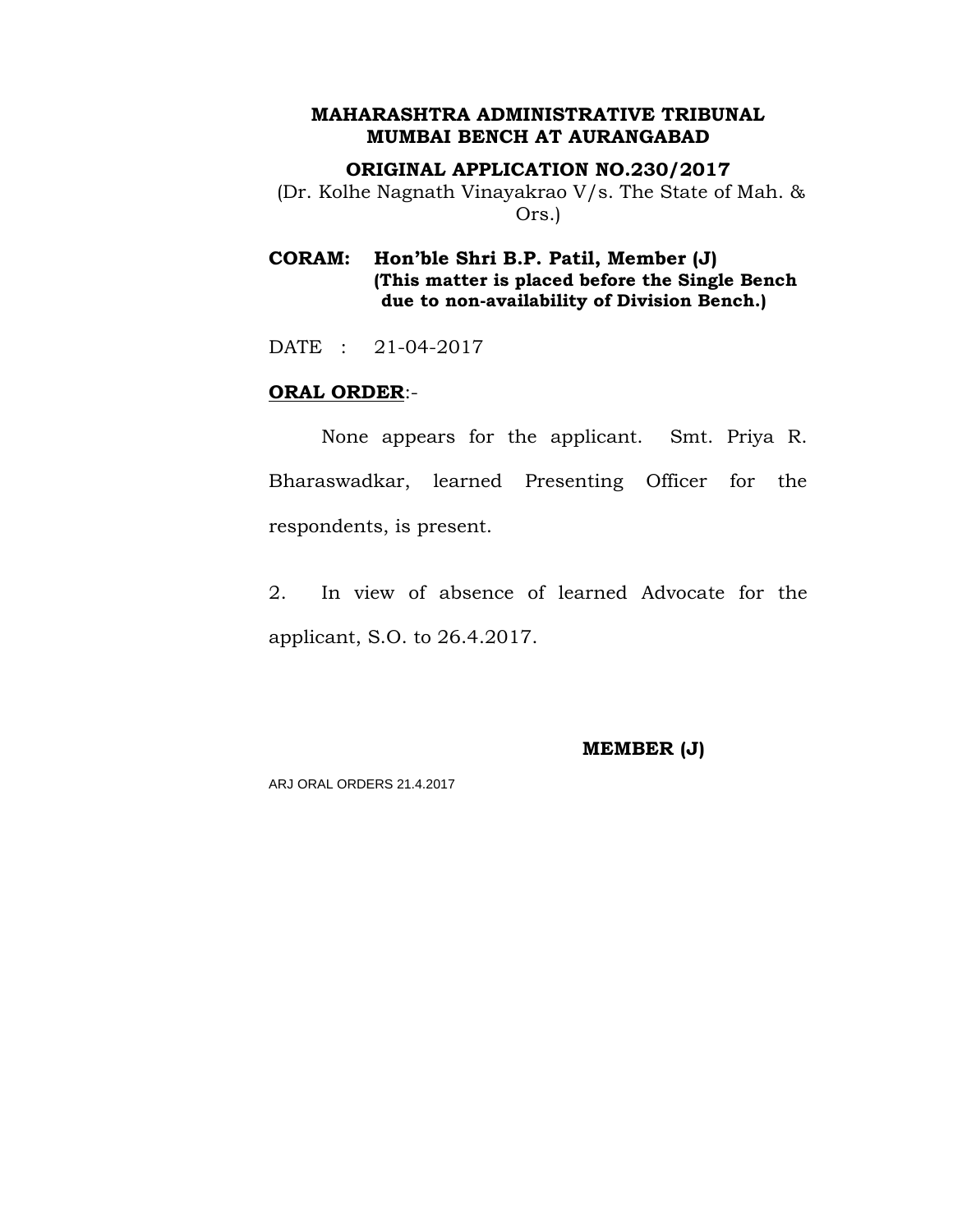**MA ST. 447/17 IN CP ST. 448/2017 IN OA 619/2015** (Shri Anil S. Palekar V/s. The State of Mah. & Ors.)

# **CORAM: Hon'ble Shri B.P. Patil, Member (J) (This matter is placed before the Single Bench due to non-availability of Division Bench.)**

DATE : 21-04-2017

# **ORAL ORDER**:-

Heard Shri A.R. Tapse, learned Advocate for the applicant and Shri N.U. Yadav, learned Presenting Officer for the respondents.

2. The learned Advocate for the applicant seeks time. Time granted.

3. S.O. to 24.4.2017.

### **MEMBER (J)**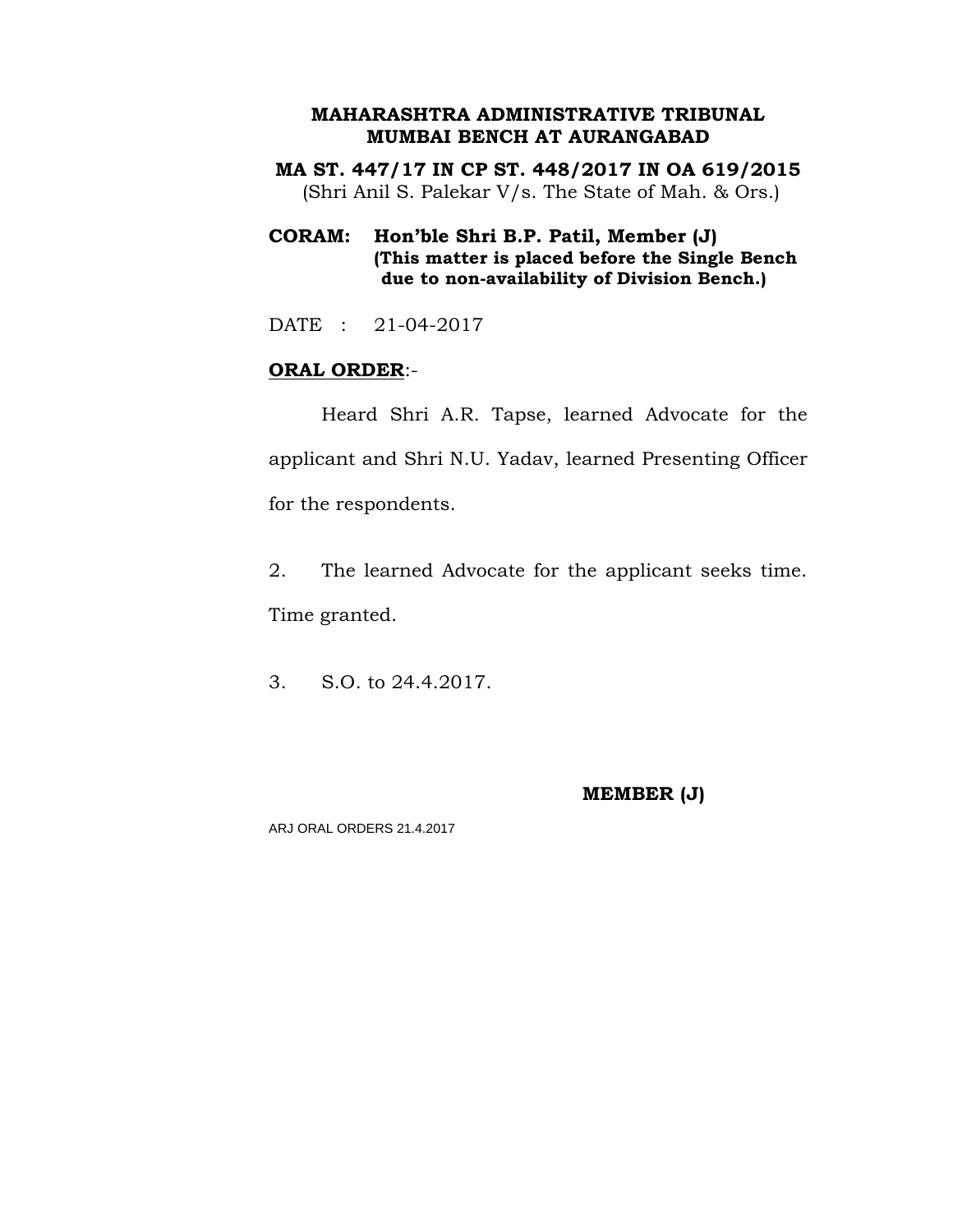**ORIGINAL APPLICATION NO. 381/2013** (Shri Uttam R. Kshirsagar V/s. The State of Mah. & Ors.)

# **CORAM: Hon'ble Shri B.P. Patil, Member (J) (This matter is placed before the Single Bench due to non-availability of Division Bench.)**

DATE : 21-04-2017

# **ORAL ORDER**:-

Heard Shri V.B. Wagh, learned Advocate for the applicant and Shri I.S. Thorat, learned Presenting Officer for the respondents.

2. The learned Advocate for the applicant seeks time. Time granted.

3. S.O. to 28.4.2017.

# **MEMBER (J)**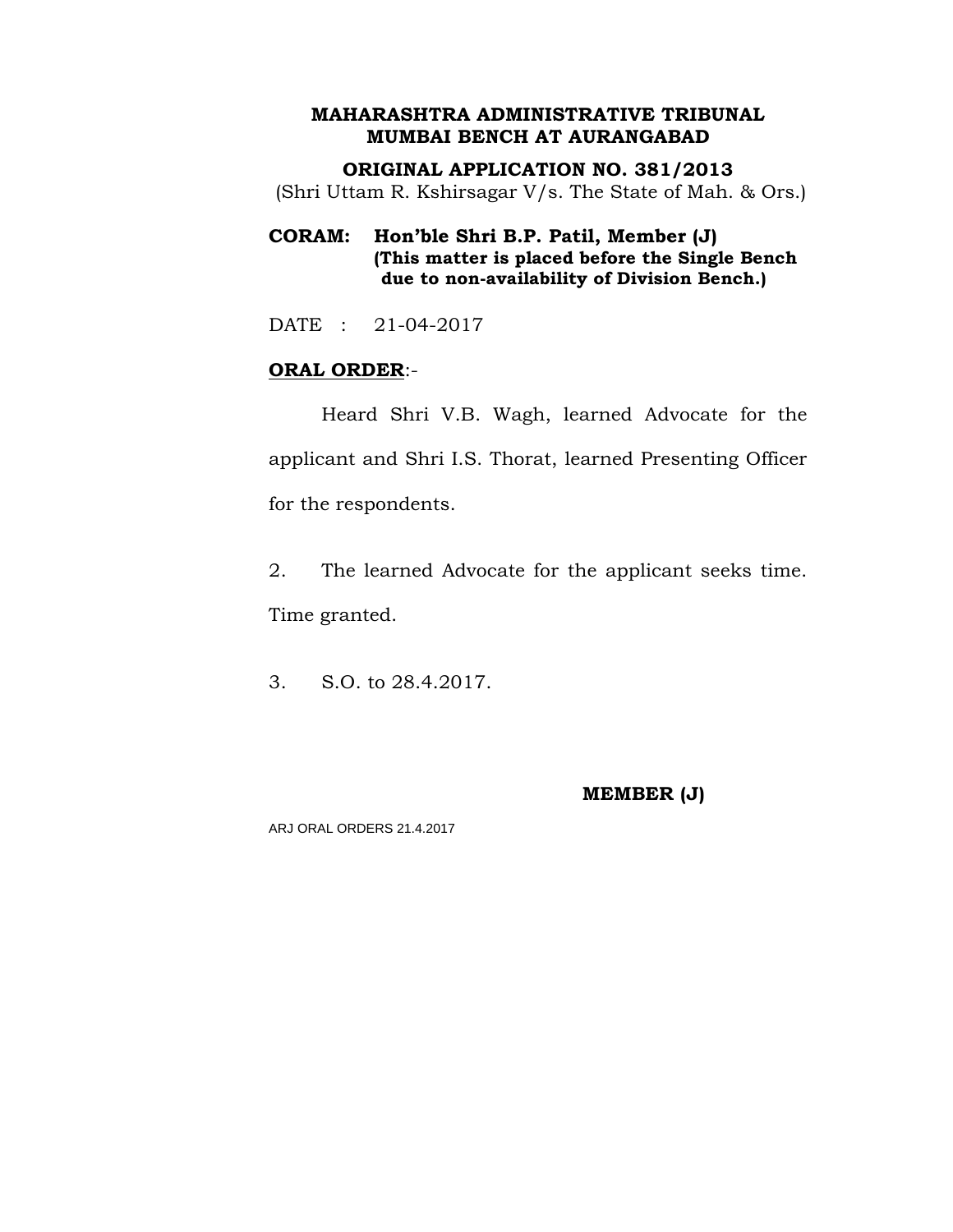**ORIGINAL APPLICATION NO. 227/2014** (Shri Jijarao D. Khairnar V/s. The State of Mah. & Ors.)

# **CORAM: Hon'ble Shri B.P. Patil, Member (J) (This matter is placed before the Single Bench due to non-availability of Division Bench.)**

DATE : 21-04-2017

### **ORAL ORDER**:-

Heard Shri N.B. Jadhav, learned Advocate for the applicant, Shri D.R. Patil, learned Presenting Officer for the respondent nos. 1 to 3 and Shri P.B. Patil, learned Advocate for the respondent no. 4.

2. The learned Presenting Officer seeks time to file affidavit in reply on behalf of res. nos. 1 to 3. Time granted.

3. S.O. to 5.5.2017.

**MEMBER (J)**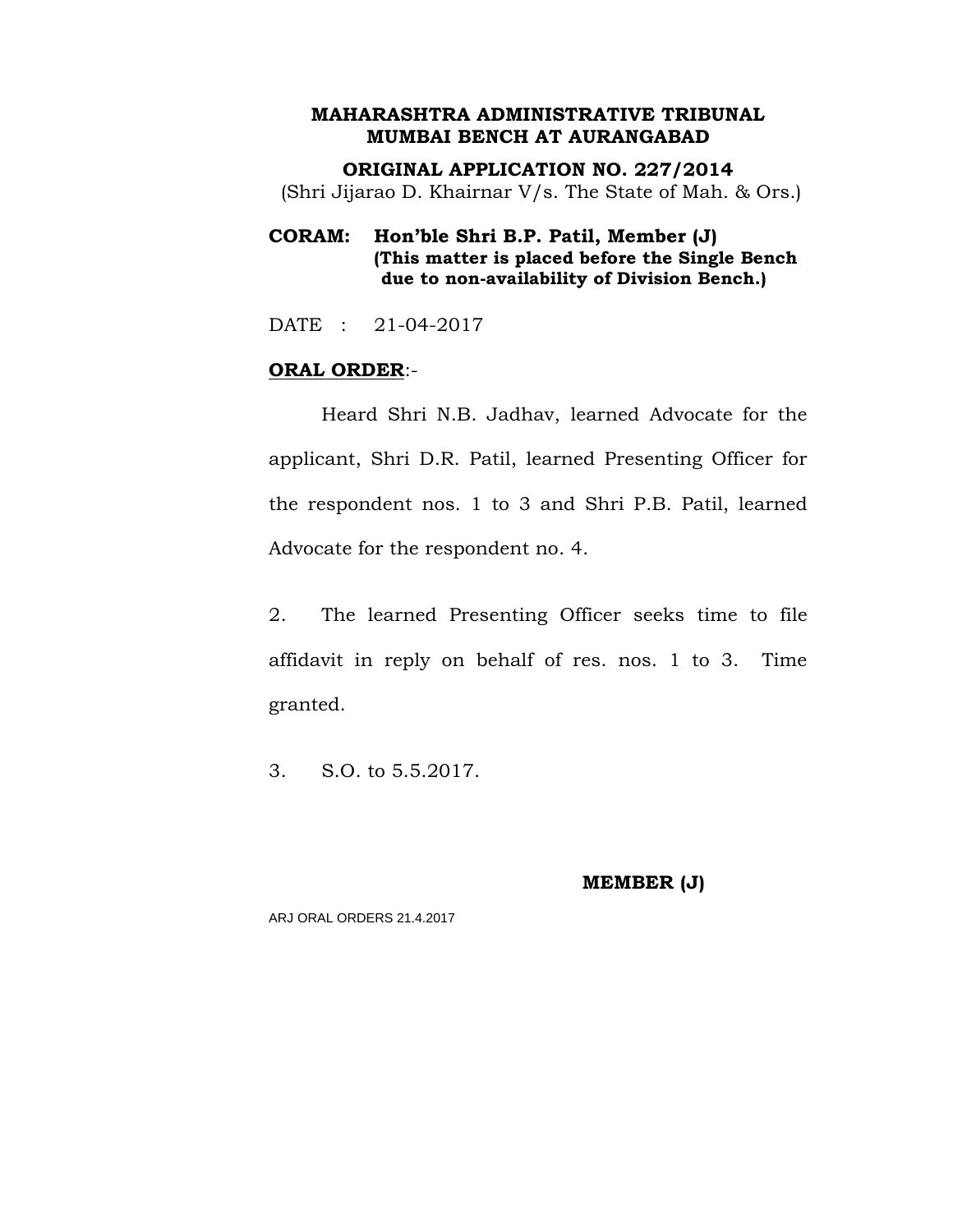**ORIGINAL APPLICATION NO. 510/2016** (Shri Vijaykumar H. Gade V/s. The State of Mah. & Ors.)

# **CORAM: Hon'ble Shri B.P. Patil, Member (J) (This matter is placed before the Single Bench due to non-availability of Division Bench.)**

DATE : 21-04-2017

### **ORAL ORDER**:-

None appears for the applicant. Shri S.K. Shirse, learned Presenting Officer for the respondent nos. 1 & 2 is present. None appears for respondent no. 3.

2. In view of absence of learned Advocate for the applicant and learned Advocate for respondent no. 3, S.O. to 16.6.2017.

### **MEMBER (J)**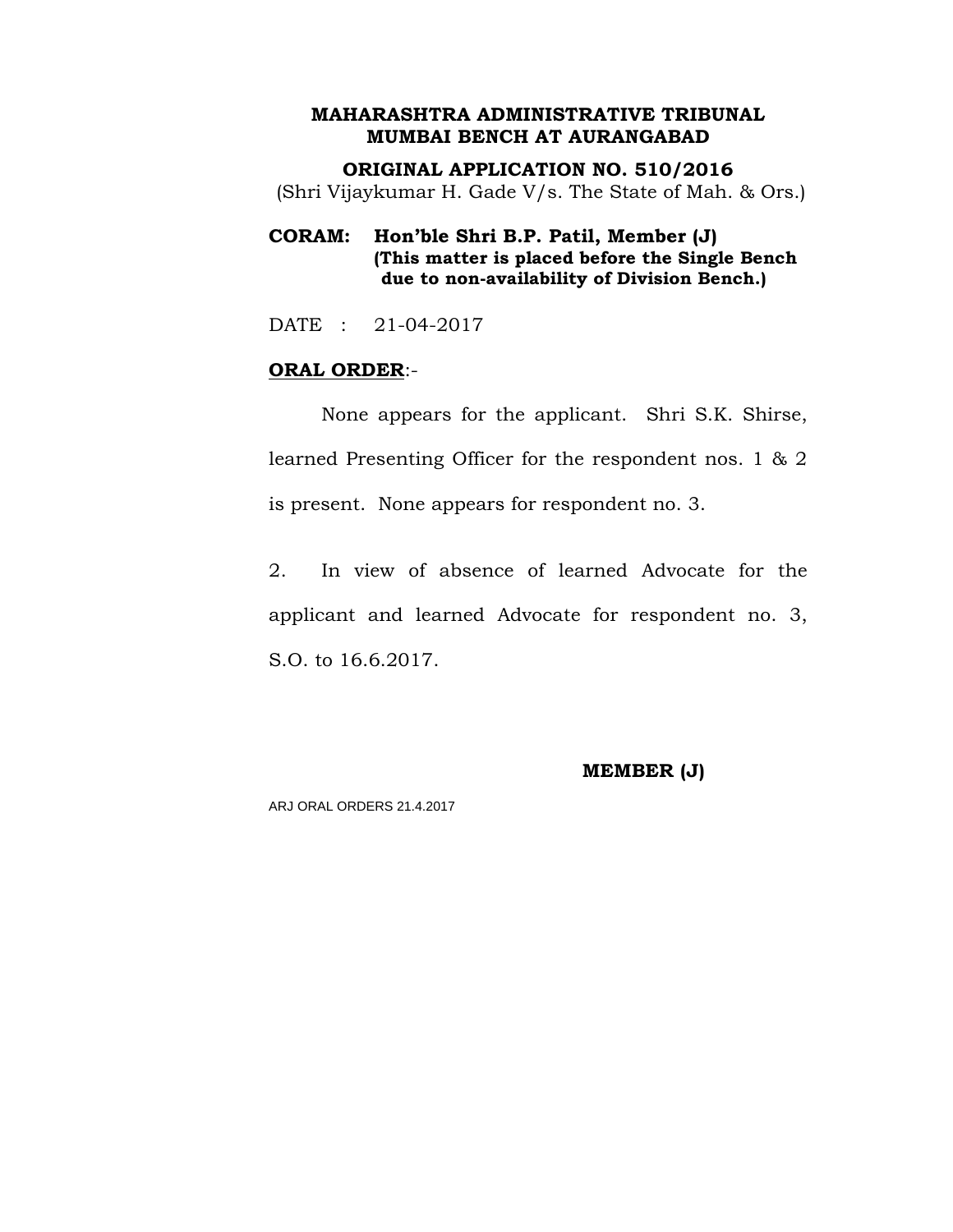**O.A. NOS. 118, 119 & 120 ALL OF 2017**

### **CORAM: Hon'ble Shri B.P. Patil, Member (J) (This matter is placed before the Single Bench due to non-availability of Division Bench.)**

DATE : 21-04-2017

### **ORAL ORDER**:-

Heard Shri Ashish Rajkar, learned Advocate holding for Shri S.D. Joshi, learned Advocate for the applicants in all these three matters and Shri S.K. Shirse & Smt. Priya R. Bharaswadkar, learned Presenting Officers for the respective respondents in respective matters.

2. The learned Presenting Officers seek time to file affidavit in replies in all these three matters. Time granted.

3. S.O. to 16.6.2017.

**MEMBER (J)**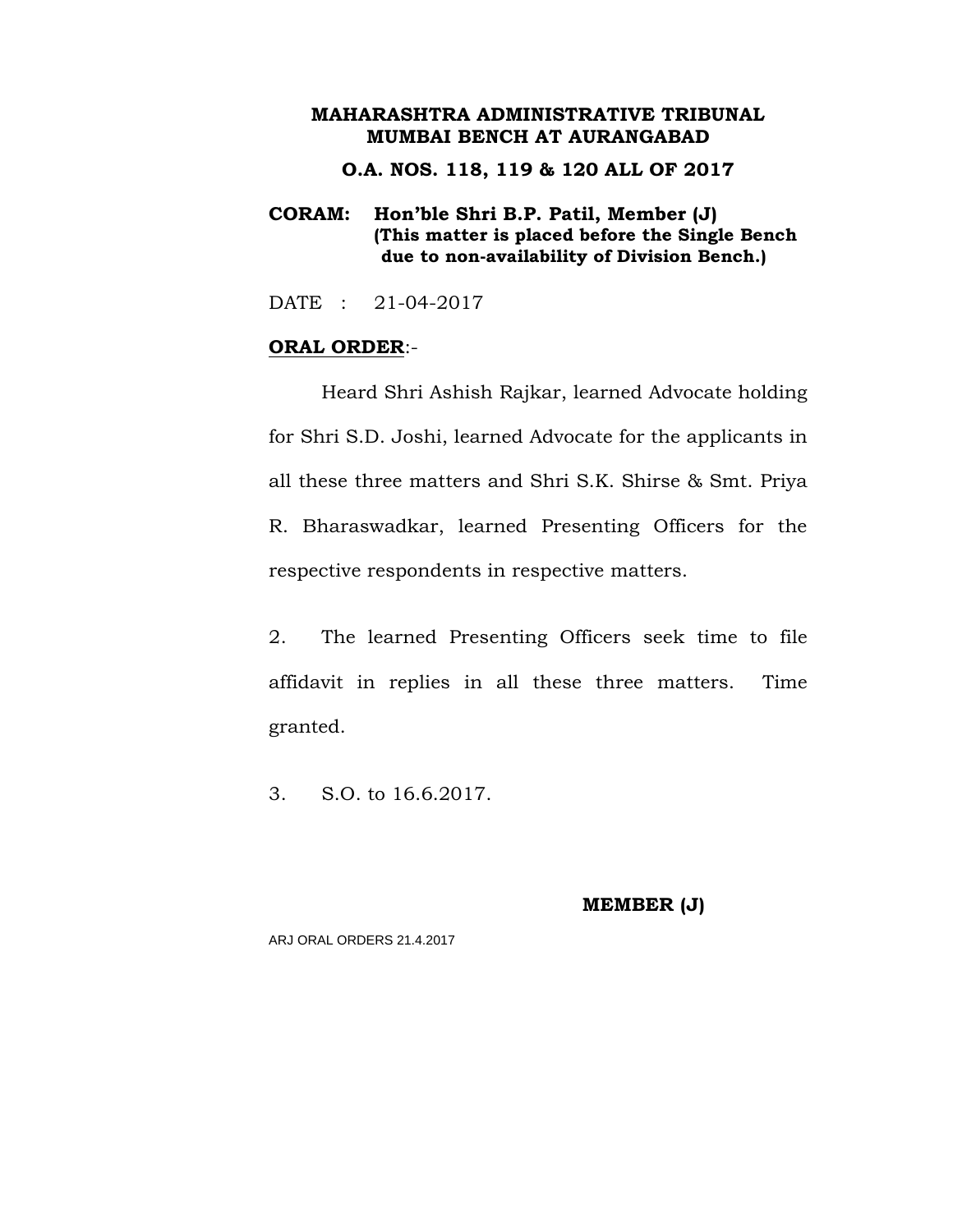### **MA 433/2015 IN OA ST. NO. 318/2015**

(Dr. Shivshinkar C. Haralaya V/s. The State of Mah. & Ors.)

## **CORAM: Hon'ble Shri B.P. Patil, Member (J) (This matter is placed before the Single Bench due to non-availability of Division Bench.)**

DATE : 21-04-2017

### **ORAL ORDER**:-

None appears for the applicant. Smt. Priya R. Bharaswadkar, learned Presenting Officer for the respondents, is present.

2. The learned Presenting Officer seeks time to file affidavit in reply. Time granted.

3. S.O. to 15.6.2017.

#### **MEMBER (J)**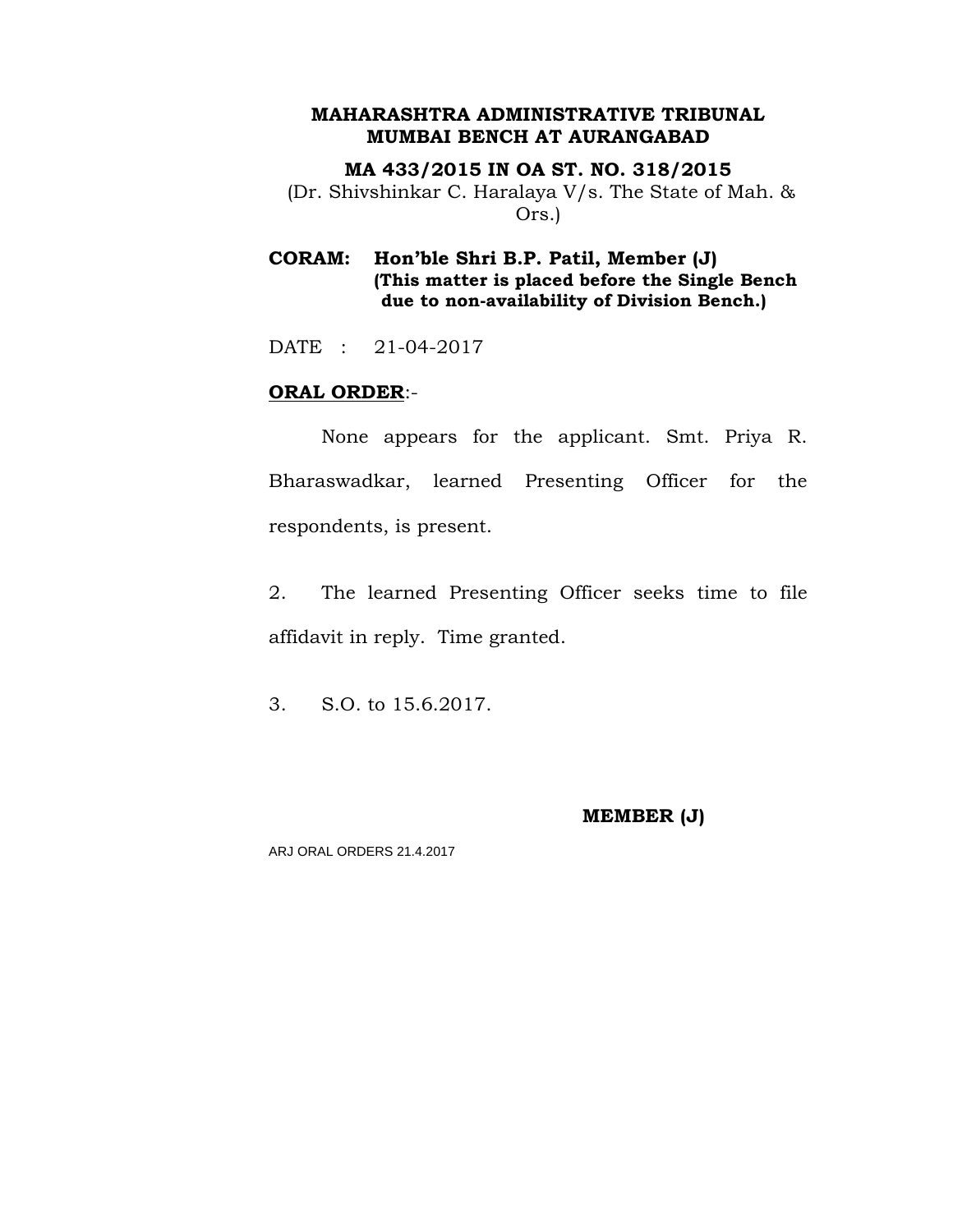**MA 201/2016 IN CP ST. 765/2016 IN OA 918/2010** (Gayabai d/o G. Pokale V/s. The State of Mah. & Ors.)

# **CORAM: Hon'ble Shri B.P. Patil, Member (J) (This matter is placed before the Single Bench due to non-availability of Division Bench.)**

DATE : 21-04-2017

### **ORAL ORDER**:-

None appears for the applicant. Smt. Sanjivani Deshmukh Ghate, learned Presenting Officer for the respondents, is present.

2. The learned Presenting Officer seeks time to file affidavit in reply. Time granted.

3. S.O. to 15.6.2017.

### **MEMBER (J)**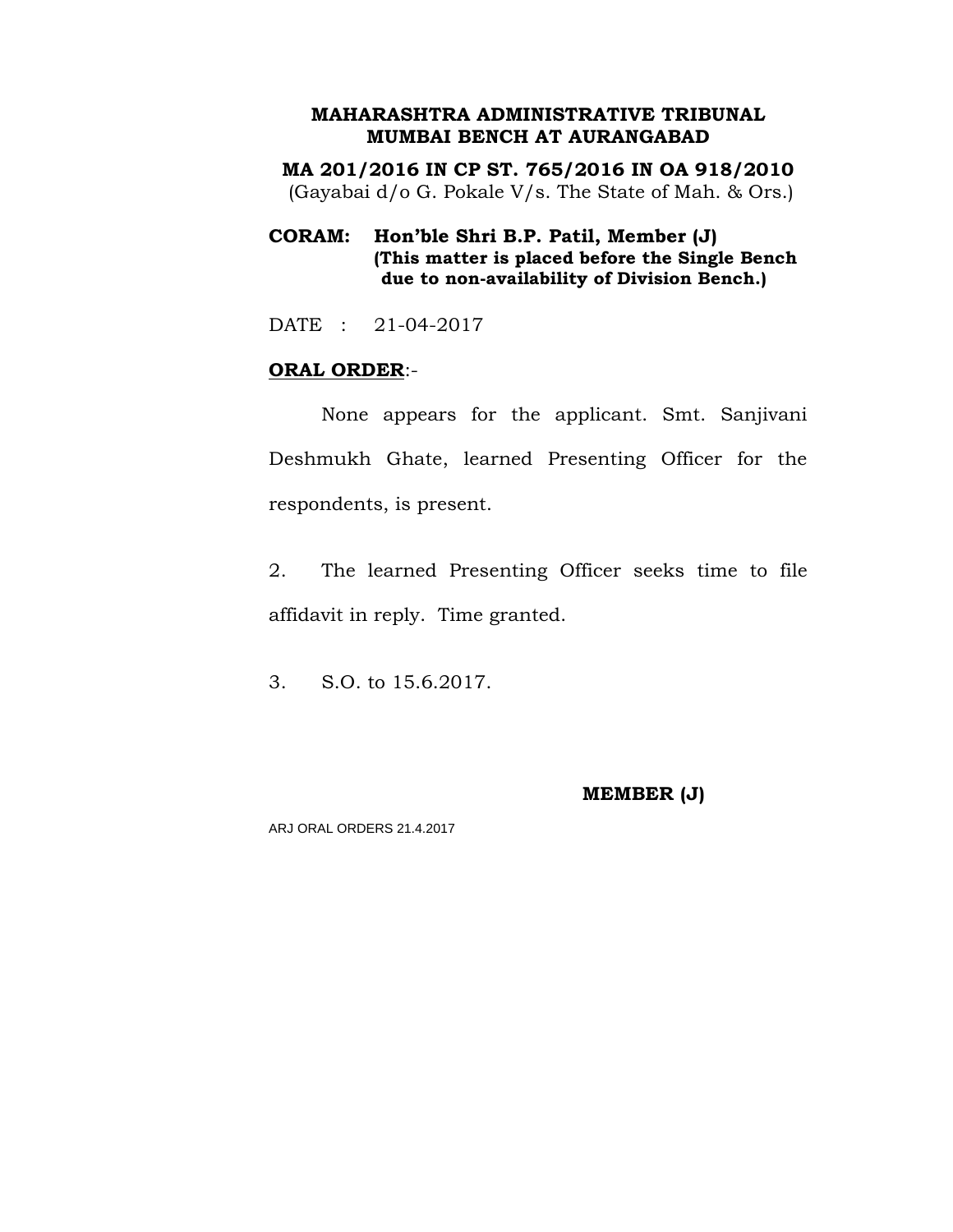**MA 234/2016 IN OA ST. 629/2016** (Chous Galeb Ahmed Amodi V/s. The State of Mah. & Ors.)

**CORAM: Hon'ble Shri B.P. Patil, Member (J) (This matter is placed before the Single Bench due to non-availability of Division Bench.)**

DATE : 21-04-2017

### **ORAL ORDER**:-

Heard Shri V.B. Wagh, learned Advocate for the applicant and Shri N.U. Yadav, learned Presenting Officer for the respondents.

2. The learned Presenting Officer seeks time to file affidavit in the original application itself. Time granted.

3. S.O. to 8.6.2017.

### **MEMBER (J)**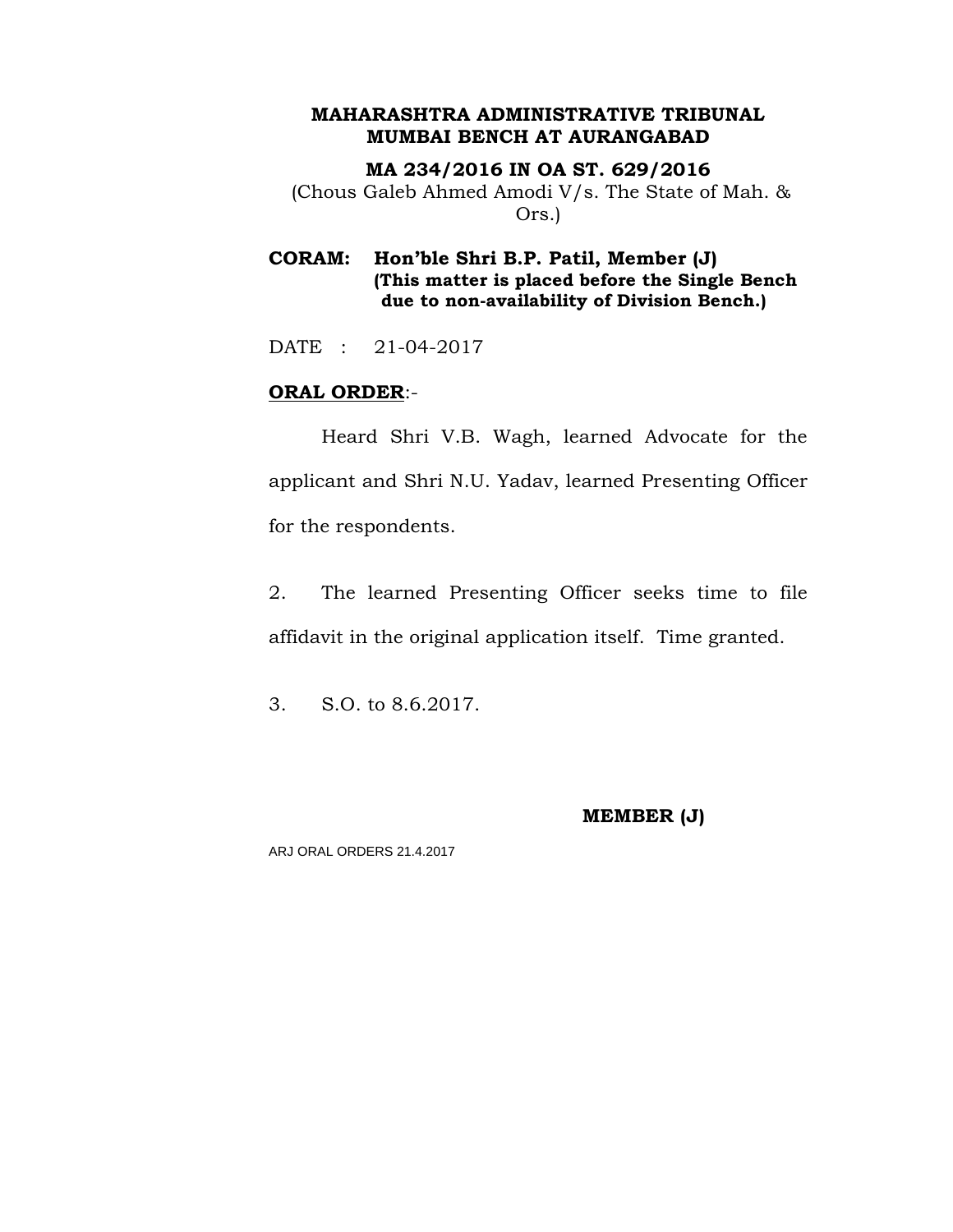**MA 140/2017 IN CP ST. 472/2017 IN OA 63/2015** (Shri Saylu P. Nawod V/s. The State of Mah. & Ors.)

# **CORAM: Hon'ble Shri B.P. Patil, Member (J) (This matter is placed before the Single Bench due to non-availability of Division Bench.)**

DATE : 21-04-2017

### **ORAL ORDER**:-

Heard Shri S.D. Joshi, learned Advocate for the applicant and Smt. Resha S. Deshmukh, learned Presenting Officer for the respondents.

2. The learned Advocate for the applicant seeks time. Time granted.

3. S.O. to 26.4.2017.

### **MEMBER (J)**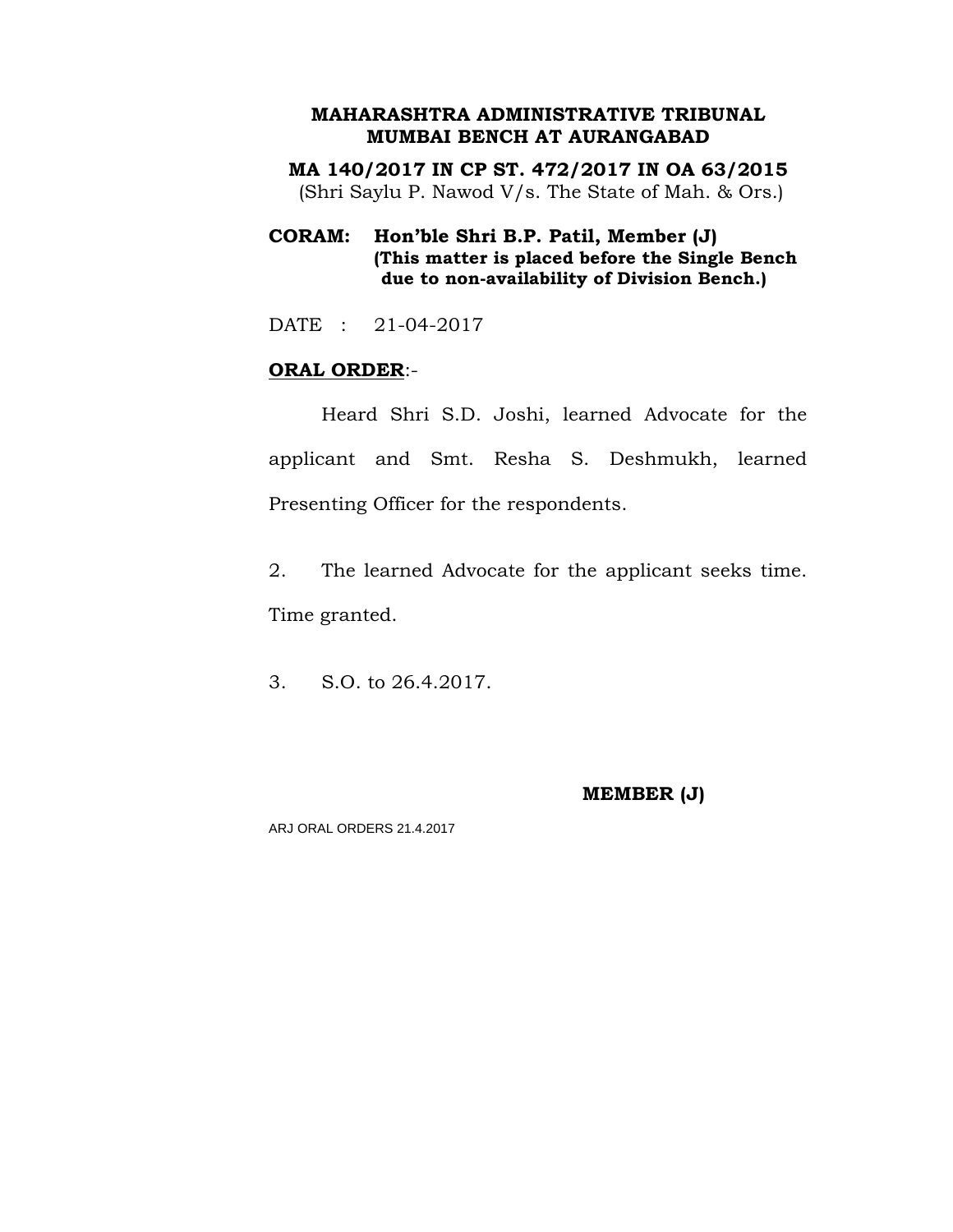**O.A. NOS. 488/13, 01/15, 626/15, 627/15, 635/15, 21/16, 618/16, 619/16**

**CORAM: Hon'ble Shri B.P. Patil, Member (J) (This matter is placed before the Single Bench due to non-availability of Division Bench.)**

DATE : 21-04-2017

### **ORAL ORDER**:-

Heard S/shri J.S. Deshmukh, learned Advocate for himself and holding for Milind Patil and R.P. Bhumkar, & M.R. Kulkarni, learned Advocate for the respective applicants in respective matters and S/shri I.S. Thorat, V.R. Bhumkar, Smt. Sanjivani Deshmukh Ghate, Smt. Deepali S. Deshpande & Smt. Resha S. Deshmukh, learned Presenting Officers for the respective respondents in respective matters.

2. Shri Thorat, learned Presenting Officer has filed affidavit in reply on behalf of res. nos. 1 to 4 in O.A. no. 627/2015 and the same is taken on record.

3. The respective learned P.Os. seek time to file affidavit in replies on behalf of respective respondents in O.A. Nos. 635/15, 618/16, 619/16. Time granted.

4. S.O. to 22.6.2017.

**MEMBER (J)**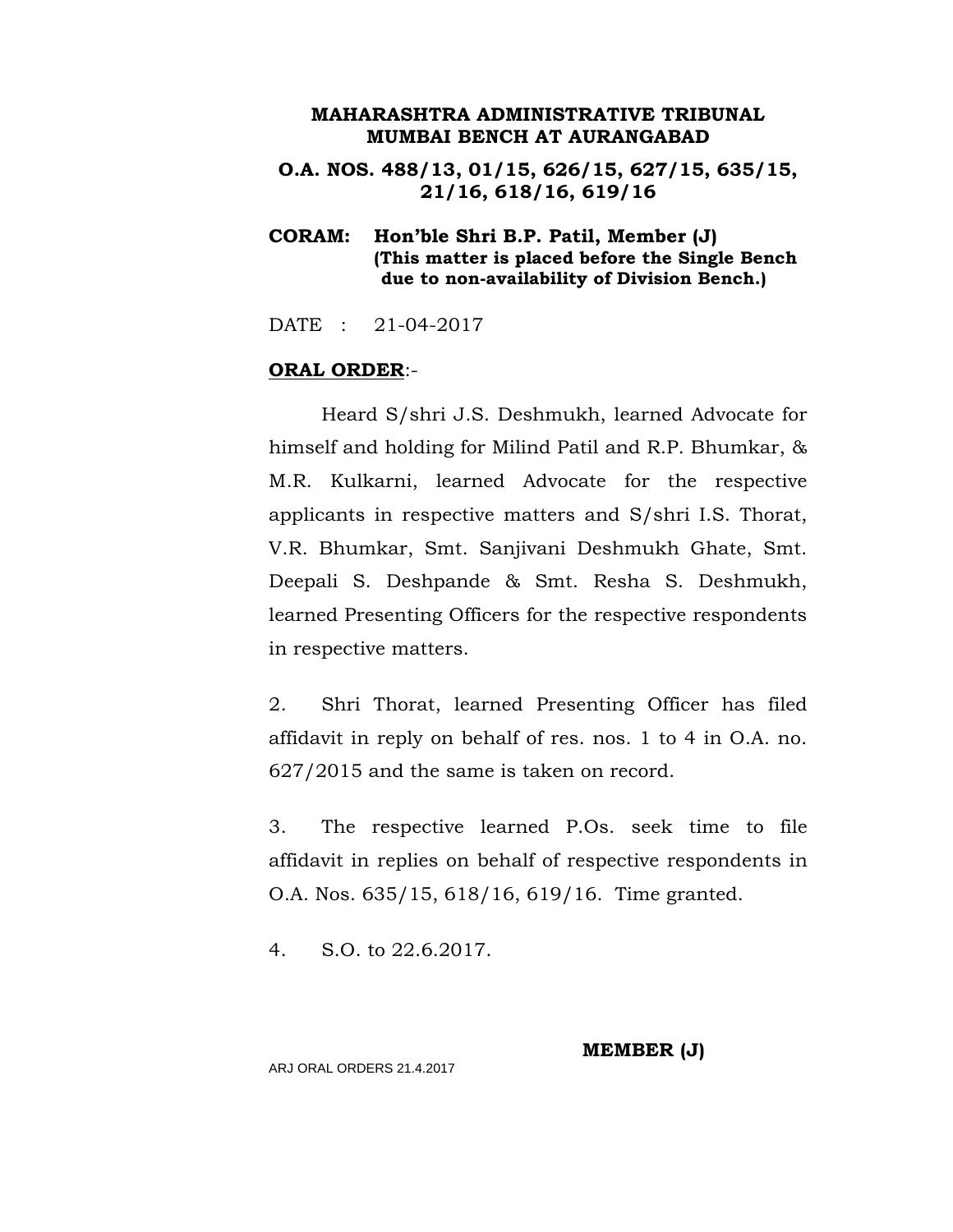### **ORIGINAL APPLICATION NO. 695 OF 2016**

### **(Shri Jagdish S. Pendalwar Vs. The State of Maharashtra and Others.)**

**CORAM : HON'BLE SHRI B.P. PATIL, MEMBER (J)**

**DATE : 21.04. 2017.**

#### **ORAL ORDER:**

1. Heard Shri A.D. Sugdazre – learned Advocate for the applicant and Shri S.K. Shirse – learned Presenting Officer for the respondents.

2. Both the sides have submitted that the applicant has preferred an appeal on 15.9.2015 (page 29 to 32 of the O.A.) against the order dated 26.8.2015 passed by the Additional Director General of Police (Traffic), M.S., Mumbai i. e. res. No. 2 before the Additional Chief Secretary, Home Department, Mantralaya, Mumbai i. e. res. No. 1 and it is still pending with the said authority. As the res. No. 1 has not decided the appeal preferred by the applicant, he has approached the Tribunal by filing the present original application.

3. The learned Advocate for the applicant and learned Presenting Officer have submitted that they have no objection, if this original application is disposed of with a direction to the res. No. 1 to decide the appeal preferred by the applicant on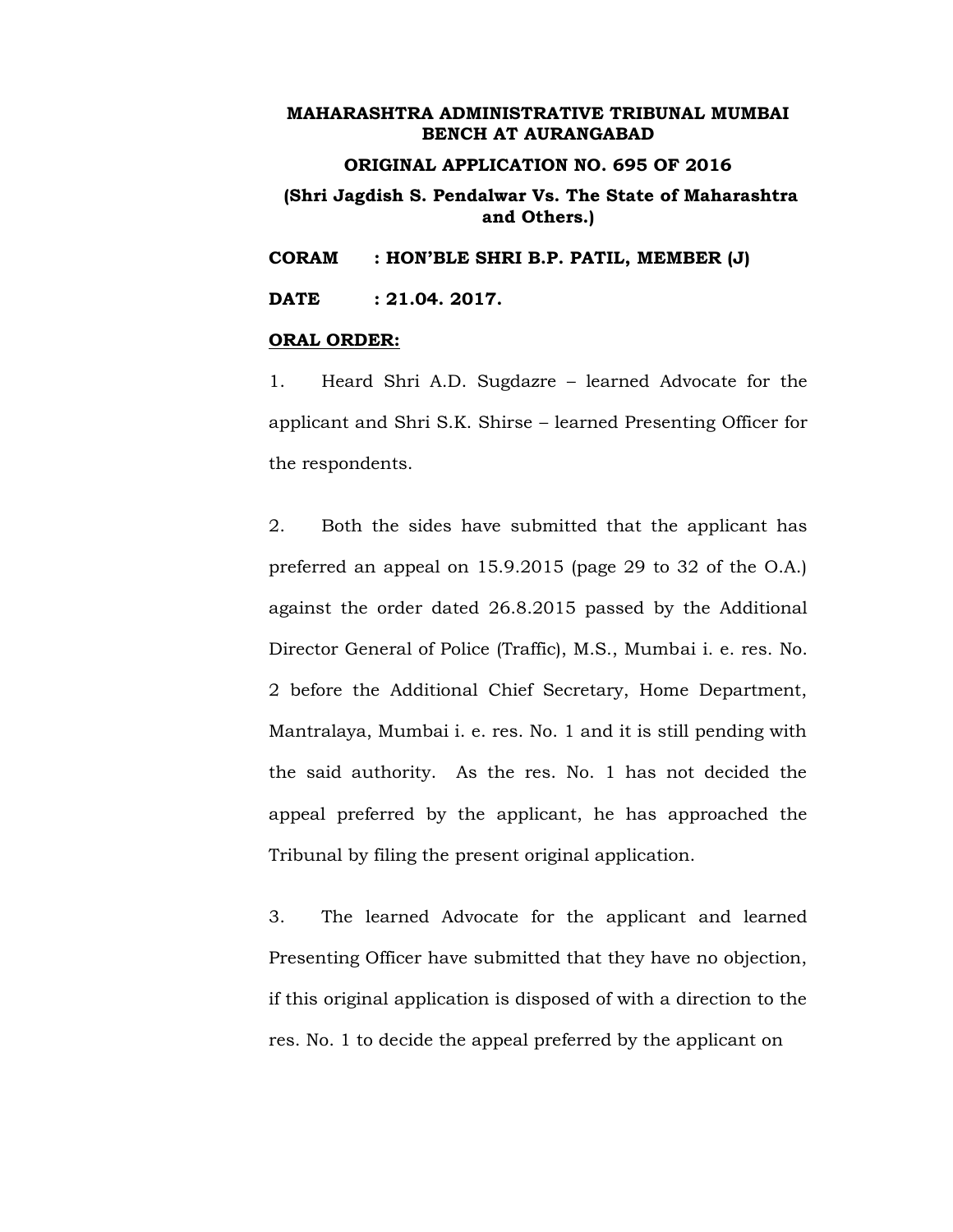### **::-2-:: O.A. NO. 695 OF 2016**

15.9.2015 (page 29 to 32 of the O.A.) against the order dated 26.8.2015 issued by the res. No. 2, within a stipulated time.

4. In view of the submission of both the sides, it is just to dispose of the present original application with a direction to the res. No. 1 to decide the appeal preferred by the applicant on 15.9.2015 against the order dated 26.8.2015 issued by the res. No. 2 within a stipulated time.

5. Accordingly the present original application is disposed of with a direction to the res. No. 1 – the Additional Chief Secretary, Home Department, Mantralaya, Mumbai – to decide the appeal preferred by the applicant on 15.9.2015 against the order dated 26.8.2015 issued by the res. No. 2 within a period of 2 month from today. There shall be no order as to costs.

#### **MEMBER (J)**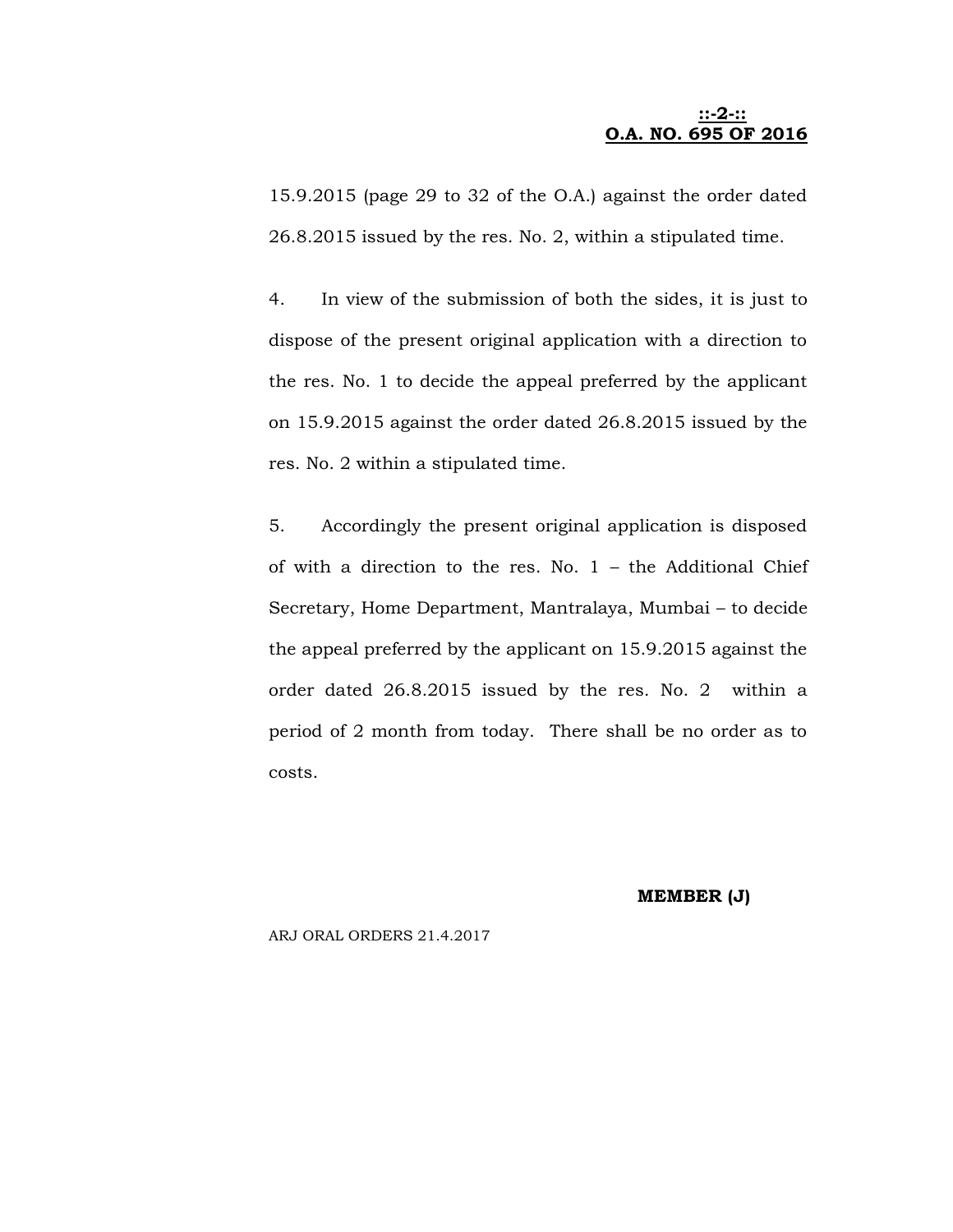# **ORIGINAL APPLICATION NO. 529 OF 2015**

### **(Shri G.N. Shirsath Vs. The State of Maharashtra and Others.)**

**CORAM : HON'BLE SHRI B.P. PATIL, MEMBER (J)**

**DATE : 21.04. 2017.**

#### **ORAL ORDER:**

1. Shri R.P. Bhumkar – learned Advocate for the applicant **(leave note)**. Shri D.R. Patil – learned Presenting Officer for the respondents, is present.

2. In view of leave note of learned Advocate for the applicant, S.O. to 28.6.2017.

**MEMBER (J)**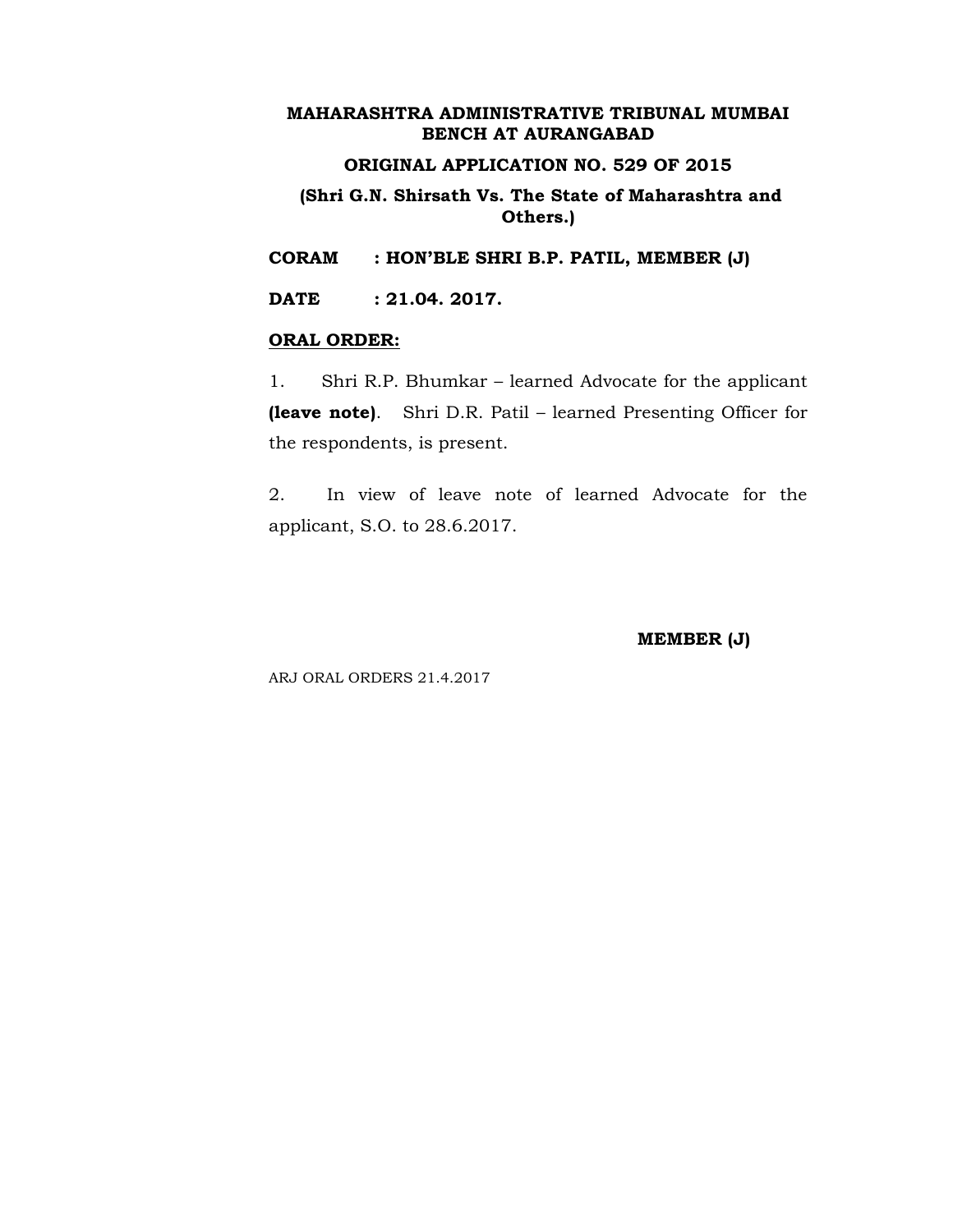# **ORIGINAL APPLICATION NO. 598 OF 2015**

### **(Noorunnisa Begum Vs. The State of Maharashtra and Others.)**

**CORAM : HON'BLE SHRI B.P. PATIL, MEMBER (J)**

**DATE : 21.04. 2017.**

#### **ORAL ORDER:**

1. Dr. Kalpalata Patil Bharaswadkar – learned Advocate for the applicant **(absent)**. Smt. Deepali S. Deshpande – learned Presenting Officer for the respondents, is present.

2. In view of absence of learned Advocate for the applicant, S.O. to 28.6.2017.

**MEMBER (J)**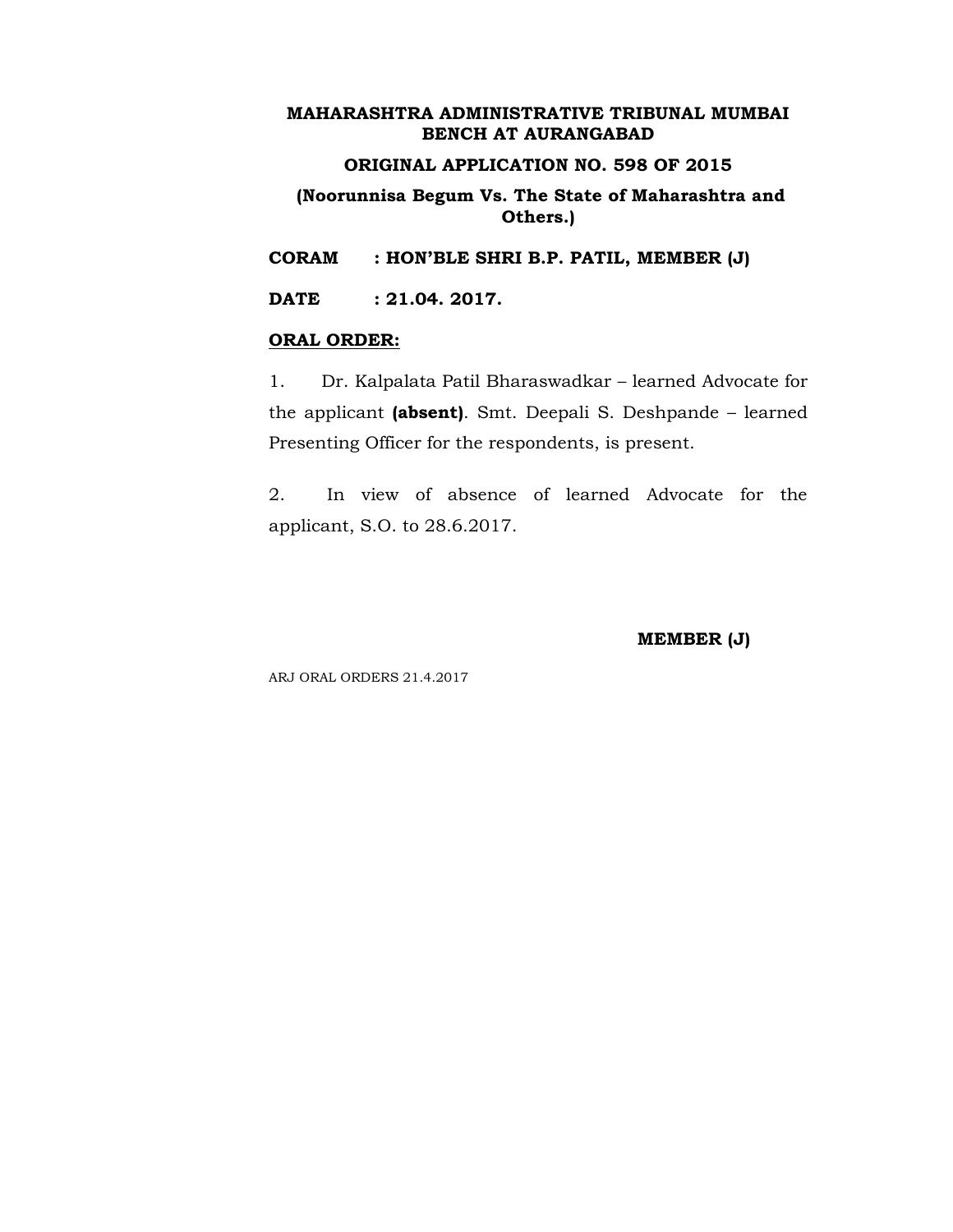# **ORIGINAL APPLICATION NO. 320 OF 2016**

### **(Meena N. NengalVs. The State of Maharashtra and Others.)**

**CORAM : HON'BLE SHRI B.P. PATIL, MEMBER (J)**

**DATE : 21.04. 2017.**

#### **ORAL ORDER:**

1. None appears for the applicant. Shri D.R. Patil – learned Presenting Officer for the respondent nos. 1 to 4 and Shri M.S. Dhapate, learned Advocate for respondent no. 5, are present.

2. At the request of learned Advocate for the res. No. 5, S.O. to 28.6.2017.

**MEMBER (J)**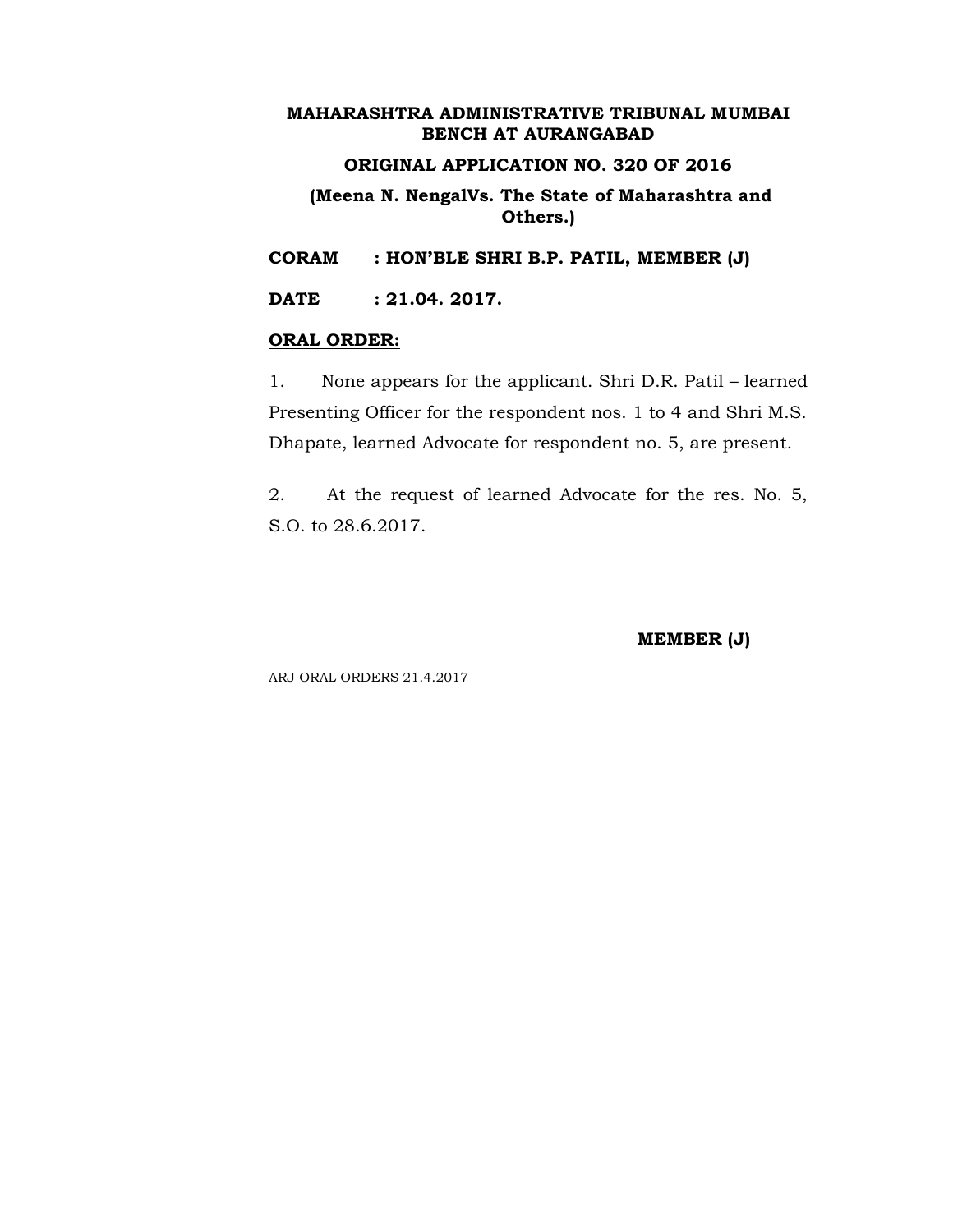#### **TA 2/17 WP 4838/16**

**(Yogesh J. Patil Vs. The State of Maharashtra and Others.)**

**CORAM : HON'BLE SHRI B.P. PATIL, MEMBER (J)**

**DATE : 21.04. 2017.**

#### **ORAL ORDER:**

1. Heard Shri Satyajit Bora, learned Advocate for the applicant, Smt. Sanjivani Deshmukh Ghate, learned Presenting Officer for res. nos. 1 to 3 and Shri N.S. Desale, learned Advocate for respondent no. 4.

2. With consent of both the sides, S.O. to 25.4.2017.

**MEMBER (J)**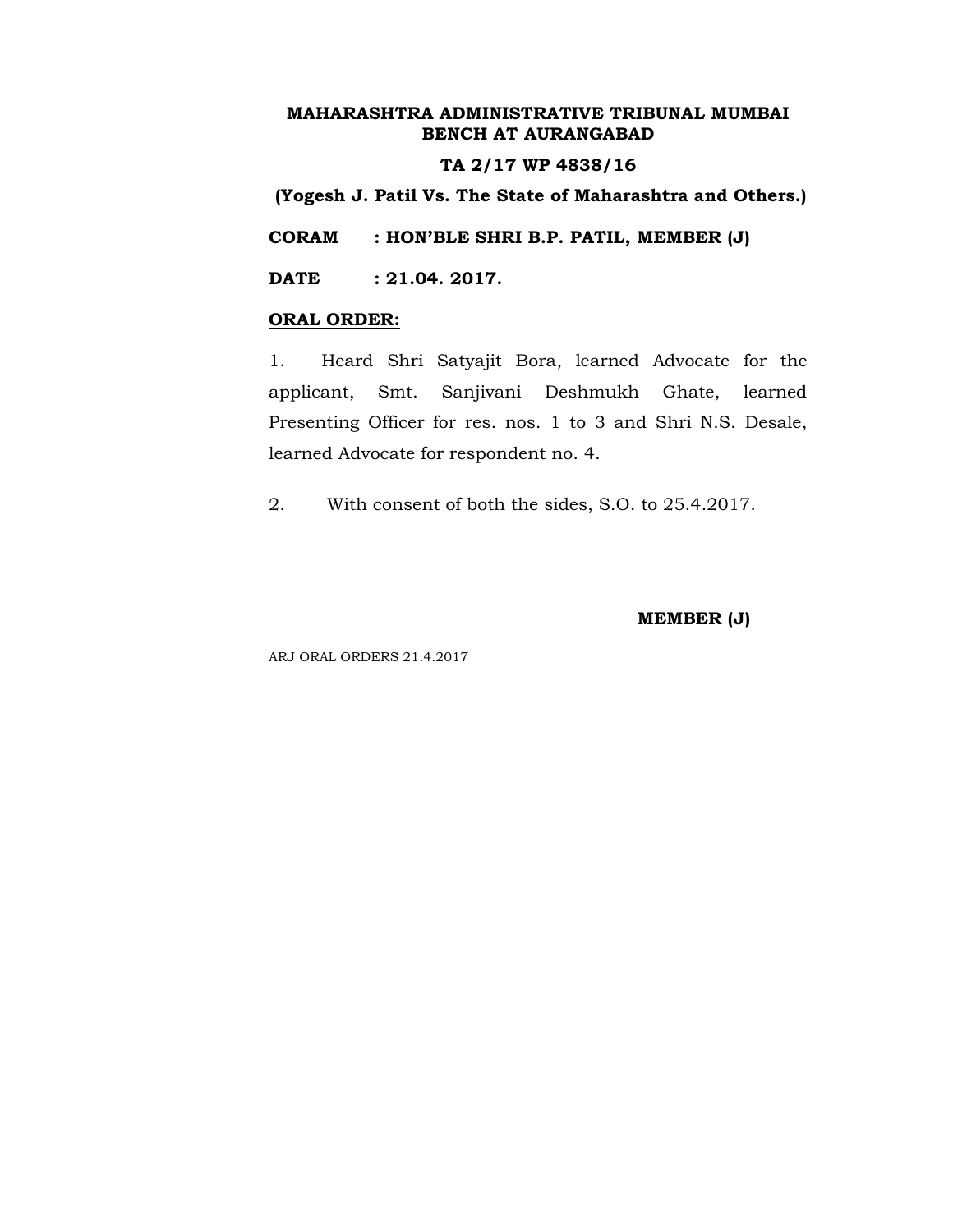### **ORIGINAL APPLICATION NO. 33 OF 2017**

### **(Shri Bharat L. Kharat Vs. The State of Maharashtra and Others.)**

**CORAM : HON'BLE SHRI B.P. PATIL, MEMBER (J)**

**DATE : 21.04. 2017.**

#### **ORAL ORDER:**

1. Heard Shri V.B. Wagh, learned Advocate for the applicant and Smt. Resha S. Deshmukh, learned Presenting Officer for respondents.

2. At the request of learned Advocate for the applicant, S.O. to 8.6.2017.

**MEMBER (J)**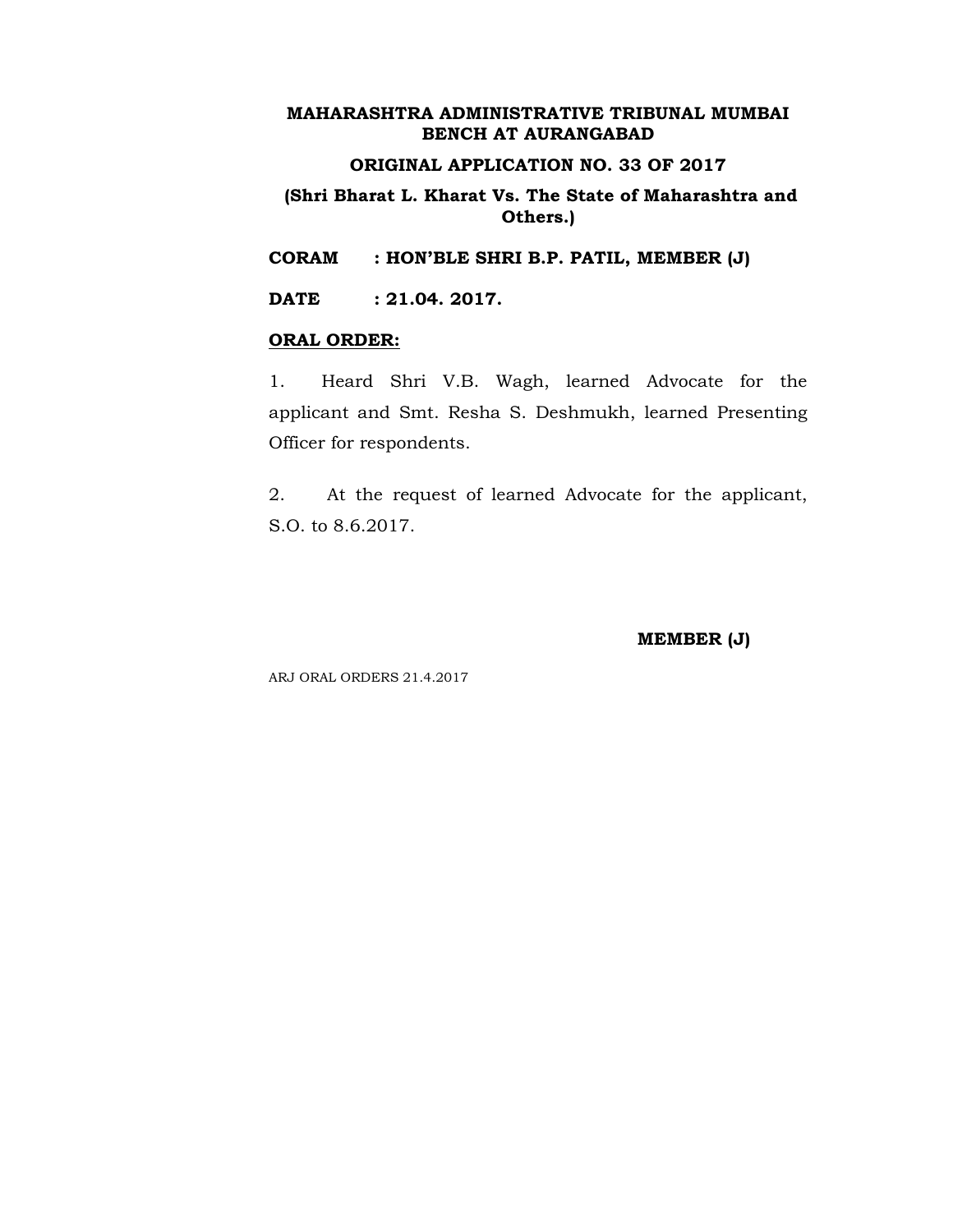#### **M.A.NO. 152/2017 IN O.A.ST.NO. 942/2015**

### **(Miss Chaya Bhanudas Dhabadge Vs. The State of Maharashtra and Others.)**

**CORAM : HON'BLE SHRI B.P. PATIL, MEMBER (J)**

**DATE : 21.04. 2017.**

#### **ORAL ORDER:**

1. Heard Shri Chetan Jadhav – learned Advocate for the applicant and Shri M.S. Mahajan – learned Chief Presenting Officer for the respondents.

2. This is an application preferred by the applicant for condonation of delay of about 83 days caused in filing the accompanying original application.

3. Perused the Miscellaneous Application. Considered the contentions. For the reasons stated in the present miscellaneous application, it appears that, applicant has explained the delay satisfactorily, and also made out the sufficient cause for condonation of delay, caused in filing accompanying original application. Moreover, the said delay also does not appear to be willful, deliberate and intentional.

4. The applicant has filed the O.A. for direction of the Tribunal to the respondents to consider the claim of the applicant on compassionate ground for the post of Junior Clerk (Class-III) as and when such vacancy arises by considering the applicant at Sr. No. 1 in the wait list for compassionate ground.

5. Considering the aforesaid position it would be just and proper to allow the Miscellaneous Application by condoing the delay caused in filing accompanying O.A.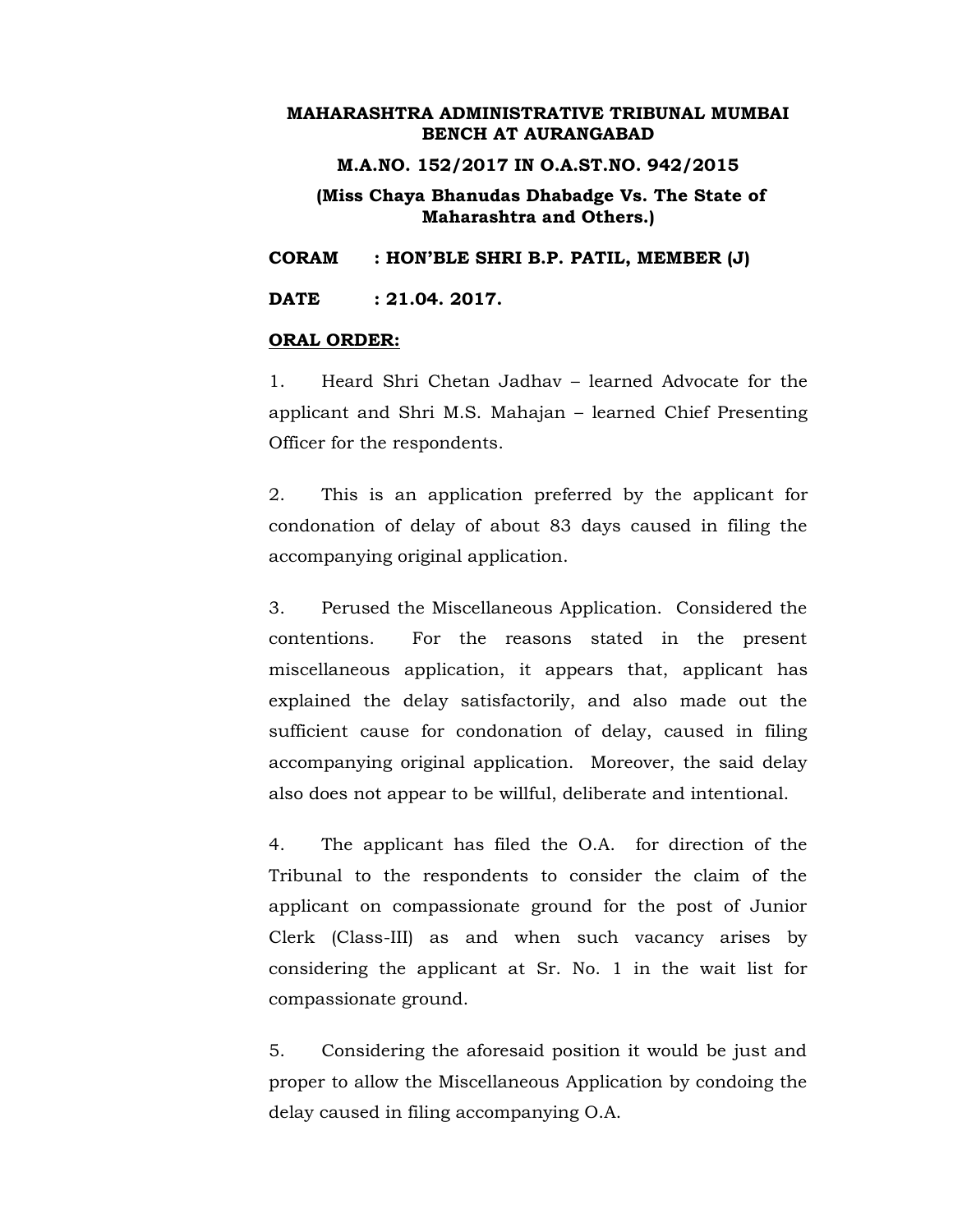### **:: - 2 - :: M.A.NO. 152/2017 IN O.A.ST.NO. 942/2015**

4. In the result, the present miscellaneous application is allowed in terms of prayer clause 'A' and 'B' thereof. Delay of 83 days caused in filing accompanying original application stands condoned. Accompanying O. A. be registered and numbered, and present M. A. stands disposed of accordingly. No order as to costs.

#### **MEMBER (J)**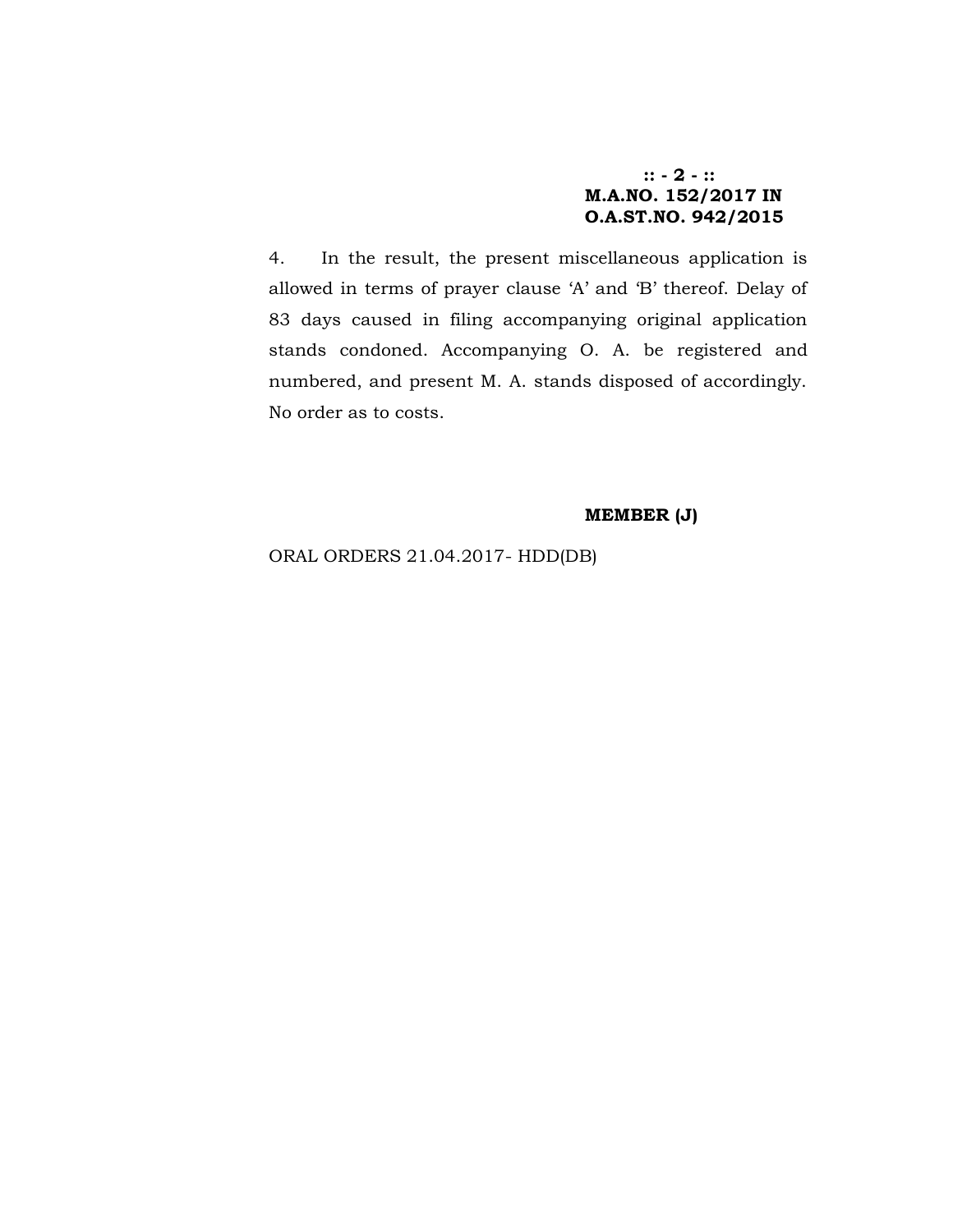#### **ORIGINAL APPLICATION ST.NO. 942 OF 2015**

**(Miss Chaya Bhanudas Dhabadge Vs. The State of Maharashtra and Others.)**

**CORAM : HON'BLE SHRI B.P. PATIL, MEMBER (J)**

**DATE : 21.04. 2017.**

#### **ORAL ORDER:**

1. Heard Shri Chetan Jadhav – learned Advocate for the applicant and Shri M.S. Mahajan – learned Chief Presenting Officer for the respondents.

2. Issue notices to the respondents, returnable on  $5<sup>th</sup>$ June, 2017.

3. Tribunal may take the case/s for final disposal at this stage and separate notice for final disposal shall not be issued.

4. Applicant is authorized and directed to serve on respondents intimation/notice of date of hearing duly authenticated by Registry, along with complete paper book of O.A. Respondent is put to notice that the case would be taken up for final disposal at the stage of admission hearing.

5. This intimation/notice is ordered under Rule 11 of the Maharashtra Administrative Tribunal (Procedure) Rules, 1988, and the question such as limitation and alternate remedy are kept open.

6. The service may be done by hand delivery, speed post, courier and acknowledgment be obtained and produced along with affidavit of compliance in the Registry before due date. Applicant is directed to file affidavit of compliance and notice.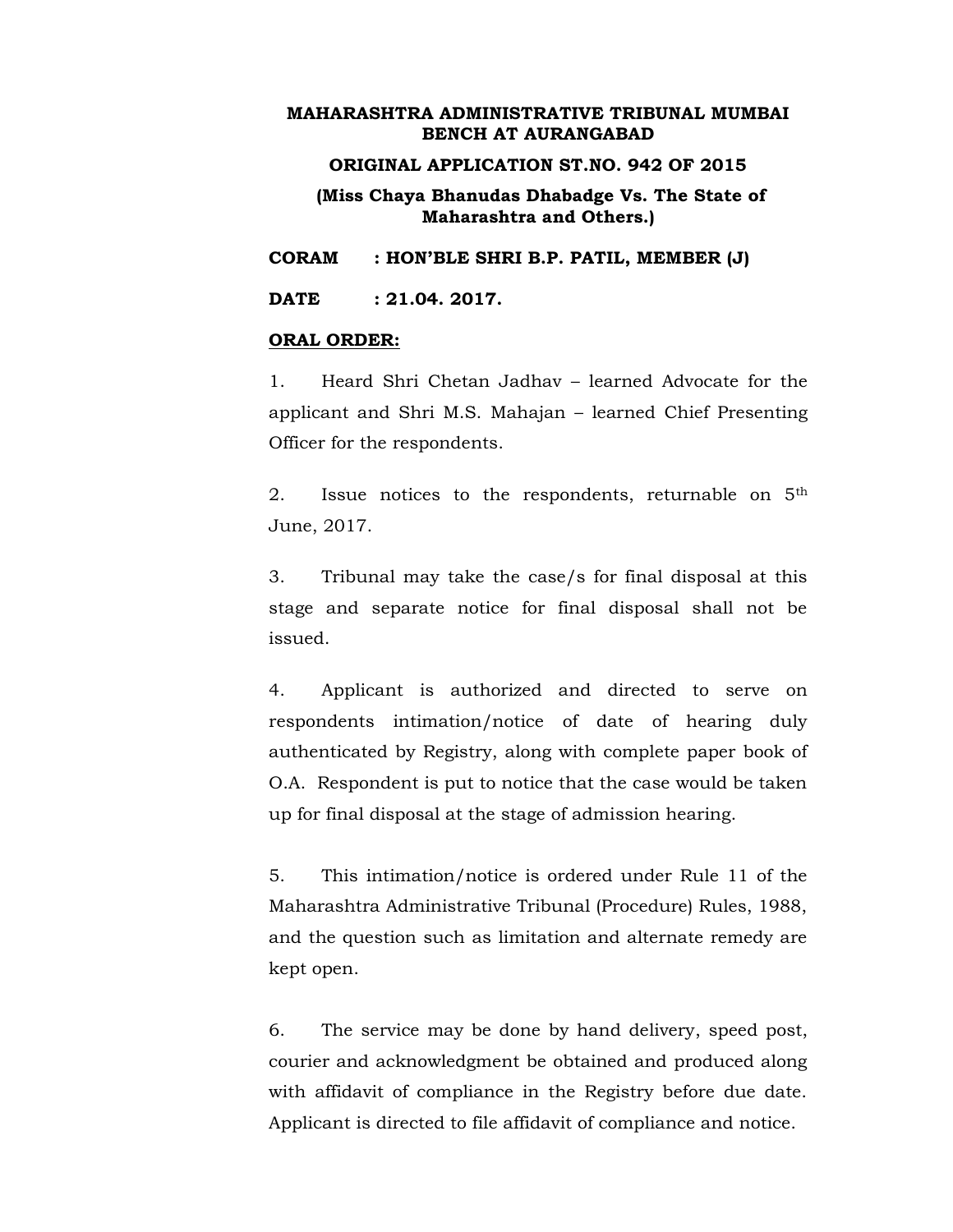# **:: - 2 - :: O.A. ST.NO. 942 OF 2015**

7. S.O. to 5th June, 2017. The office of this Tribunal Bench at Aurangabad is directed to place this matter high on board.

8. Steno copy and hamdust is allowed to both the parties.

# **MEMBER (J)**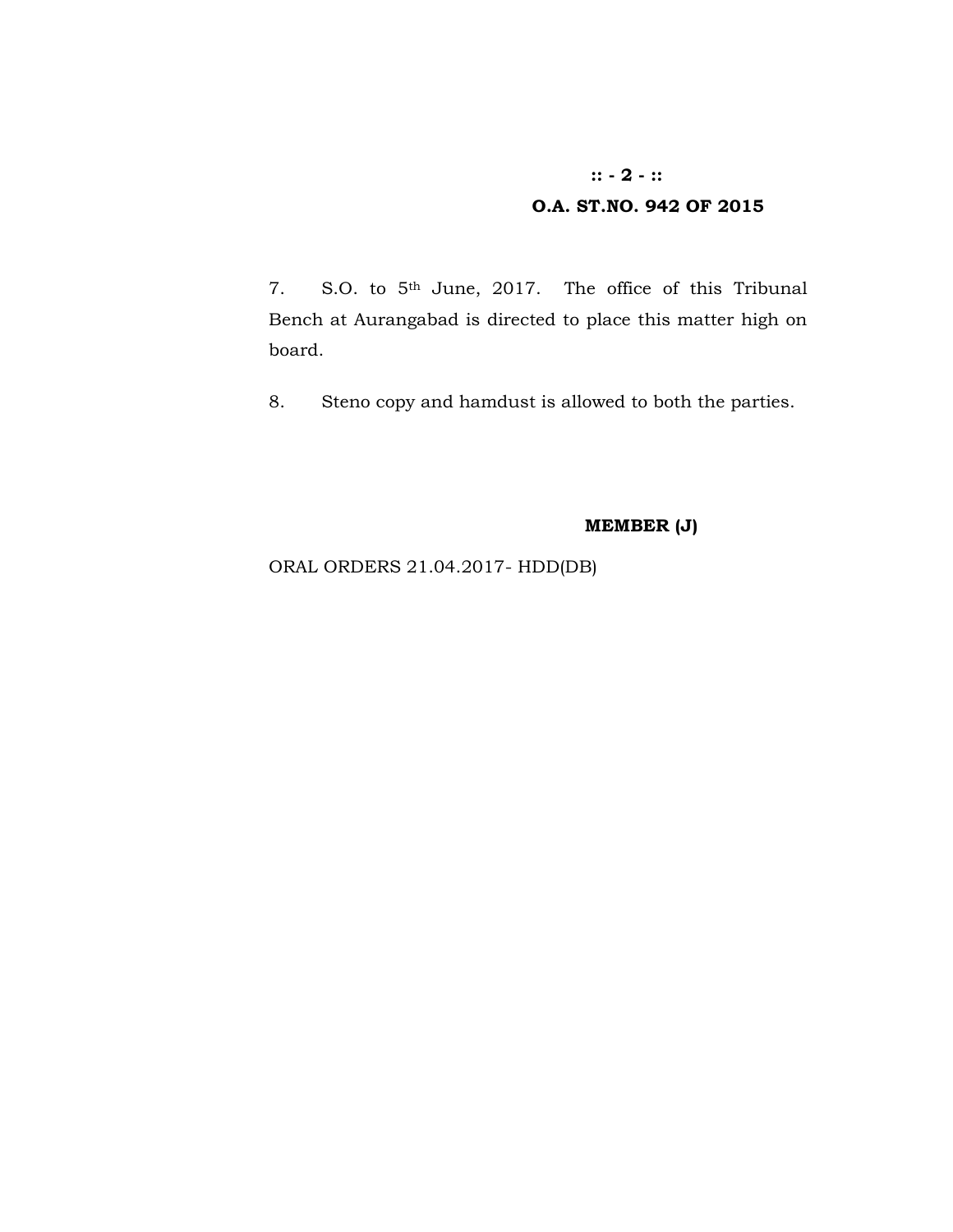#### **M.A.NO. 516/2017 IN O.A.NO. 808/2016**

### **(Shri Gangadhar Anna Kakade Vs. The State of Maharashtra and Others.)**

**CORAM : HON'BLE SHRI B.P. PATIL, MEMBER (J)**

**DATE : 21.04. 2017.**

#### **ORAL ORDER:**

1. Heard Shri V.B. Wagh – learned Advocate for the applicant and Mrs. Priya R. Bharaswadkar – learned Presenting Officer for the respondents.

2. Learned Advocate for the applicant seeks leave of this Tribunal to add Treasure Officer, Ahmednagar as respondent No. 4 in O.A. No. 808/2016 as well as in M.A. St. No. 516/2017.

3. Leave granted. The applicant shall carry out the necessary amendment in the O.A. as well as in the M.A. forthwith.

4. S.O. to 5th May, 2017.

#### **MEMBER (J)**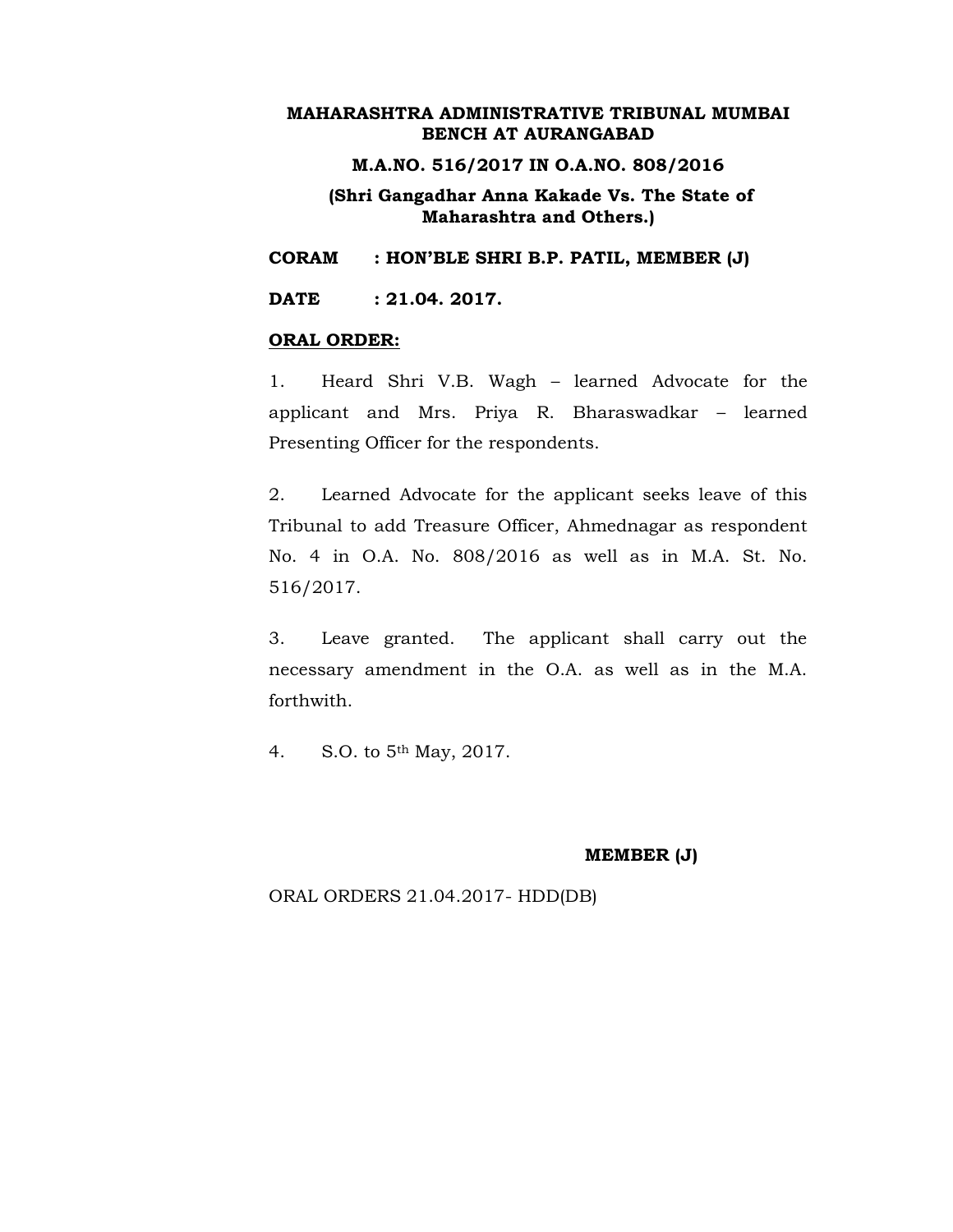#### **M.A.NO. 147/2017 IN O.A.ST.NO. 705/2016**

### **(Panchfulabai W/o. Rama Shirsath Vs. The State of Maharashtra and Others.)**

**CORAM : HON'BLE SHRI B.P. PATIL, MEMBER (J)**

**DATE : 21.04. 2017.**

#### **ORAL ORDER:**

1. Heard Shri R.L. Chintalwar – learned Advocate for the applicant and Shri S.K. Shirase – learned Presenting Officer for the respondents.

2. Issue notices to the respondents in M.A. No. 147/2017, returnable on 27th June, 2017.

3. Tribunal may take the case/s for final disposal at this stage and separate notice for final disposal shall not be issued.

4. Applicant is authorized and directed to serve on respondents intimation/notice of date of hearing duly authenticated by Registry, along with complete paper book of M.A. Respondent is put to notice that the case would be taken up for final disposal at the stage of admission hearing.

5. This intimation/notice is ordered under Rule 11 of the Maharashtra Administrative Tribunal (Procedure) Rules, 1988, and the question such as limitation and alternate remedy are kept open.

6. The service may be done by hand delivery, speed post, courier and acknowledgment be obtained and produced along with affidavit of compliance in the Registry before due date. Applicant is directed to file affidavit of compliance and notice.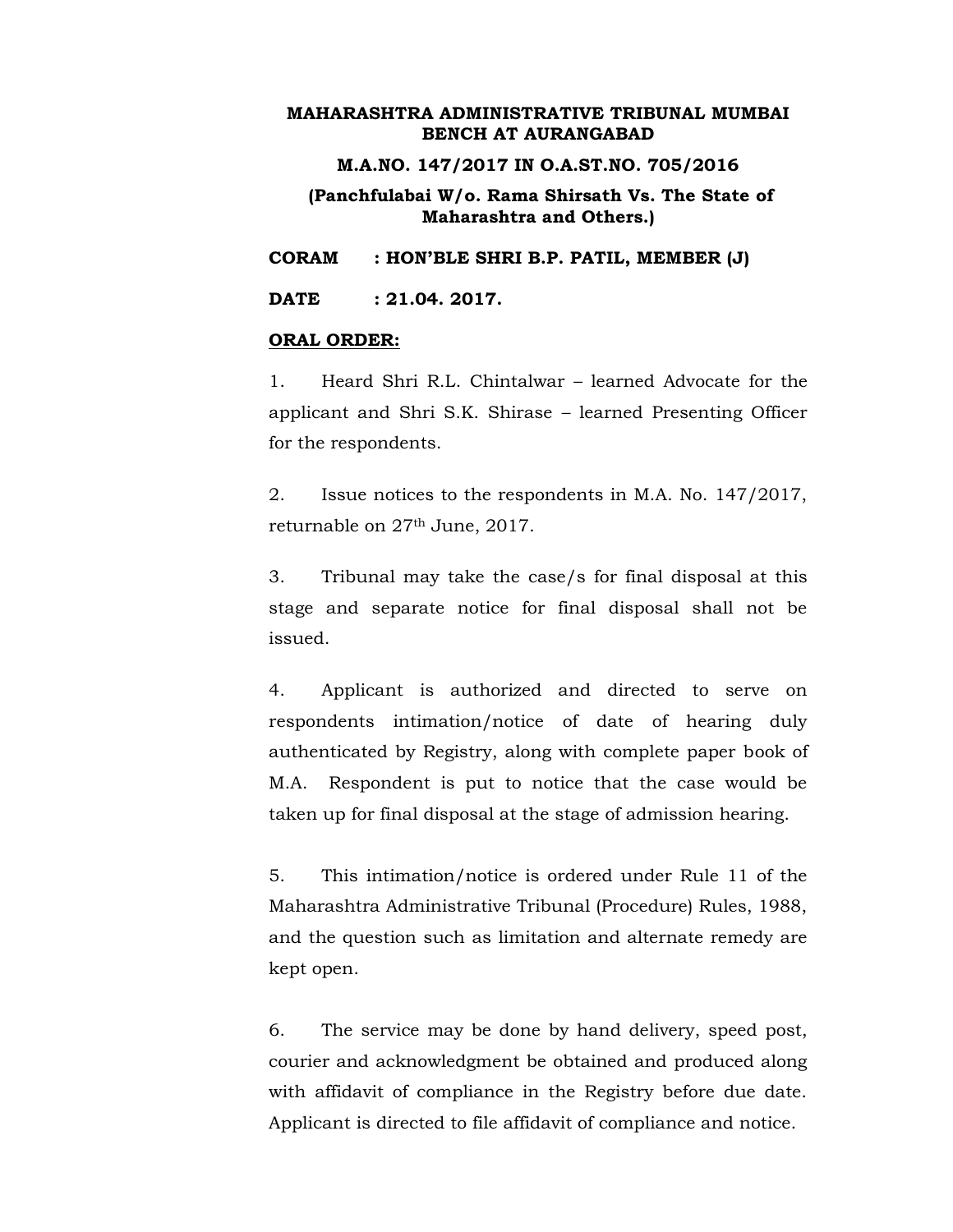**:: - 2 - :: M.A.NO. 147/2017 IN O.A.ST.NO. 705/2016**

7. S.O. to 27th June, 2017.

8. The applicant is directed to serve the copy of the M.A. on the learned Presenting Officer for the respondents.

9. Steno copy and hamdust is allowed to both the parties.

# **MEMBER (J)**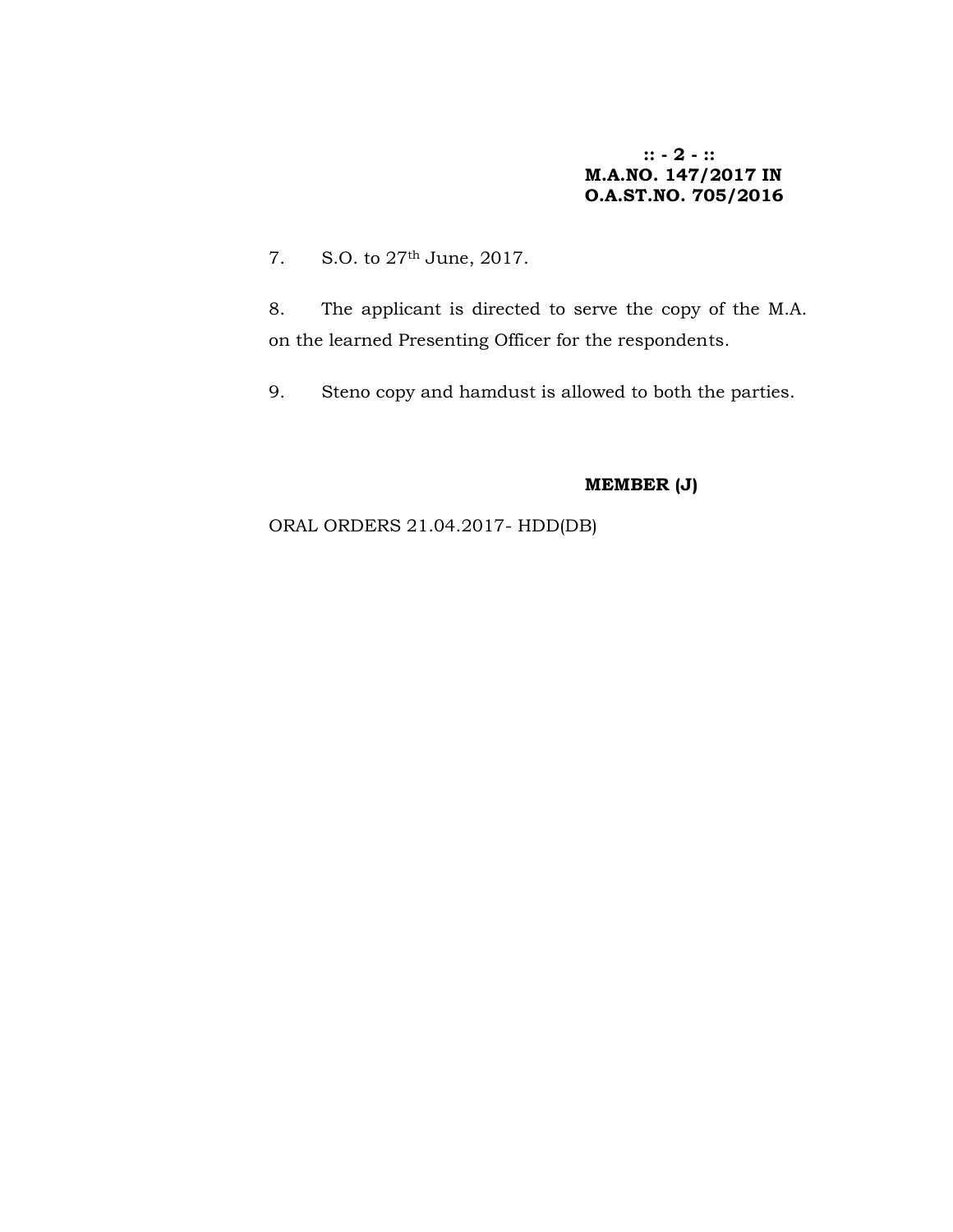### **M.A.NO. 75/2017 IN O.A.ST.NO. 124/2017**

### **(Shri Bajirao Vithoba Khade Vs. The State of Maharashtra and Others.)**

**CORAM : HON'BLE SHRI B.P. PATIL, MEMBER (J)**

**DATE : 21.04. 2017.**

#### **ORAL ORDER:**

1. Heard Shri Kakasaheb B. Jadhav – learned Advocate for the applicant and Shri V.R. Bhumkar – learned Presenting Officer for the respondents.

2. Learned Presenting Officer seeks time to file affidavit in reply. Time granted.

3. S.O. to 7th June, 2017.

#### **MEMBER (J)**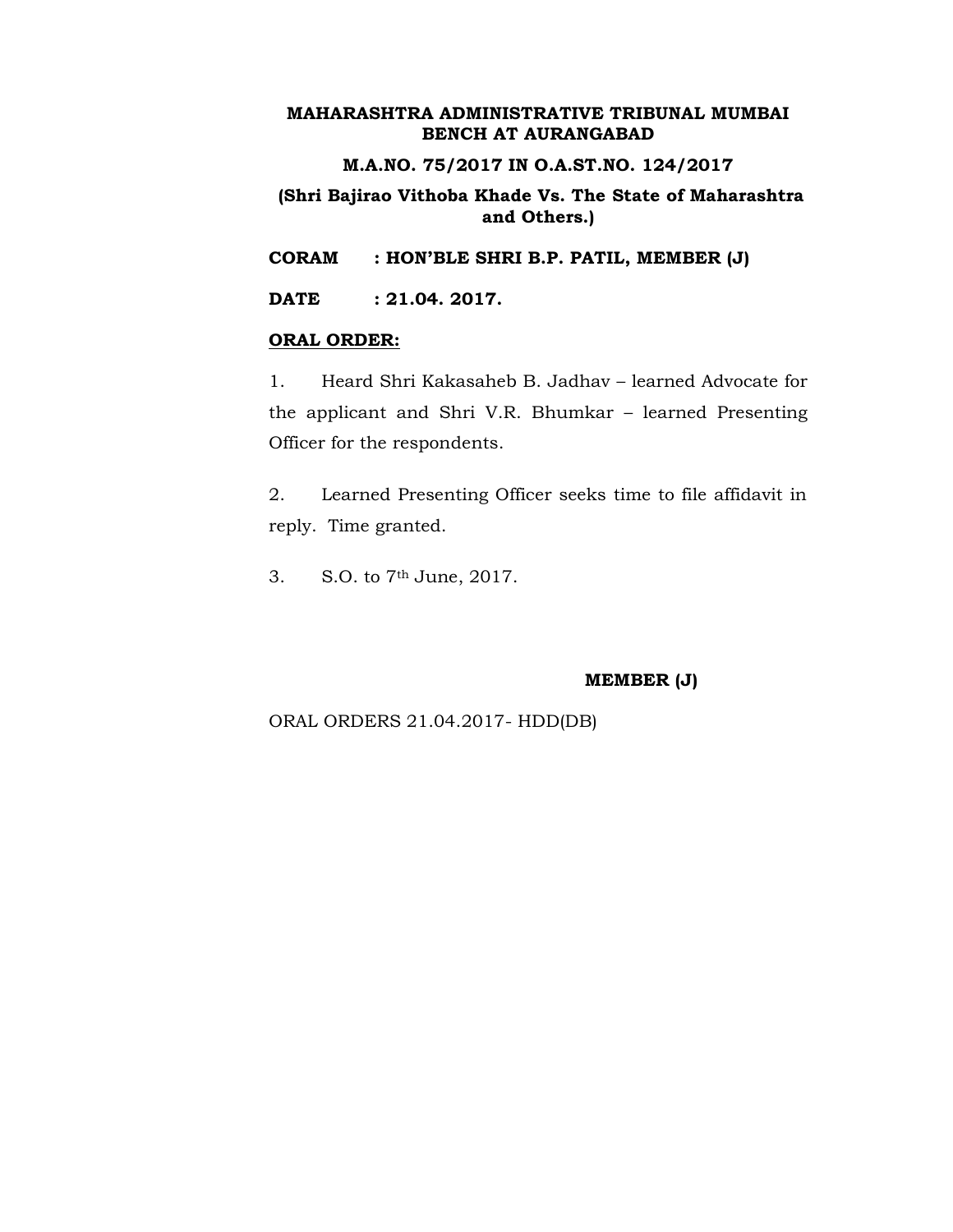### **M.A.NO. 409/2016 IN O.A.ST.NO. 1662/2016**

**(Shri Mohan S/o. Yamaji Sanap Vs. The State of Maharashtra and Others.)**

**CORAM : HON'BLE SHRI B.P. PATIL, MEMBER (J)**

**DATE : 21.04. 2017.**

#### **ORAL ORDER:**

1. Heard Shri Kakasaheb B. Jadhav – learned Advocate for the applicant and Shri D.R. Patil – learned Presenting Officer for the respondents.

2. Learned Presenting Officer seeks time to file affidavit in reply. Time granted.

3. S.O. to 7th June, 2017.

#### **MEMBER (J)**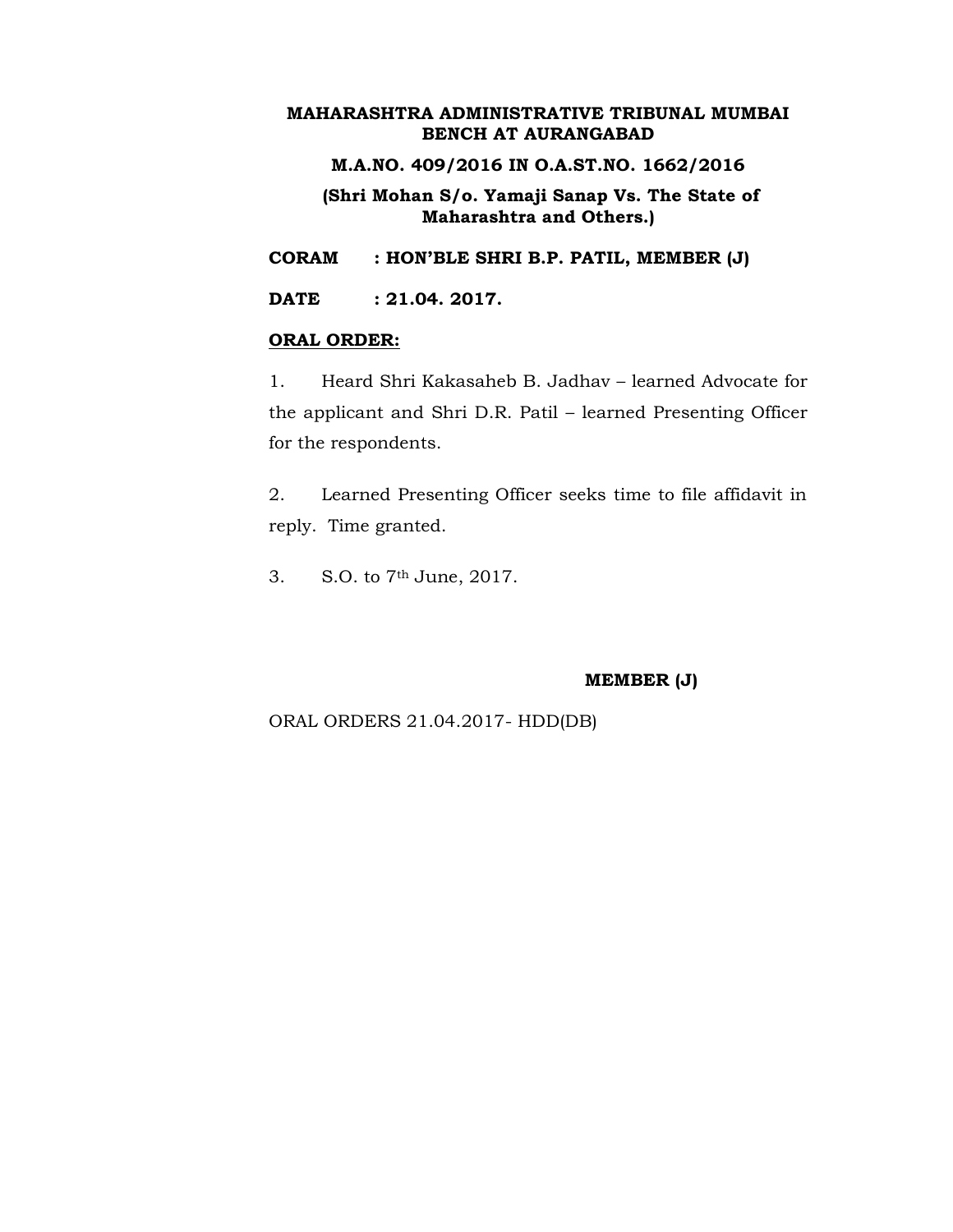### **M.A.NO. 308/2016 IN O.A.ST.NO. 975/2016**

### **(Shri Waman N. Bondar Vs. The State of Maharashtra and Others.)**

**CORAM : HON'BLE SHRI B.P. PATIL, MEMBER (J)**

**DATE : 21.04. 2017.**

#### **ORAL ORDER:**

1. Mrs. M.A. Kulkarni – learned Advocate for the applicant (**absent**). Shri M.P. Gude – learned Presenting Officer for the respondents, present.

2. Learned Presenting Officer seeks time to file affidavit in reply. Time granted as a last chance.

3. S.O. to 27th June, 2017.

### **MEMBER (J)**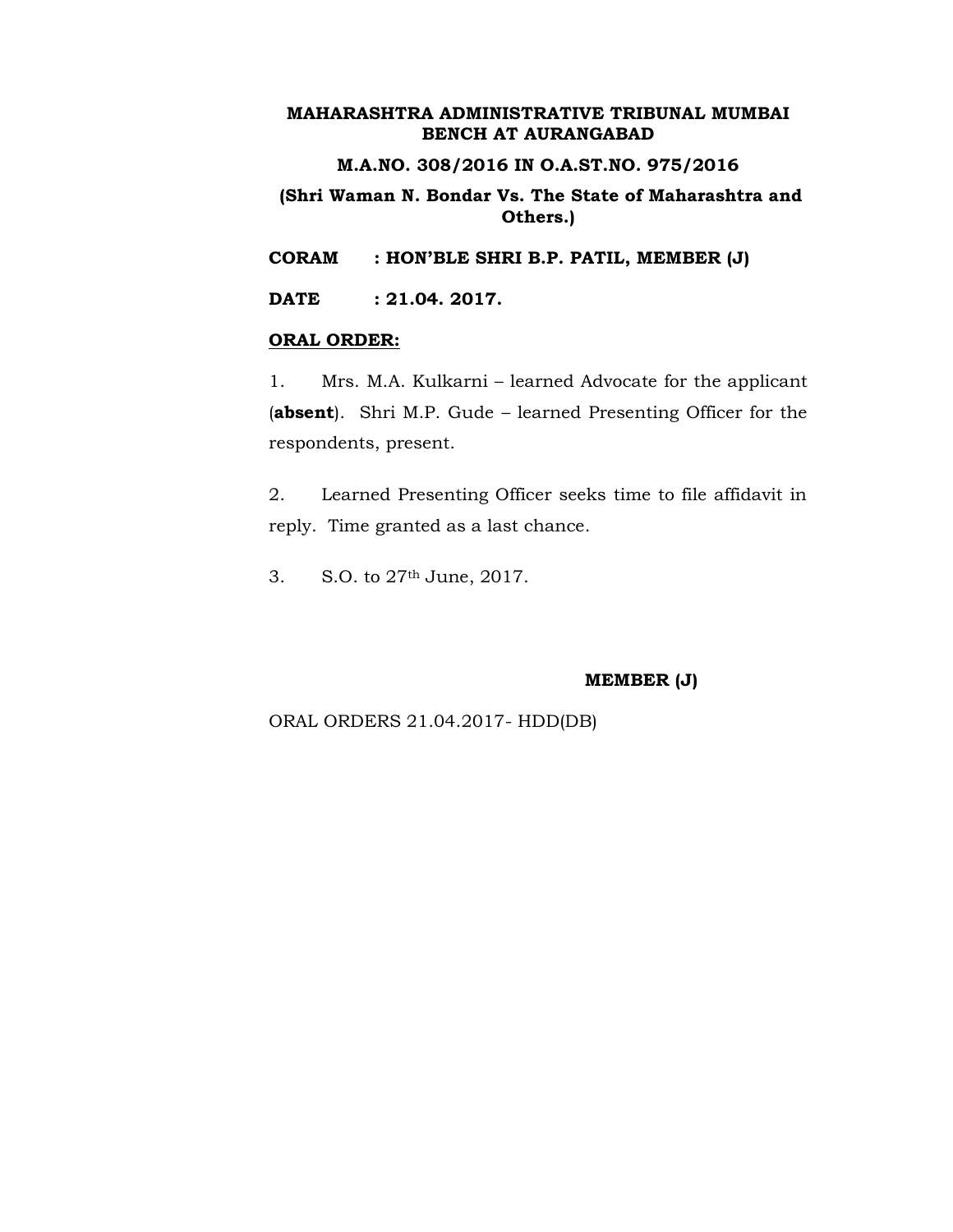### **ORIGINAL APPLICATION NO. 181 OF 2017**

### **(Shri Harishchandra R. Sonawane Vs. The State of Maharashtra and Others.)**

**CORAM : HON'BLE SHRI B.P. PATIL, MEMBER (J)**

**DATE : 21.04. 2017.**

#### **ORAL ORDER:**

1. Heard Ms. Ashwini Kale, learned Advocate holding for Shri S.B. Talekar – learned Advocate for the applicant, Shri M.S. Mahajan – learned Chief Presenting Officer for the respondent Nos. 1 to 3 and Shri A.S. Deshmukh – learned Advocate for respondent No. 4. None appears for respondent No. 5.

2. On instructions, learned Advocate for the applicant seeks permission of this Tribunal to withdraw the present Original Application unconditionally.

3. Permission granted. Withdrawal is allowed. Accordingly, the present Original Application stands disposed of as withdrawn unconditionally. No order as to costs.

#### **MEMBER (J)**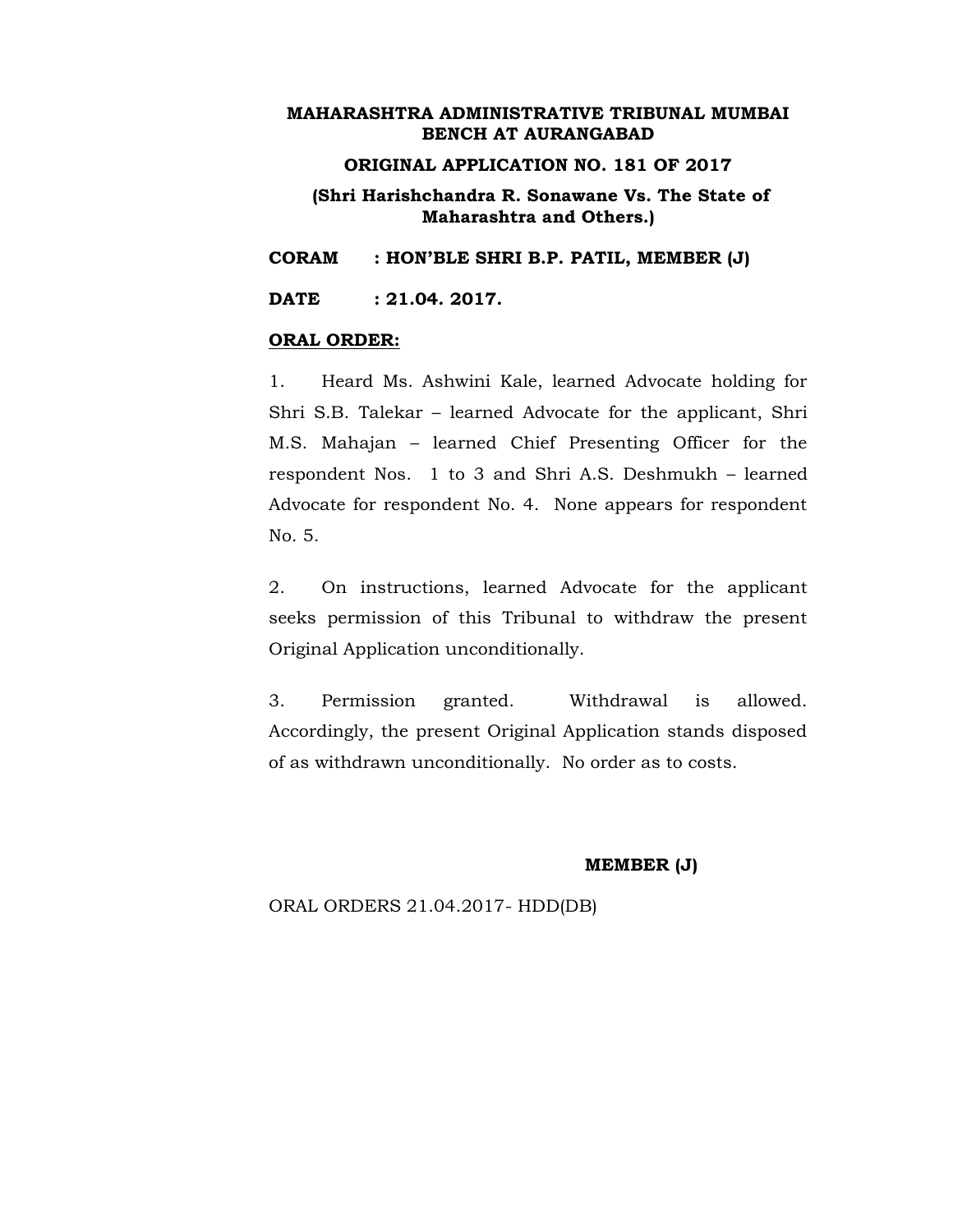## **ORIGINAL APPLICATION NO. 116 OF 2017**

### **(Dr. Dhanraj W. Kendre Vs. The State of Maharashtra and Others.)**

**CORAM : HON'BLE SHRI B.P. PATIL, MEMBER (J)**

**DATE : 21.04. 2017.**

#### **ORAL ORDER:**

1. Heard Shri S.K. Sawangikar – learned Advocate for the applicant and Mrs. Priya R. Bharaswadkar – learned Presenting Officer for the respondents.

2. Learned Presenting Officer seeks time to file affidavit in reply. Time granted.

3. S.O. to 21st June, 2017.

#### **MEMBER (J)**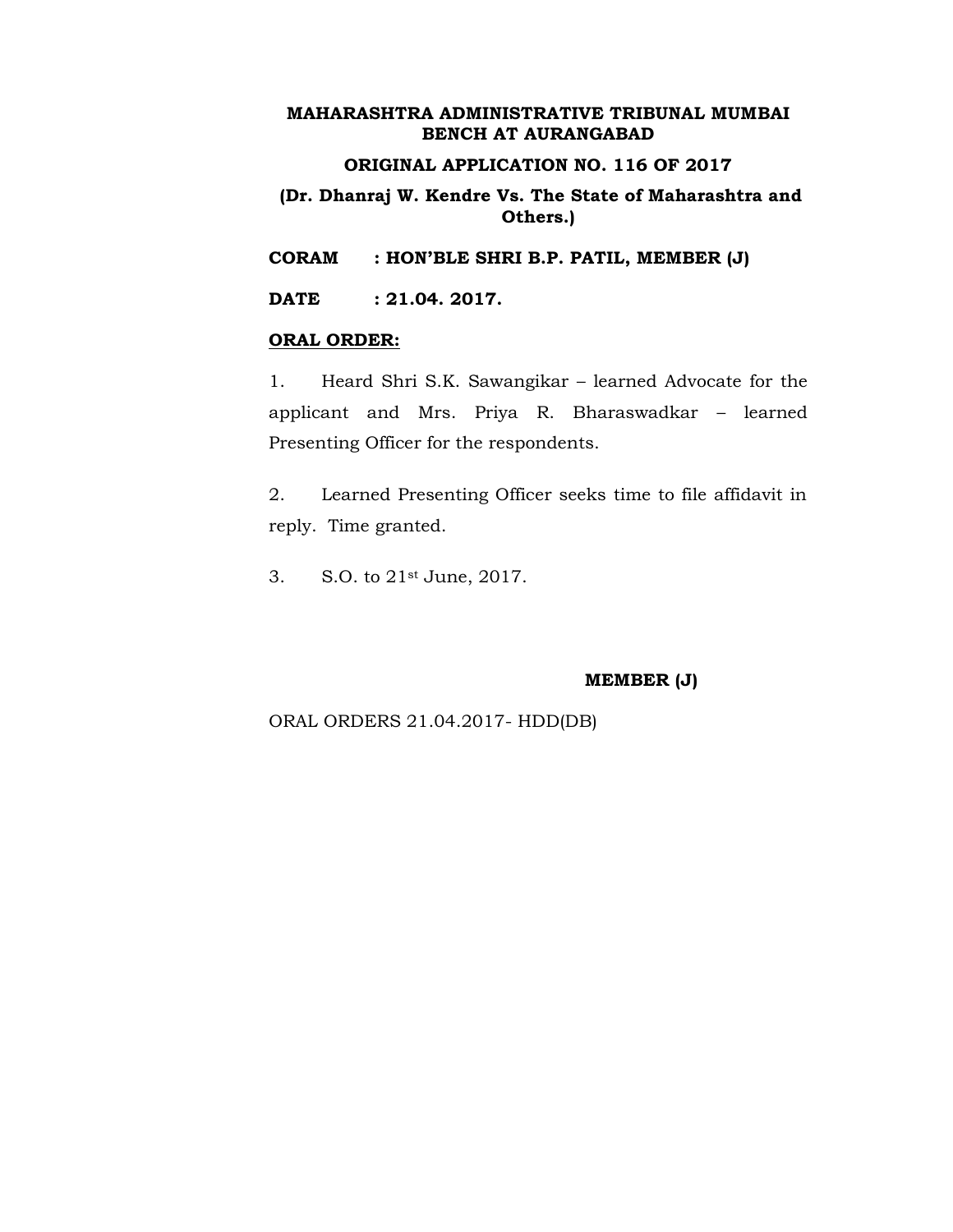### **ORIGINAL APPLICATION NO. 09 OF 2017**

### **(Shri Prashant A. Pawar Vs. The State of Maharashtra and Others.)**

**CORAM : HON'BLE SHRI B.P. PATIL, MEMBER (J)**

**DATE : 21.04. 2017.**

#### **ORAL ORDER:**

1. Shri H.P. Jadhav – learned Advocate for the applicant (**absent**). Shri N.U. Yadav – learned Presenting Officer for the respondents, present.

2. Learned Presenting Officer has filed affidavit in reply on behalf of respondent No. 5 and the same is taken on record.

3. Since nobody appeared for the applicant, S.O. to 16th June, 2017.

#### **MEMBER (J)**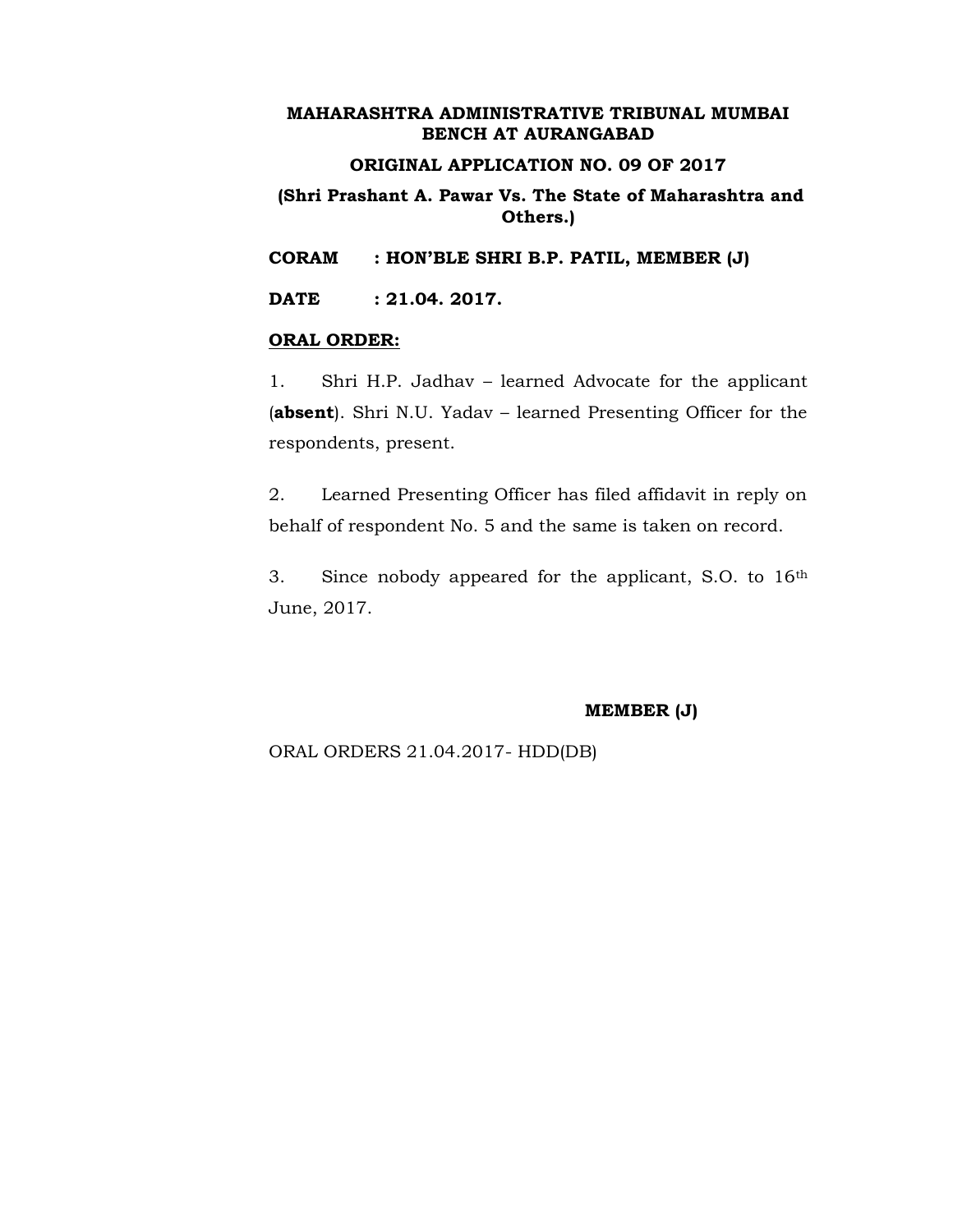# **ORIGINAL APPLICATION NO. 946 OF 2016**

### **(Shri Krushna S. Edke Vs. The State of Maharashtra and Others.)**

**CORAM : HON'BLE SHRI B.P. PATIL, MEMBER (J)**

**DATE : 21.04. 2017.**

#### **ORAL ORDER:**

1. Heard Shri S.A. Deshmukh – learned Advocate for the applicant and Mrs. Deepali S. Deshpande – learned Presenting Officer for the respondents.

2. The learned Advocate for the applicant has filed affidavit in rejoinder and the same is taken on record and the copy thereof has been served on the other side.

3. S.O. to 16th July, 2017.

#### **MEMBER (J)**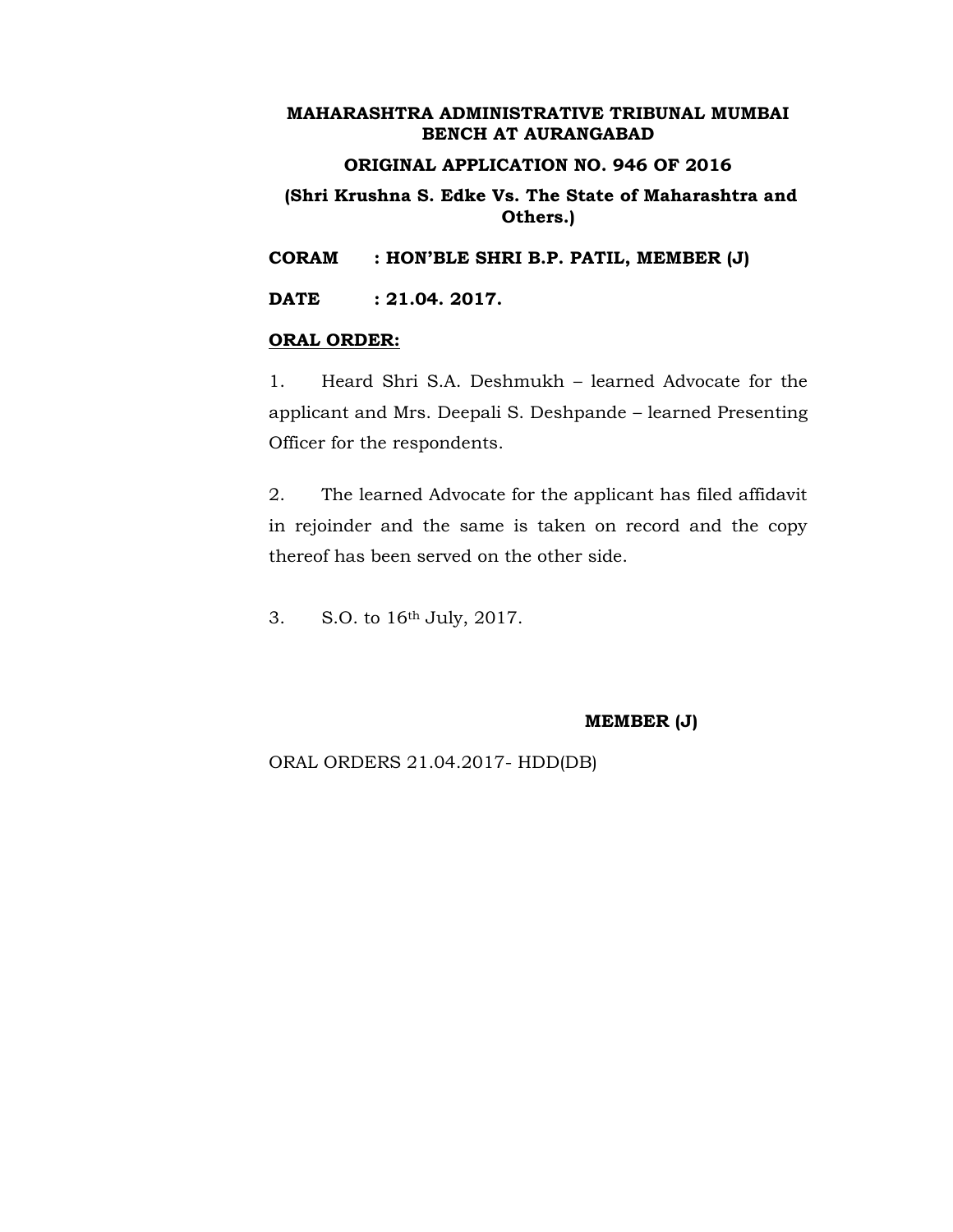#### **ORIGINAL APPLICATION NO. 926 OF 2016**

### **(Shri Bhagwat S/o. Ashok Phulsundar Vs. The State of Maharashtra and Others.)**

**CORAM : HON'BLE SHRI B.P. PATIL, MEMBER (J)**

**DATE : 21.04. 2017.**

#### **ORAL ORDER:**

1. Heard Shri Vilas P. Savant – learned Advocate for the applicant and Shri M.S. Mahajan – learned Chief Presenting Officer for the respondents.

2. The applicant was appointed initially in the cadre of Accountant/ Inspector/ Sirestedar/Court Clerk by an office order dated 31.12.2011, a copy of which is placed on record at Annexure 'I' page-09 of paper book. Accordingly, he joined on the post of Inspector in Sindhudurg District. He came to be transferred from Sindhudurg to Latur on the post of Accountant by an order dated 30.05.2014. It is the contention of the applicant that he is not Commerce Graduate and in spite of that he was compelled to work as Accountant. He made several representations to the respondents to post him on the vacant post of Inspector at Latur in view of notification dated 17.11.2012, but the representations have not been decided by the respondents. Therefore, he sought directions of this Tribunal to the respondents to decide the representations filed by him.

3. Learned Presenting Officer has submitted that the applicant was appointed as an Inspector initially in the cadre of Accountant/ Inspector/ Sirestedar/Court Clerk and the posts of Inspector and Accountant are interchangeable as for both the posts educational qualification is one and the same. He has submitted that out of 4 posts of Accountant in the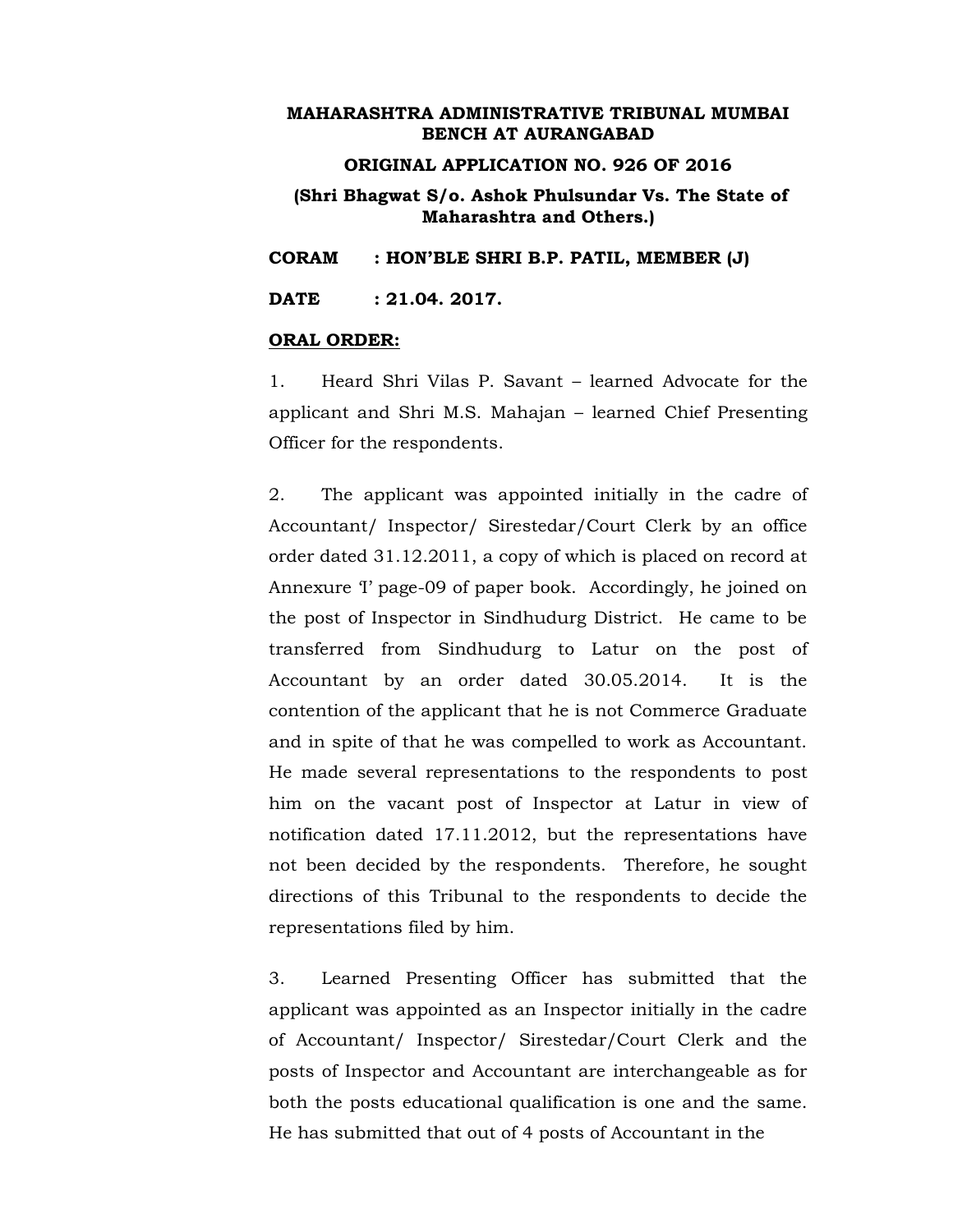# **:: - 2 - :: O.A. NO. 926 OF 2016**

office of Public Trust Registration Office Latur, 2 posts were vacant. Out of 2 filled posts of Accountant, applicant was given posting on one post. At present, only one post of Accountant is filled in and 3 posts are vacant. Therefore, the applicant was posted as Accountant. He has submitted that there is no illegality in appointing the applicant on the post of Accountant as the post is of the same cadre.

4. Learned Presenting Officer has submitted that the representations of the applicant are pending with the respondents and the respondents will take appropriate decision on it within a short time.

5. Considering the submissions made by both the parties and considering the fact that several representations made by the applicant are pending with the respondents, it is just and proper to direct the respondents to decide the representations made by the applicant within a period of two months on merit as per the rules.

6. In view thereof, the present Original Application is disposed of with the directions to the respondents to decide the representations dated 23.6.2015, 17.7.2015, 19.8.2015 filed by the applicant within a period of two months from the date of this order and communicate the same to the applicant in writing.

There shall be no order as to costs.

**MEMBER (J)** ORAL ORDERS 21.04.2017- HDD(DB)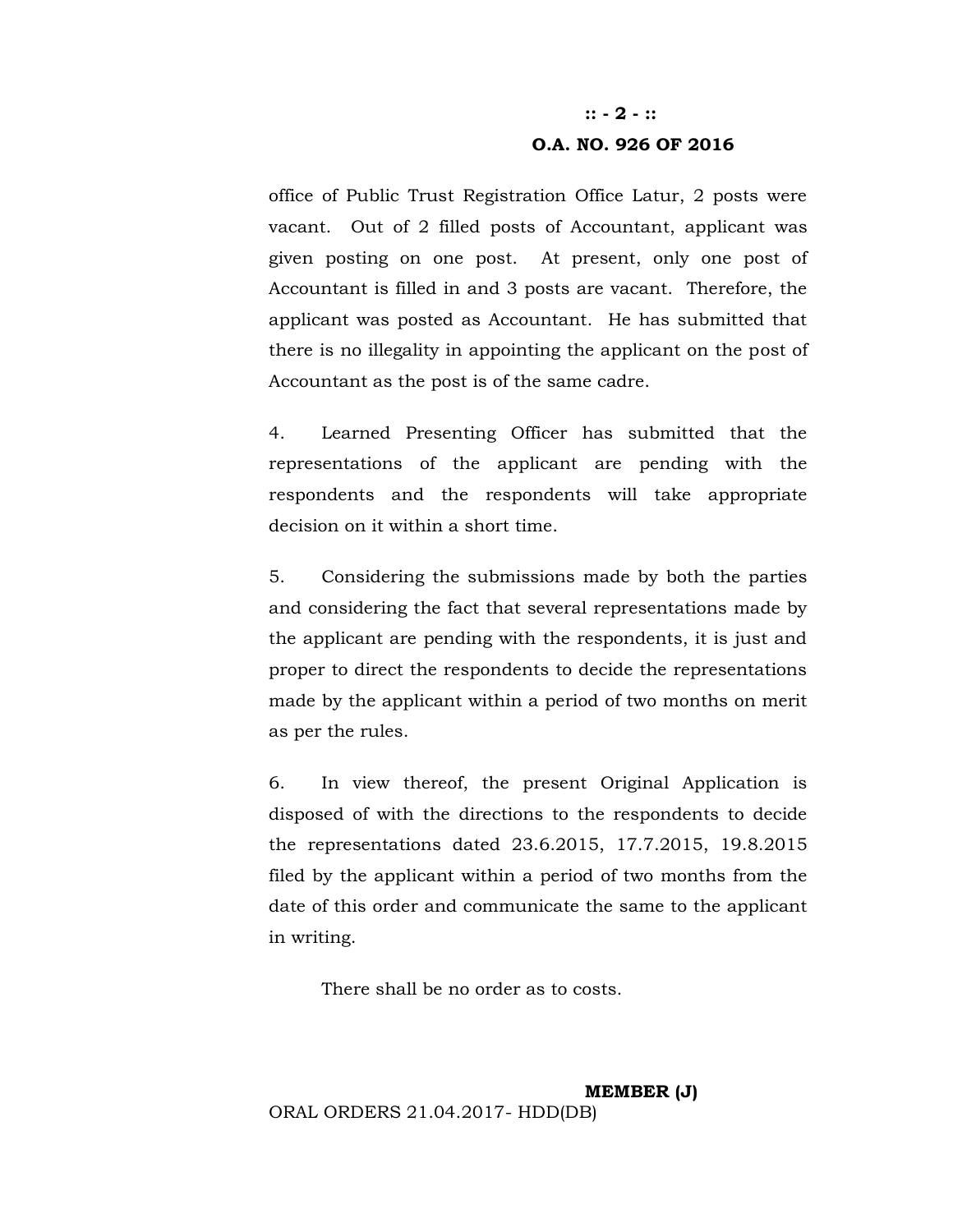**M.A. No. 156/2017 in O.A. No. 175/2017 [Shri Madhukar M. Khamkar Vs. The State of Mah. & Ors.]**

**CORAM : HON'BLE SHRI B.P. PATIL, MEMBER (J) DATE : 21.04.2017.**

### **ORAL ORDER:**

Shri D.A. Bide, learned Advocate for the Applicant (**Absent**). Shri M.S. Mahajan, learned Chief Presenting Officer for respondents, present.

2. Issue notices to the respondents in M.A., returnable on 13th June, 2017.

3. Tribunal may take the case for final disposal at this stage and separate notice for final disposal shall not be issued.

4. Applicant is authorized and directed to serve on respondents intimation/notice of date of hearing duly authenticated by Registry, along with complete paper book of M.A. Respondents are put to notice that the case would be taken up for final disposal at the stage of admission hearing.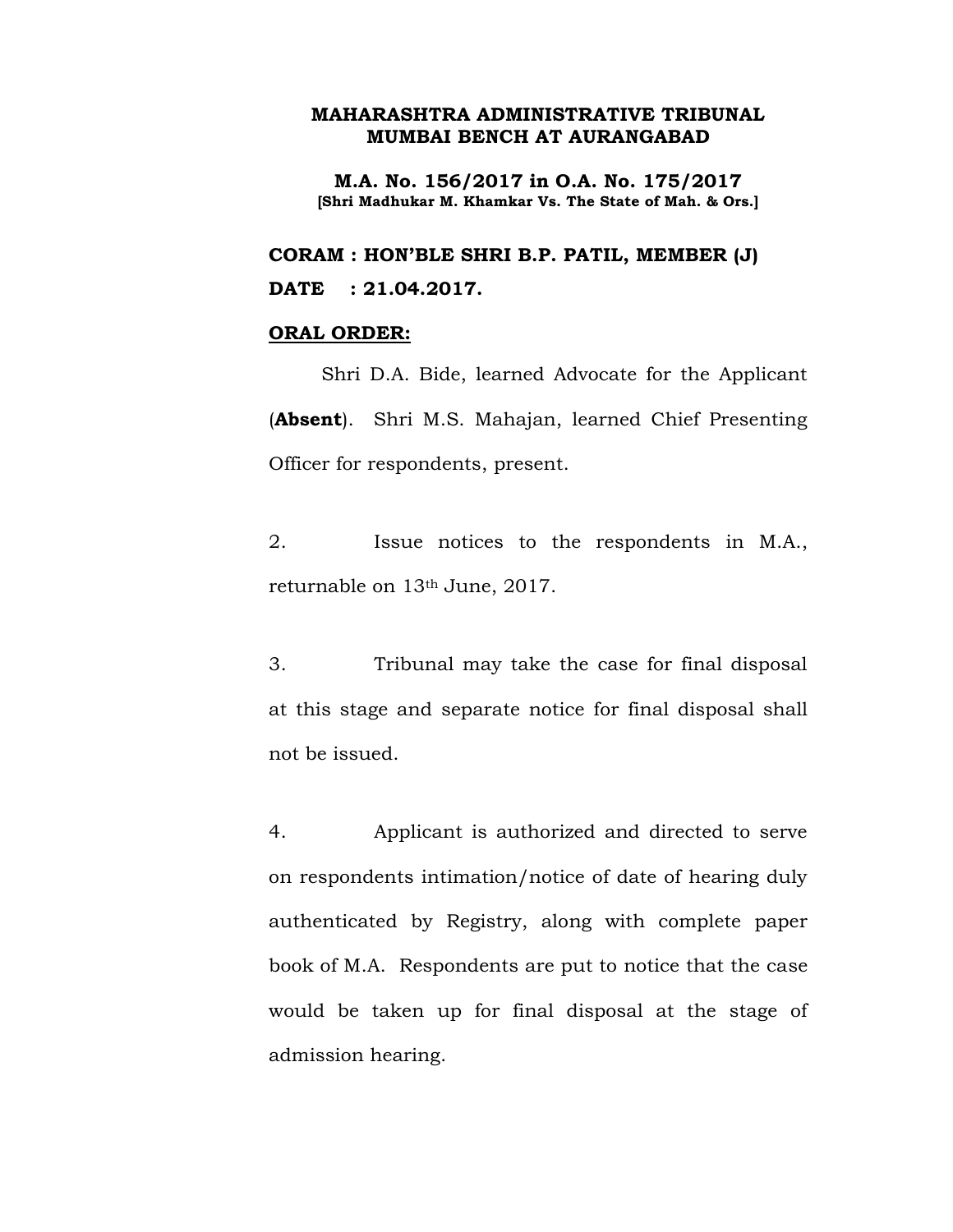### **//2// M.A. 156/2017 in O.A. 175 OF 2017**

5. This intimation/notice is ordered under Rule 11 of the Maharashtra Administrative Tribunal (Procedure) Rules, 1988, and the questions such as limitation and alternate remedy are kept open.

6. The service may be done by hand delivery, speed post, courier and acknowledgment be obtained and produced along with affidavit of compliance in the Registry before due date. Applicant is directed to file affidavit of compliance and notice.

7. S.O. to 13th June, 2017.

8. Steno copy and Hamdast is allowed to both parties.

**MEMBER (J) ORAL ORDERS 21.04.2017-KPB(SB)BPP**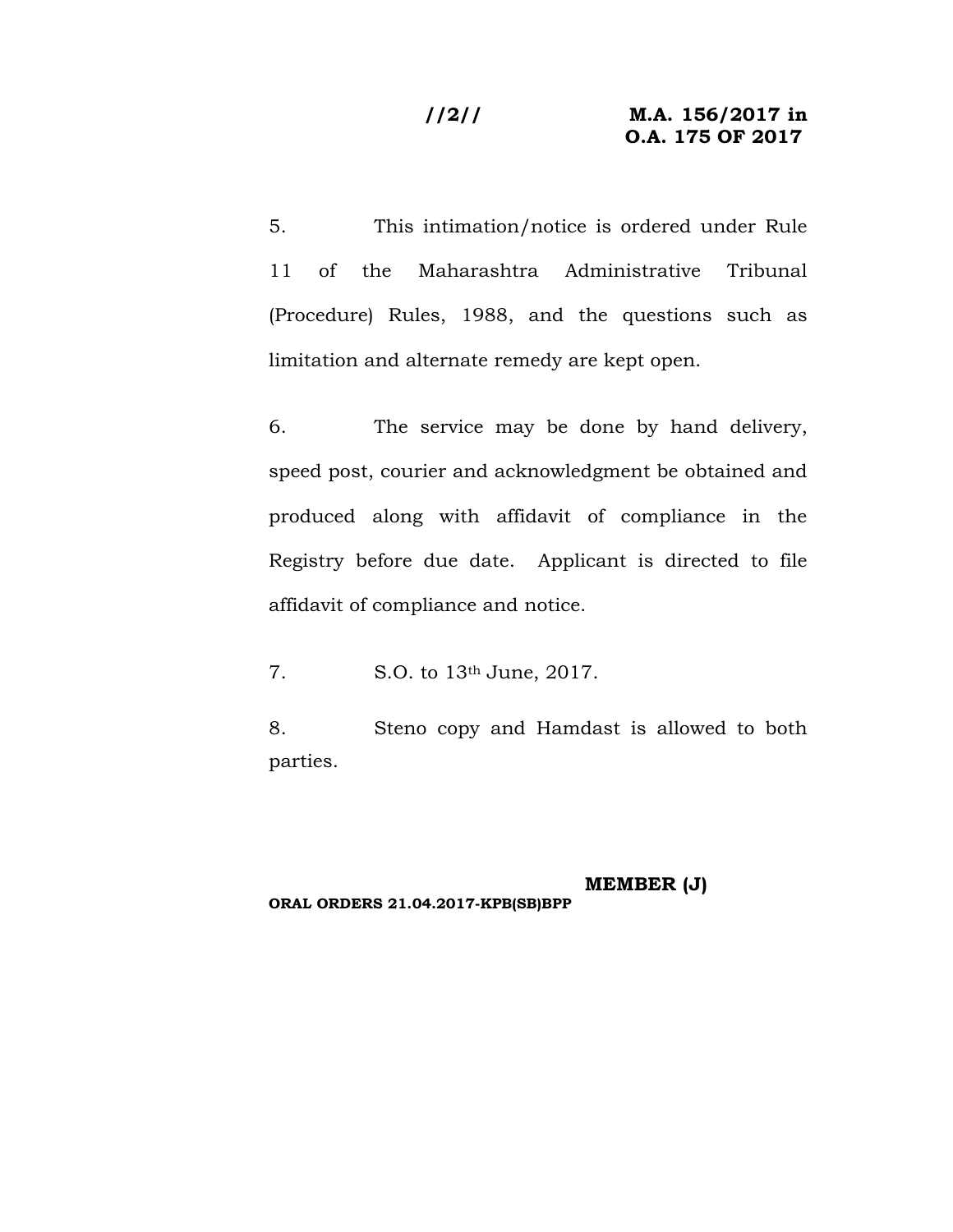# **ORIGINAL APPLICATION NO. 185/2017 [Shri Rama G. Giri Vs. The State of Mah. & Ors.]**

**CORAM : HON'BLE SHRI B.P. PATIL, MEMBER (J) DATE : 21.04.2017.**

### **ORAL ORDER:**

Shri V.B. Wagh, learned Advocate for the Applicant and Shri M.S. Mahajan, learned Chief Presenting Officer for respondent no. 1.

2. Today, Shri L.H. Hawale, learned Advocate holding for Shri K.J. Suryawanshi, appeared on behalf of respondent no. 2.

3. S.O. to 27.06.2017

### **MEMBER (J)**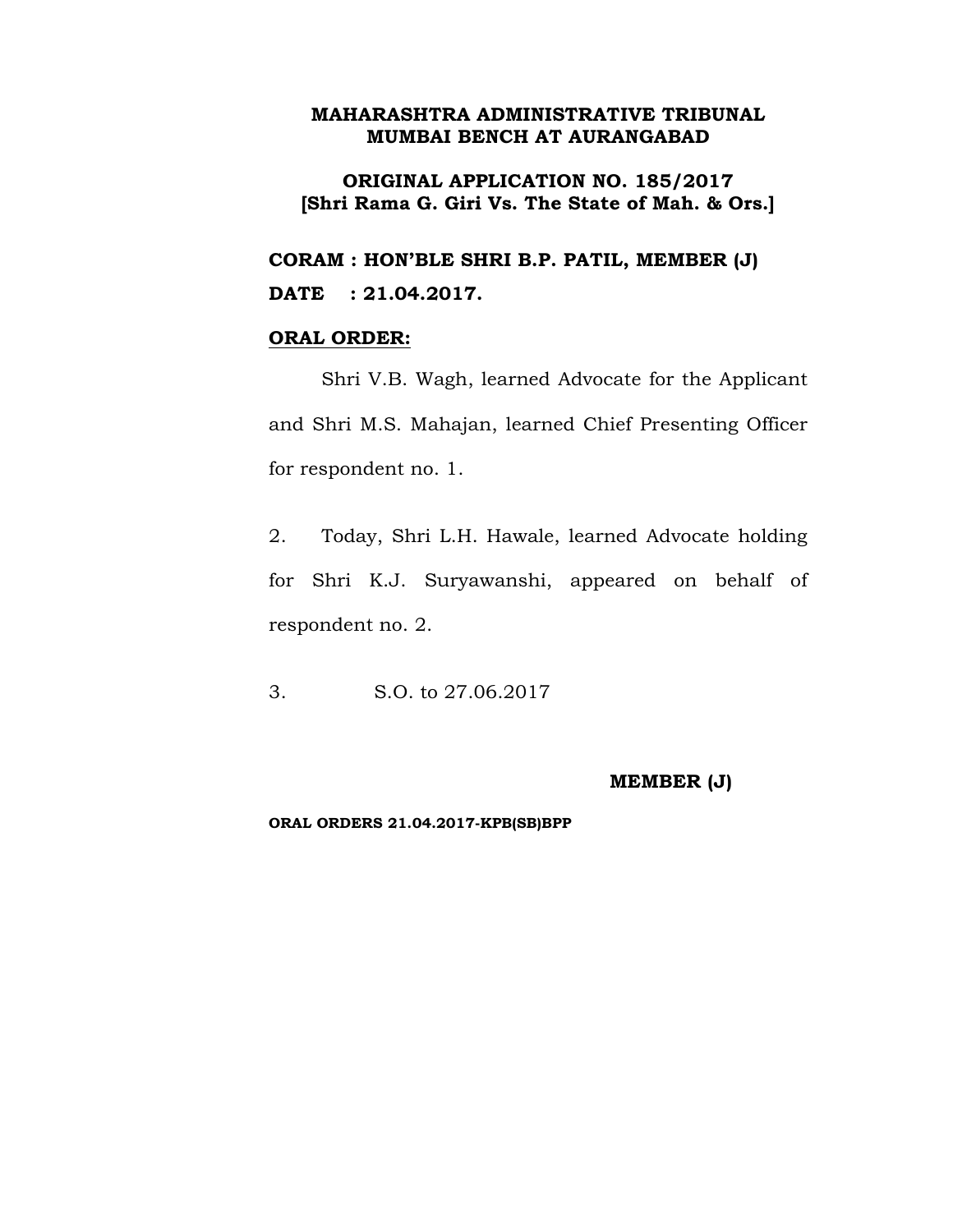**ORIGINAL APPLICATION NO. 16/2017 [Shri Sk Mukhtyar Sk Ali Vs. The State of Mah. & Ors.]**

**CORAM : HON'BLE SHRI B.P. PATIL, MEMBER (J)**

**DATE : 21.04.2017.**

# **ORAL ORDER:**

Shri M.D. Godhamgaonkar, learned Advocate for the Applicant and Smt. Deepali S. Deshpande, learned Presenting Officer for respondents.

2. At the request of learned Advocate for the applicant, S.O. to 13.06.2017.

**MEMBER (J)**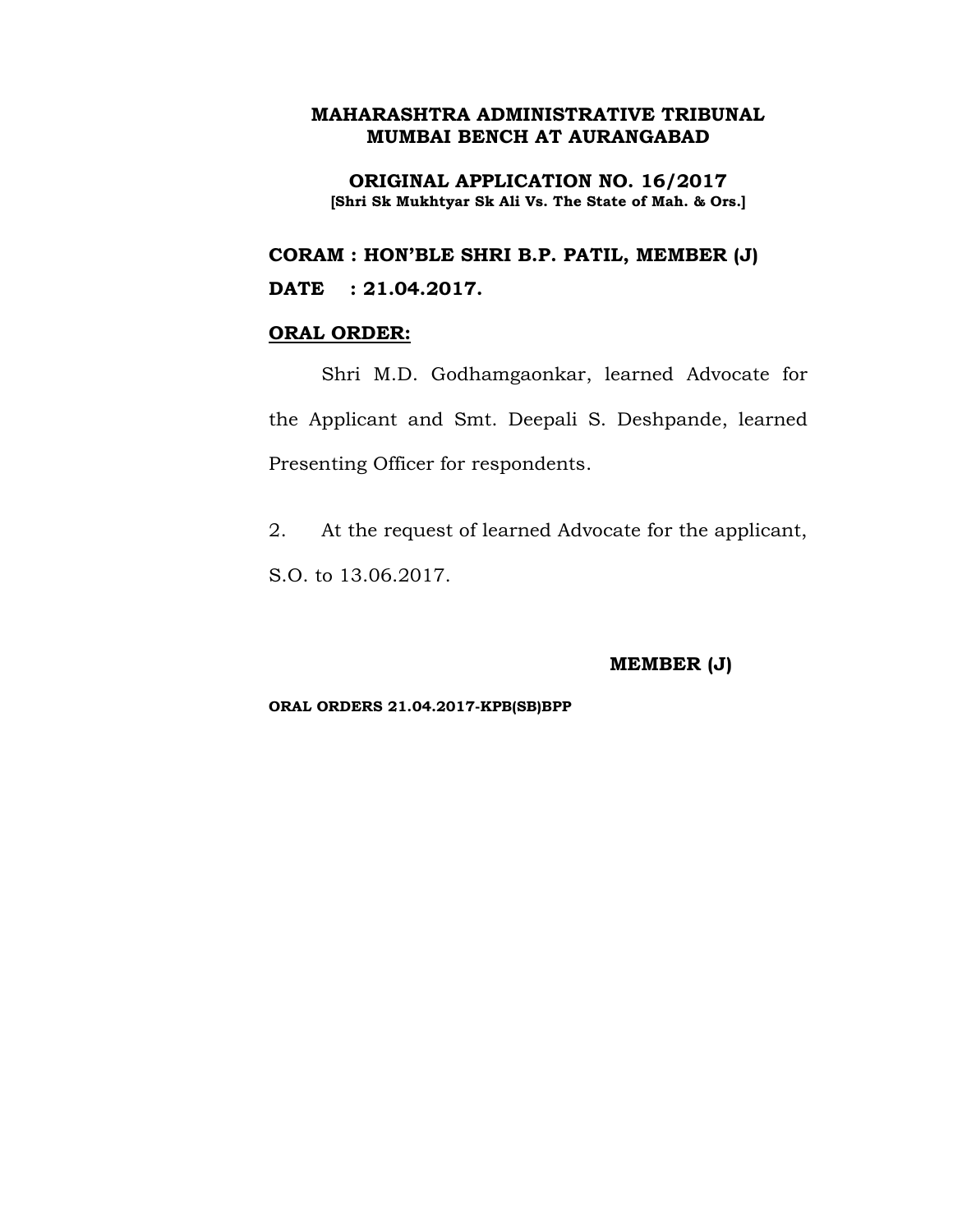**ORIGINAL APPLICATION NO. 285/2016 [Shri Devidas V. Salgarkar Vs. The State of Mah. & Ors.]**

**CORAM : HON'BLE SHRI B.P. PATIL, MEMBER (J)**

# **DATE : 21.04.2017.**

### **ORAL ORDER:**

Shri A.S. Deshpande, learned Advocate for the Applicant (**Leave Note**). Shri I.S. Thorat, learned Presenting Officer for respondent nos. 1 & 2 and Shri S.D. Dhongde, learned Advocate for respondent no. 3, are present.

2. In view of leave note filed by the learned Advocate for the applicant, S.O. to 13.06.2017.

**MEMBER (J)**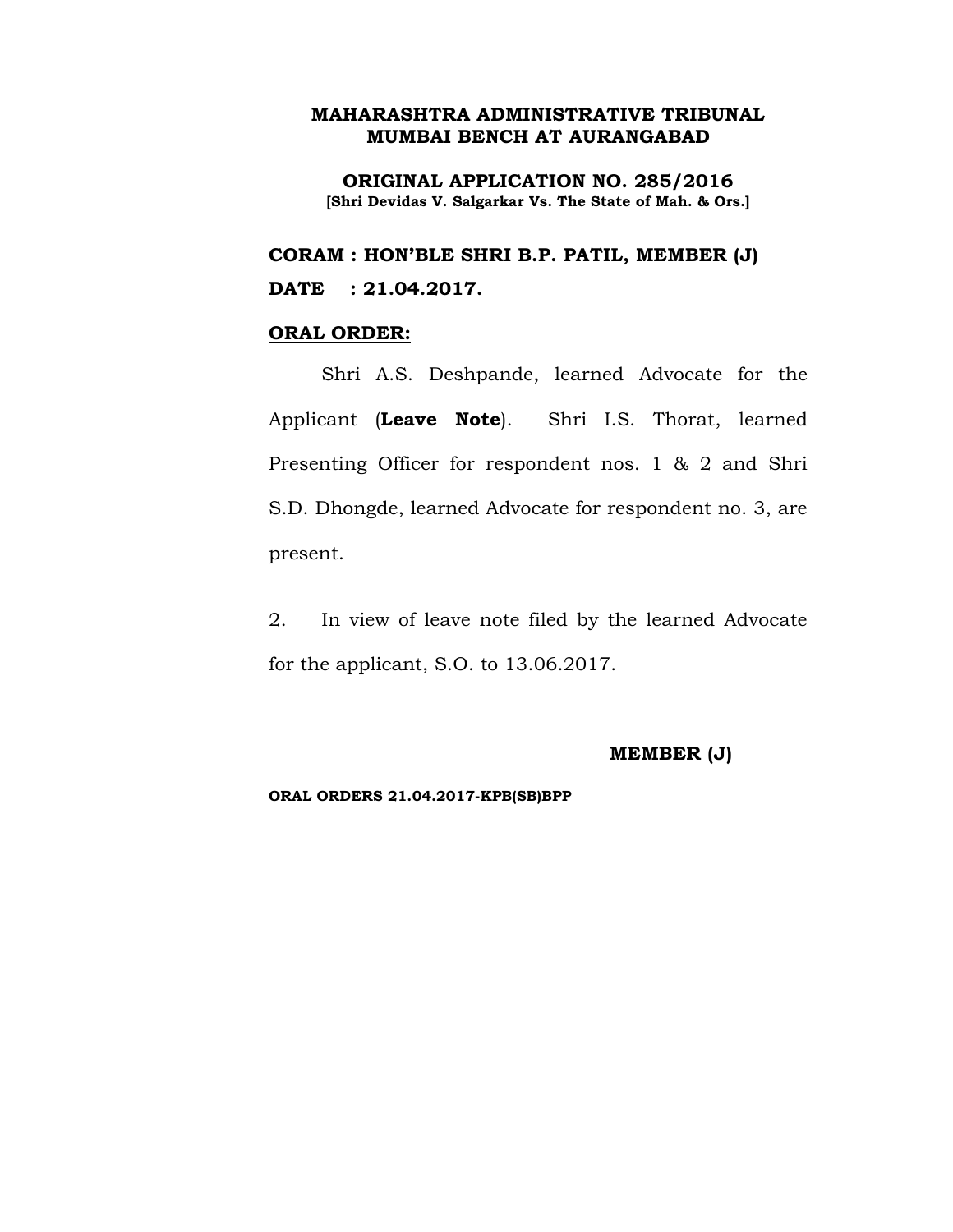**ORIGINAL APPLICATION NO. 255/2015 [Shri Rajaram A. Sande Vs. The State of Mah. & Ors.]**

**CORAM : HON'BLE SHRI B.P. PATIL, MEMBER (J) DATE : 21.04.2017.**

### **ORAL ORDER:**

Shri Vishnu Y. Patil, learned Advocate holding for Shri A.R. Devakate, learned Advocate for the Applicant and Smt. Resha S. Deshmukh, learned Presenting Officer for respondents.

2. At the request of learned Advocate for the applicant, S.O. to 27.06.2017.

#### **MEMBER (J)**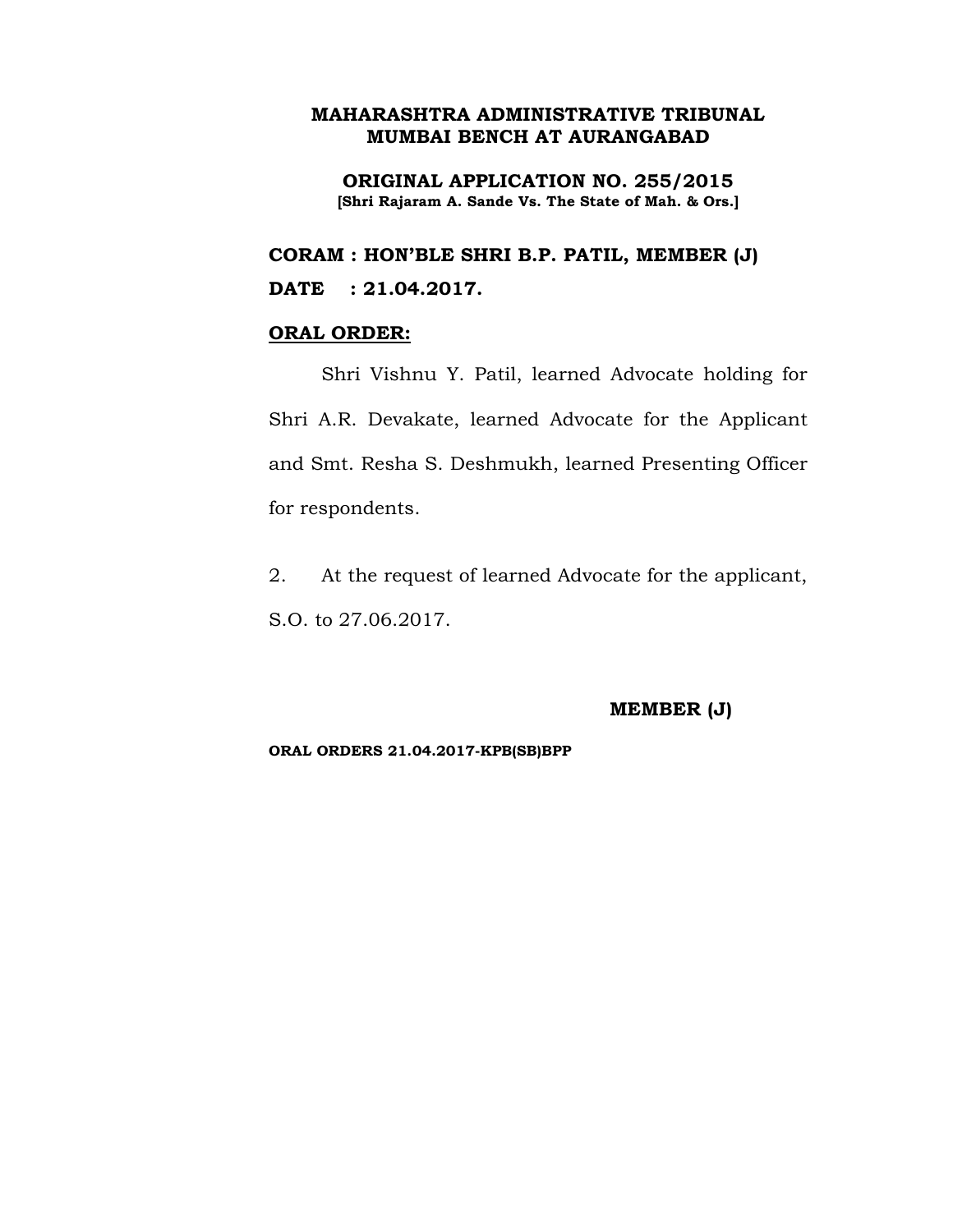**ORIGINAL APPLICATION NO. 837/2015 [Shri Sham Suresh Fulgaonkar Vs. The State of Mah. & Ors.]**

**CORAM : HON'BLE SHRI B.P. PATIL, MEMBER (J) DATE : 21.04.2017.**

#### **ORAL ORDER:**

Shri B.S. Deshmukh, learned Advocate for the Applicant, Shri D.R. Patil, learned Presenting Officer for respondent nos. 1 to 3 and Shri Ashish Rajkar, learned Advocate holding for Shri S.D. Joshi, learned Advocate for respondent no. 4.

2. Learned Presenting Officer submits that he will file affidavit in reply during the course of the day.

3. S.O. to 13.06.2017.

### **MEMBER (J)**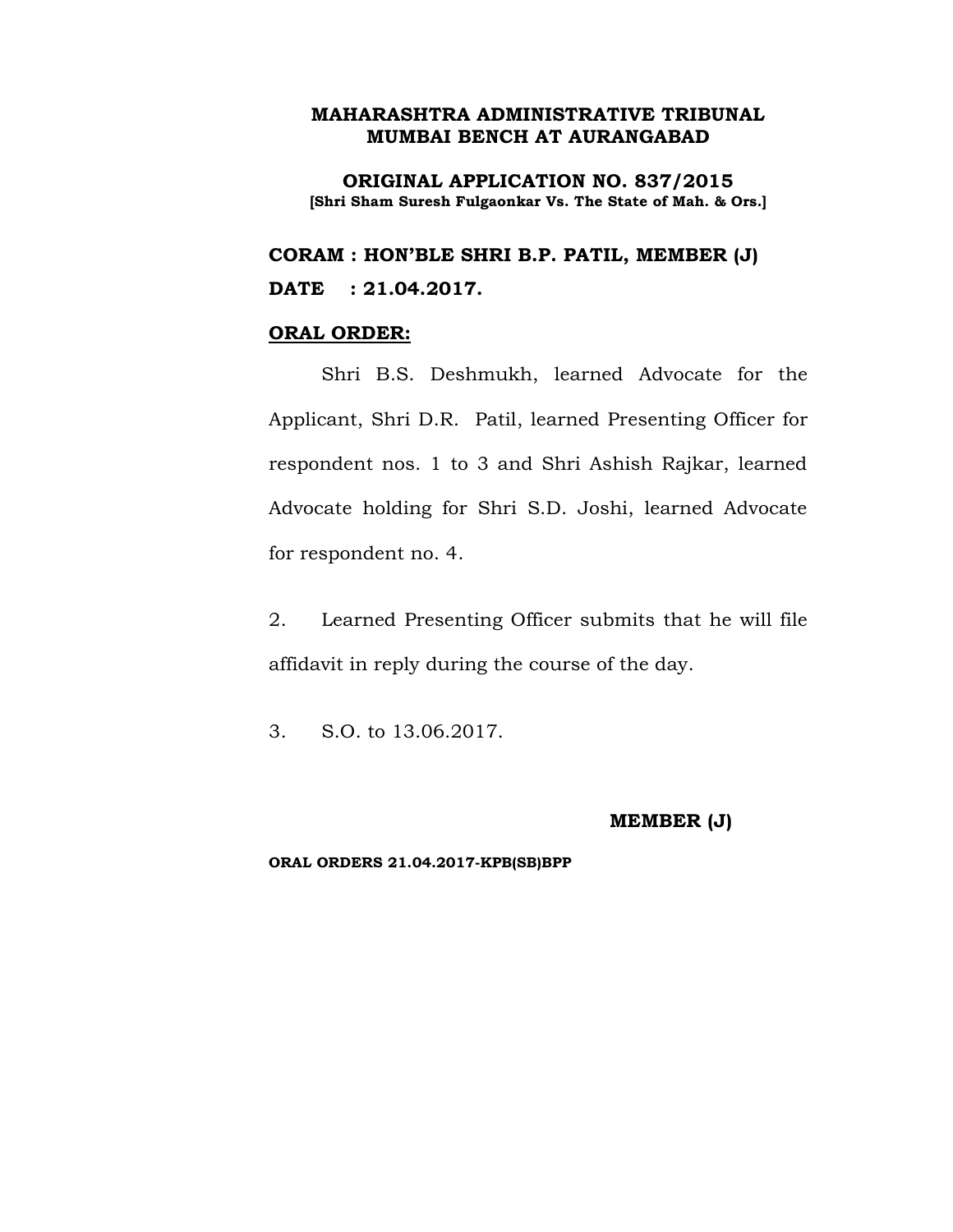**ORIGINAL APPLICATION NO. 827/2016 [Shri Syed Assifuddin Syed Mohammed Vs. The State of Mah. & Ors.]**

**CORAM : HON'BLE SHRI B.P. PATIL, MEMBER (J)**

**DATE : 21.04.2017.**

### **ORAL ORDER:**

Heard Ms. Preeti R. Wankhade, learned Advocate for the Applicant and Shri M.P. Gude, learned Presenting Officer for respondents.

2. Learned Advocate for the applicant seeks time to file certain citations on record. Time granted.

3. S.O. to 24.04.2017.

### **MEMBER (J)**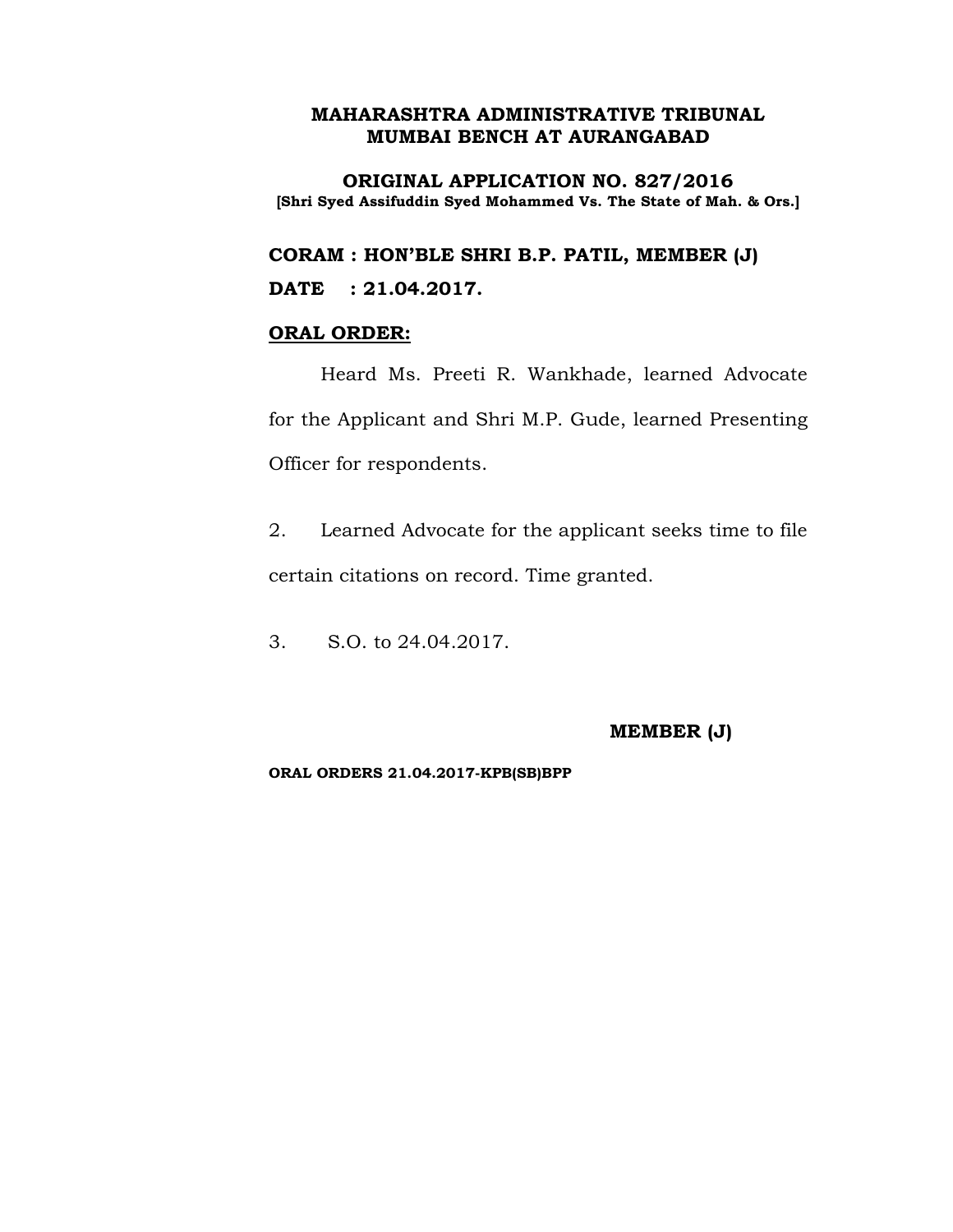**ORIGINAL APPLICATION NO. 819/2016 [Shri Vishal Babaji Goje Vs. The State of Mah. & Ors.]**

**CORAM : HON'BLE SHRI B.P. PATIL, MEMBER (J)**

**DATE : 21.04.2017.**

### **ORAL ORDER:**

Shri M.B. Kolpe, learned Advocate for the Applicant (**Absent**). Shri M.P. Gude, learned Presenting Officer for respondents, present.

2. As none present for the applicant, S.O. to 16.06.2017 for passing necessary orders.

**MEMBER (J)**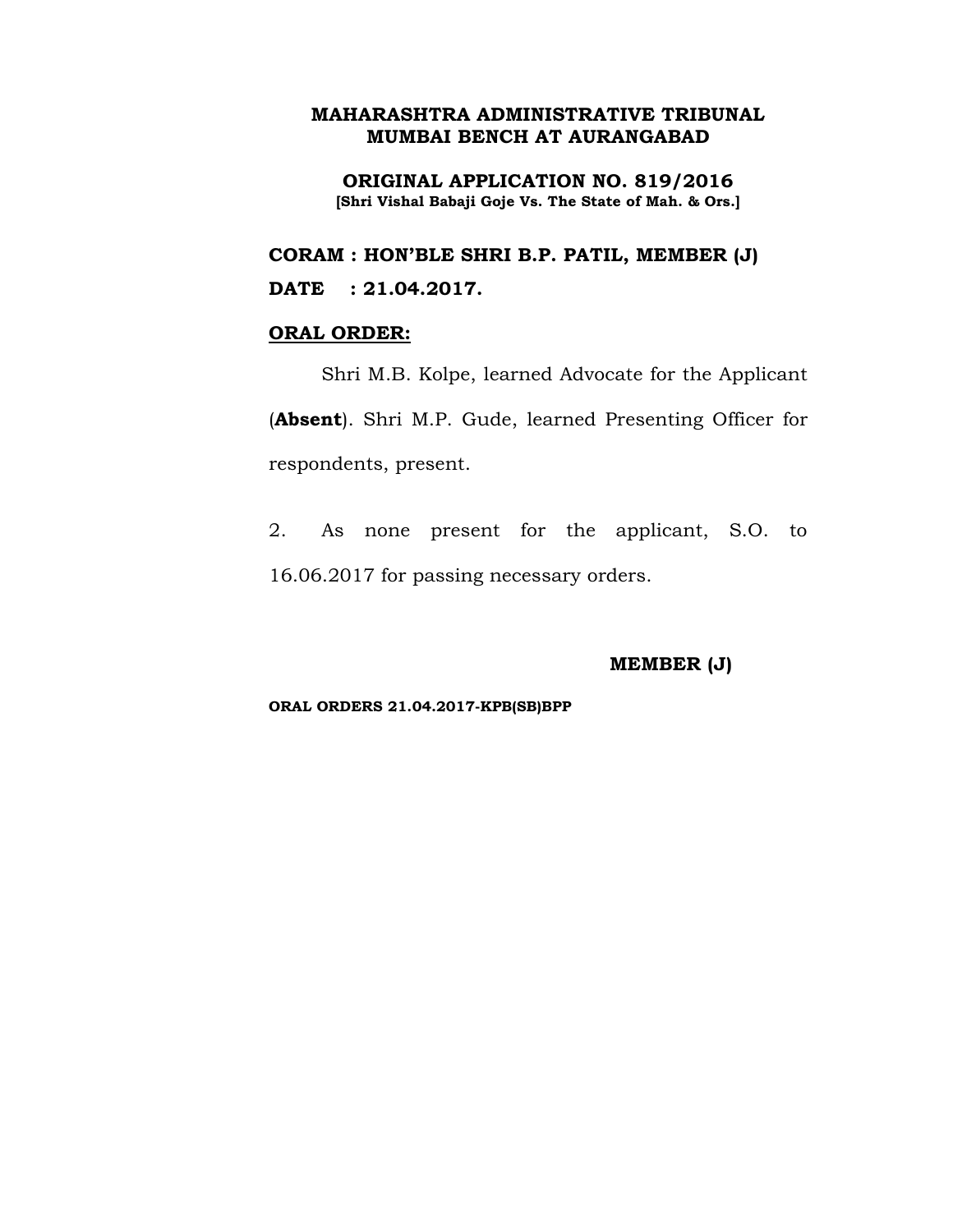**ORIGINAL APPLICATION NO. 771/2016 [Smt. Usha Ranoji Bahirat Vs. The State of Mah. & Ors.]**

**CORAM : HON'BLE SHRI B.P. PATIL, MEMBER (J) DATE : 21.04.2017.**

### **ORAL ORDER:**

Shri R.B. Ade, learned Advocate for the Applicant, Smt. Priya R. Bharaswadkar, learned Presenting Officer for respondent nos. 1 to 3 and Shri Shrikant Veer, learned Advocate for respondent no. 4.

2. Learned Presenting Officer for respondent Nos. 1 to 3 as well as learned Advocate for respondent no. 4 seek time to file affidavit in reply. Time granted.

3. S.O. to 16.06.2017.

# **MEMBER (J)**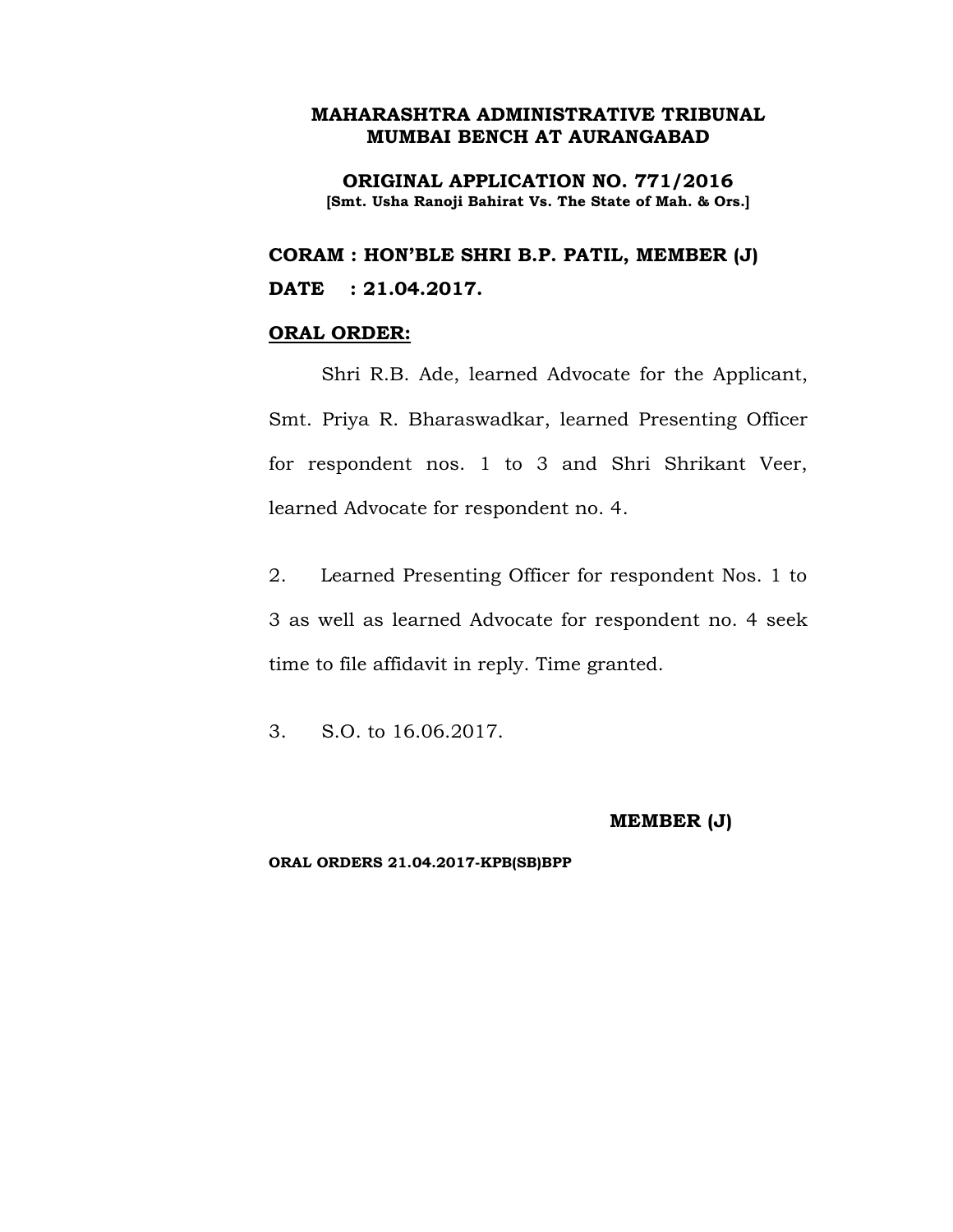**ORIGINAL APPLICATION NO. 673/2016 [Shri Sanjay Bhaskar Patil Vs. The State of Mah. & Ors.]**

**CORAM : HON'BLE SHRI B.P. PATIL, MEMBER (J)**

**DATE : 21.04.2017.**

## **ORAL ORDER:**

Shri S.G. Kulkarni, learned Advocate for the Applicant and Shri V.R. Bhumkar, learned Presenting Officer for respondents.

2. Learned Presenting Officer seeks time to file affidavit in reply on behalf of respondents. Time granted.

3. S.O. to 21.06.2017.

#### **MEMBER (J)**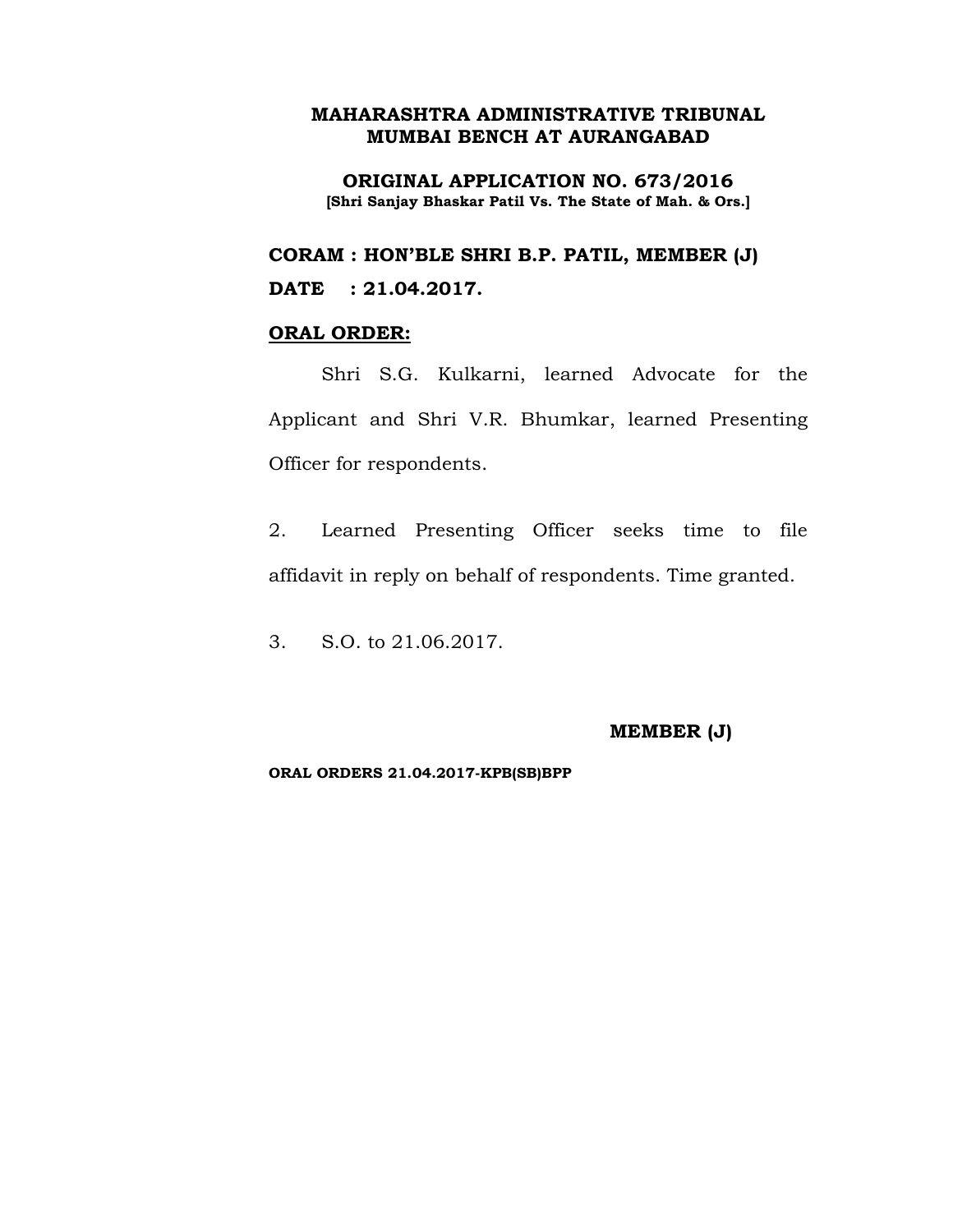**ORIGINAL APPLICATION NO. 518/2016 [Shri Bharat P. Patil Vs. The State of Mah. & Ors.]**

**CORAM : HON'BLE SHRI B.P. PATIL, MEMBER (J) DATE : 21.04.2017.**

### **ORAL ORDER:**

Heard Shri P.P. Kothari, learned Advocate holding for Shri S.S. Bora, learned Advocate for the Applicant, Shri M.P. Gude, learned Presenting Officer for respondent nos. 1 to 3 and Shri Girish Nagori, learned Advocate for respondent no. 4.

2. Learned Presenting Officer submits that there is no need to file affidavit in reply of respondent nos. 1 and 2 as the respondent no. 3 has already filed affidavit in reply.

3. Learned Advocate for respondent no. 4 has also does not want to file affidavit in reply.

4. After hearing the matter for considerable time, it is closed for orders.

#### **MEMBER (J)**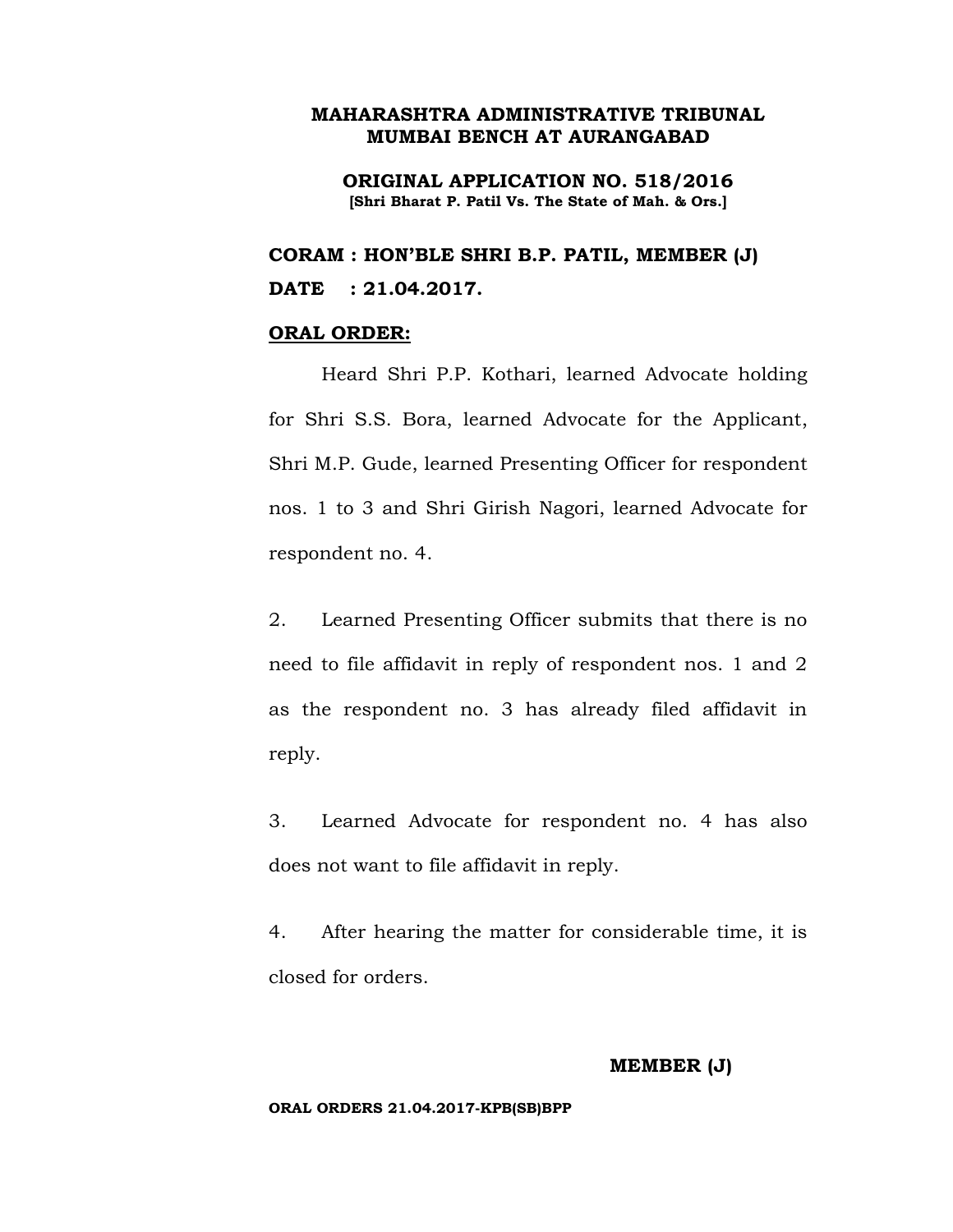### **ORIGINAL APPLICATION NO. 463/2016 [Shri Ishwar Bhika Pawar Vs. The State of Mah. & Ors.]**

**CORAM : HON'BLE SHRI B.P. PATIL, MEMBER (J)**

**DATE : 21.04.2017.**

#### **ORAL ORDER:**

Heard Ms. Preeti R. Wankhade, learned Advocate for the Applicant and Shri V.R. Bhumkar, learned Presenting Officer for respondents.

- 2. Pleadings are complete. The O.A. is admitted and it be kept for final hearing.
- 3. S.O. to 27.06.2017.

#### **MEMBER (J)**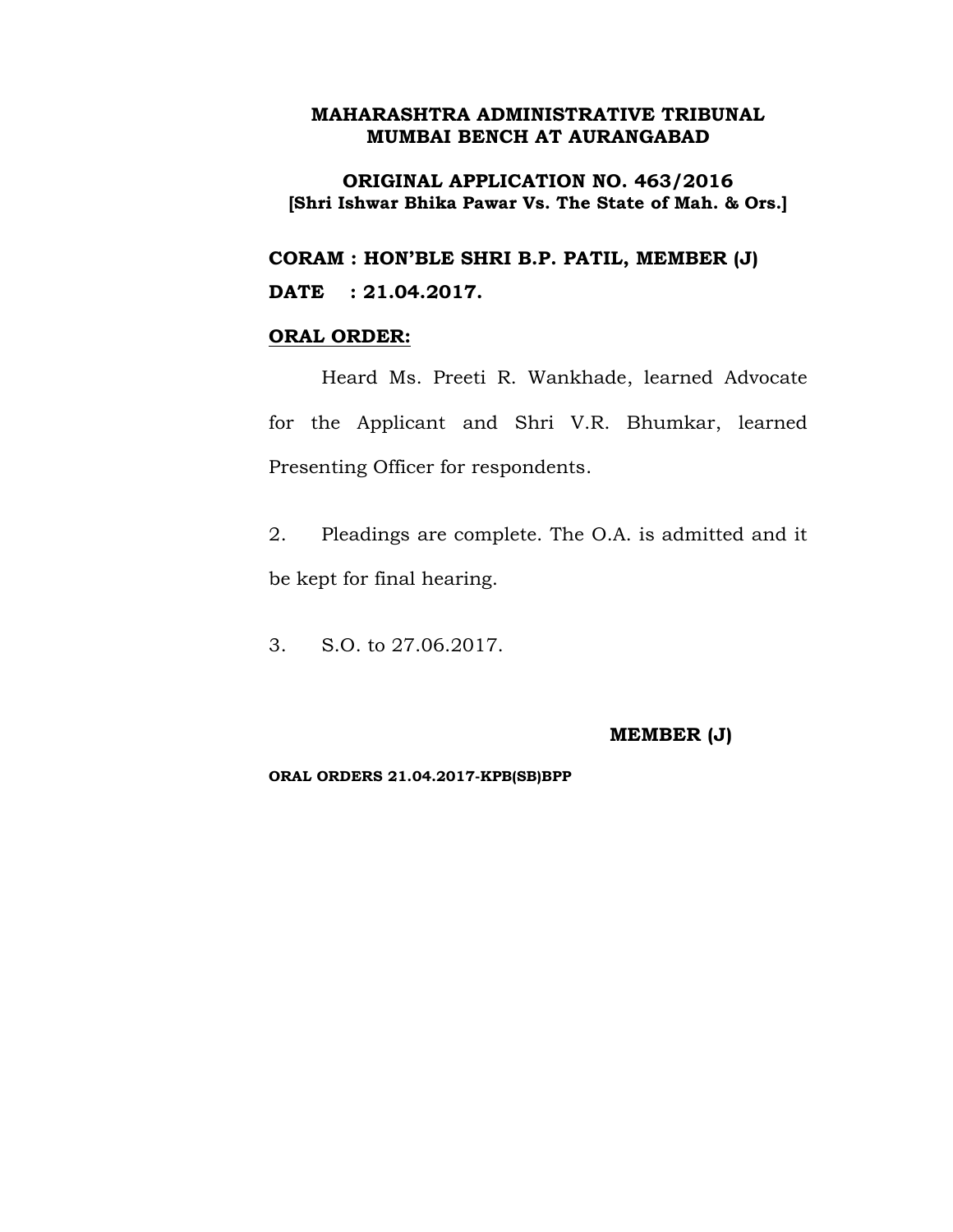**ORIGINAL APPLICATION NO. 464/2016 [Shri Milind Laxmanroa Kulkarni Vs. The State of Mah. & Ors.]**

**CORAM : HON'BLE SHRI B.P. PATIL, MEMBER (J) DATE : 21.04.2017.**

### **ORAL ORDER:**

Heard Ms. Preeti R. Wankhade, learned Advocate for the Applicant and Smt. Deepali S. Deshpande, learned Presenting Officer for respondents.

2. Learned Presenting Officer has filed affidavit in reply on behalf of respondent no. 1. Same is taken on record and the copy thereof has been served on the learned Advocate for the applicant.

3. Pleadings are complete. The O.A. is admitted and it be kept for final hearing.

3. S.O. to 27.06.2017.

#### **MEMBER (J)**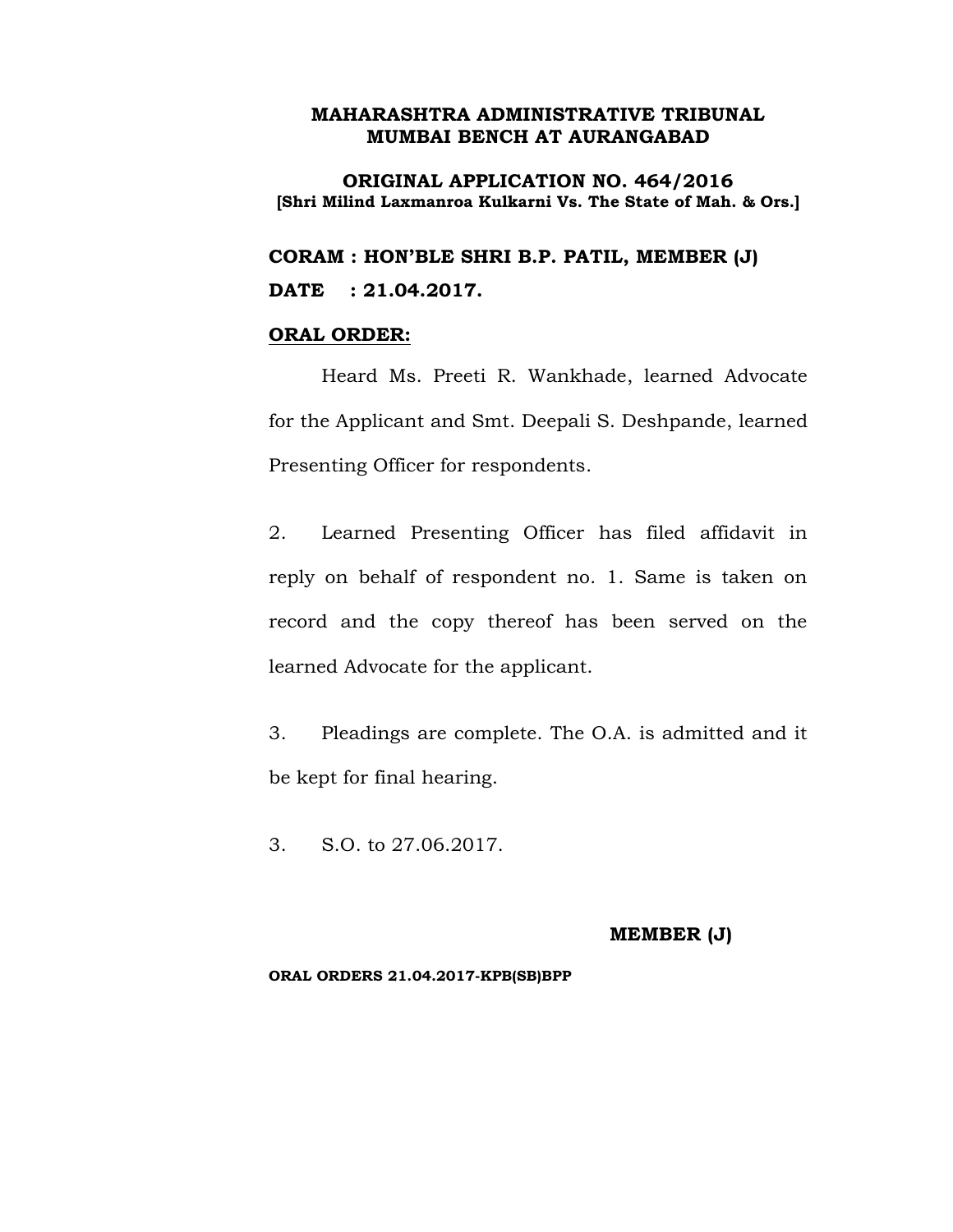### **ORIGINAL APPLICATION NO. 465/2016 [Shri Vinayak S. Jadhav Vs. The State of Mah. & Ors.]**

**CORAM : HON'BLE SHRI B.P. PATIL, MEMBER (J)**

### **DATE : 21.04.2017.**

#### **ORAL ORDER:**

Heard Ms. Preeti R. Wankhade, learned Advocate for the Applicant and Smt. Resha S. Deshmukh, learned Presenting Officer for respondents.

2. Pleadings are complete. The O.A. is admitted and it be kept for final hearing.

3. S.O. to 27.06.2017.

#### **MEMBER (J)**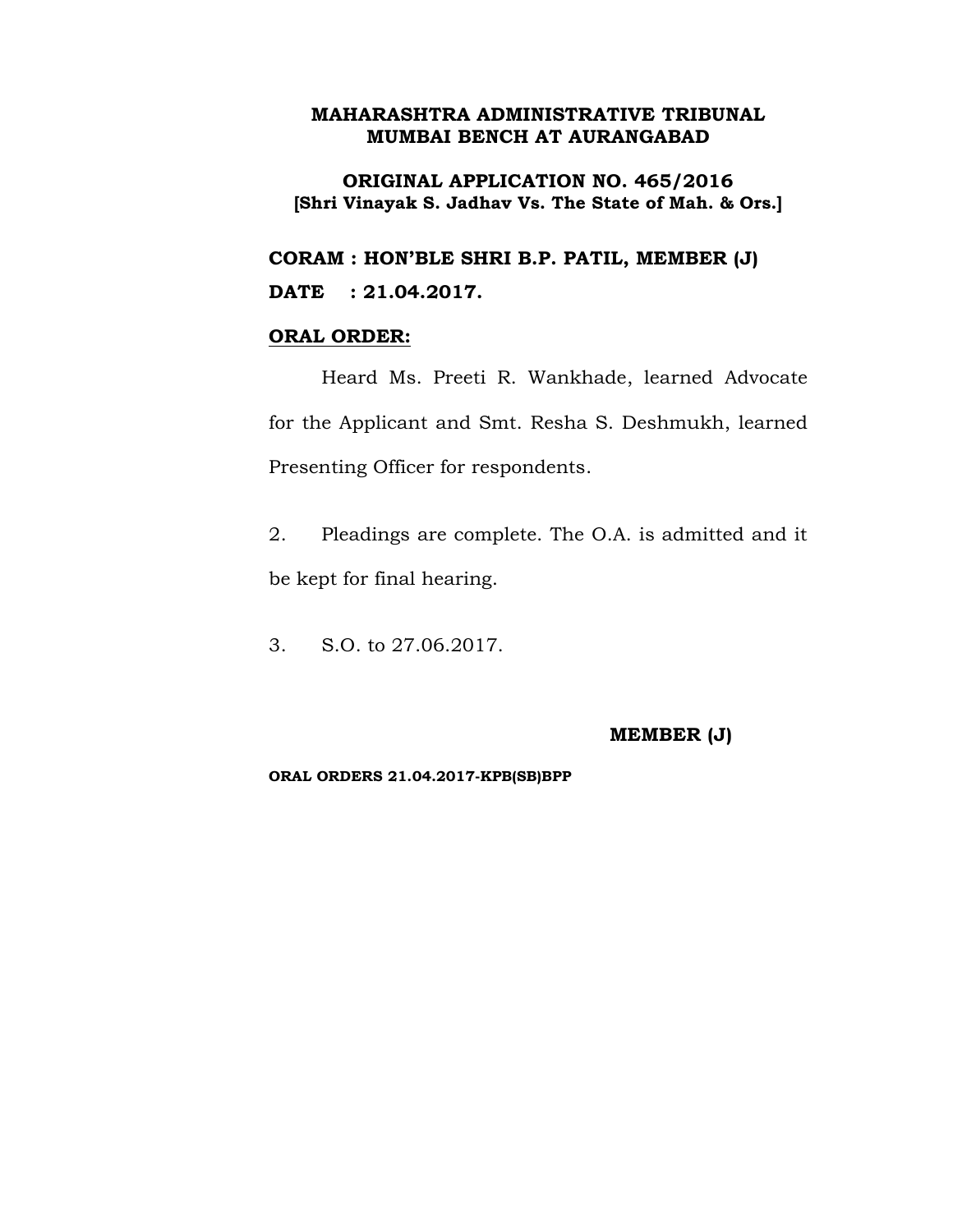### **ORIGINAL APPLICATION NO. 226/2016 [Shri Shivram N.Dhapate Vs. The State of Mah. & Ors.]**

**CORAM : HON'BLE SHRI B.P. PATIL, MEMBER (J)**

**DATE : 21.04.2017.**

### **ORAL ORDER:**

Shri P.M. Shinde, learned Advocate for the Applicant and Shri N.U. Yadav, learned Presenting Officer for respondents.

2. Learned Advocate for the applicant has filed rejoinder affidavit. Same is taken on record and the copy thereof has been served on the learned Presenting Officer.

3. S.O. to 07.06.2017.

### **MEMBER (J)**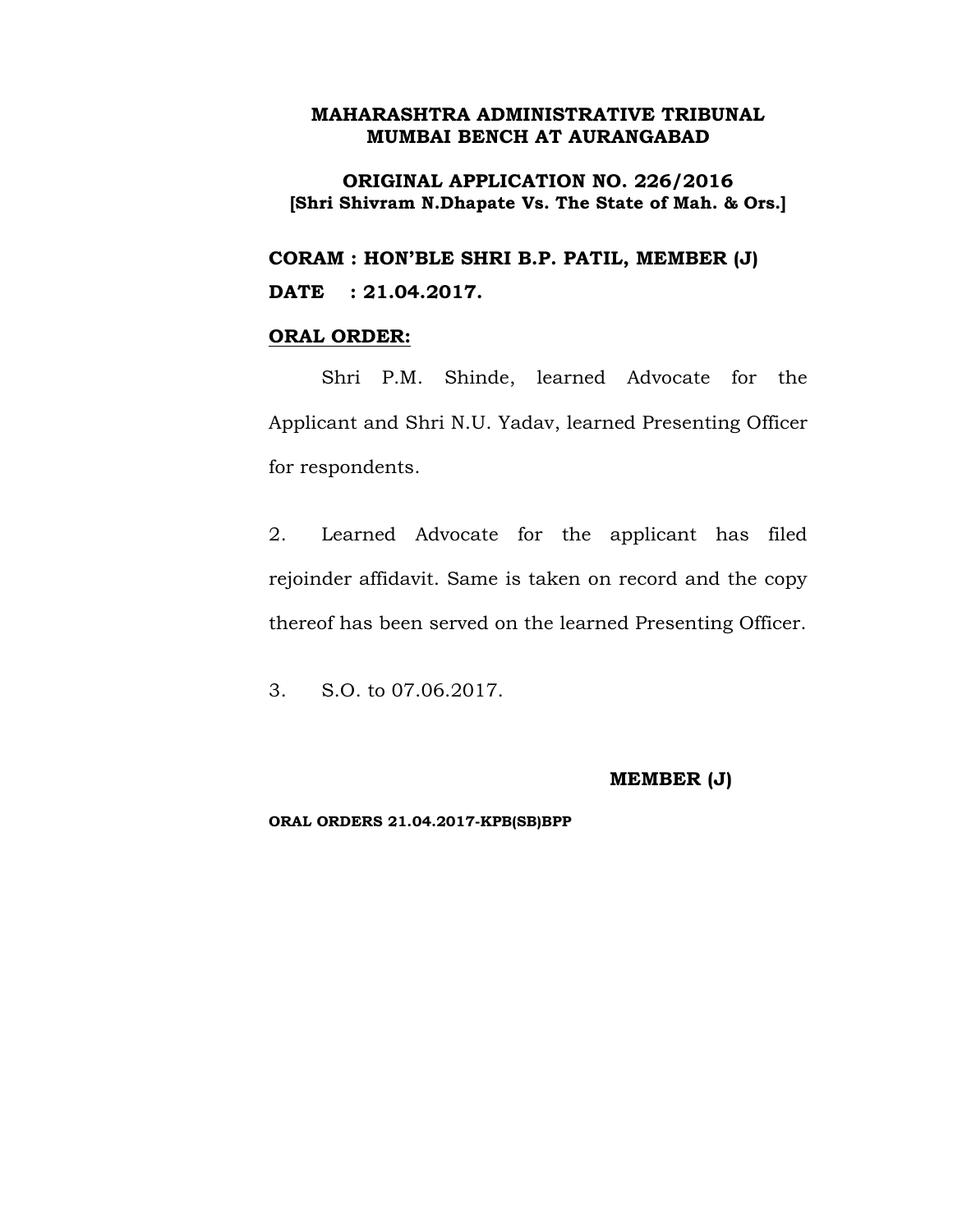**ORIGINAL APPLICATION NO. 52/2016 [Dr. Waman C. Rathod Vs. The State of Mah. & Ors.]**

**CORAM : HON'BLE SHRI B.P. PATIL, MEMBER (J) DATE : 21.04.2017.**

#### **ORAL ORDER:**

Shri J.S. Deshmukh, learned Advocate for the Applicant and Shri V.R. Bhumkar, learned Presenting Officer for respondent nos. 1 to 3. Shri P.R. Tandale, learned Advocate for respondent no. 4 (**Absent**).

2. Learned Presenting Officer has filed affidavit in reply on behalf of respondent nos. 1 to 3. Same is taken on record and the copy thereof has been served on the other side.

3. Learned Advocate for the applicant submits that he will go through the affidavit in reply and will file rejoinder affidavit, if necessary.

3. S.O. to 27.06.2017.

#### **MEMBER (J)**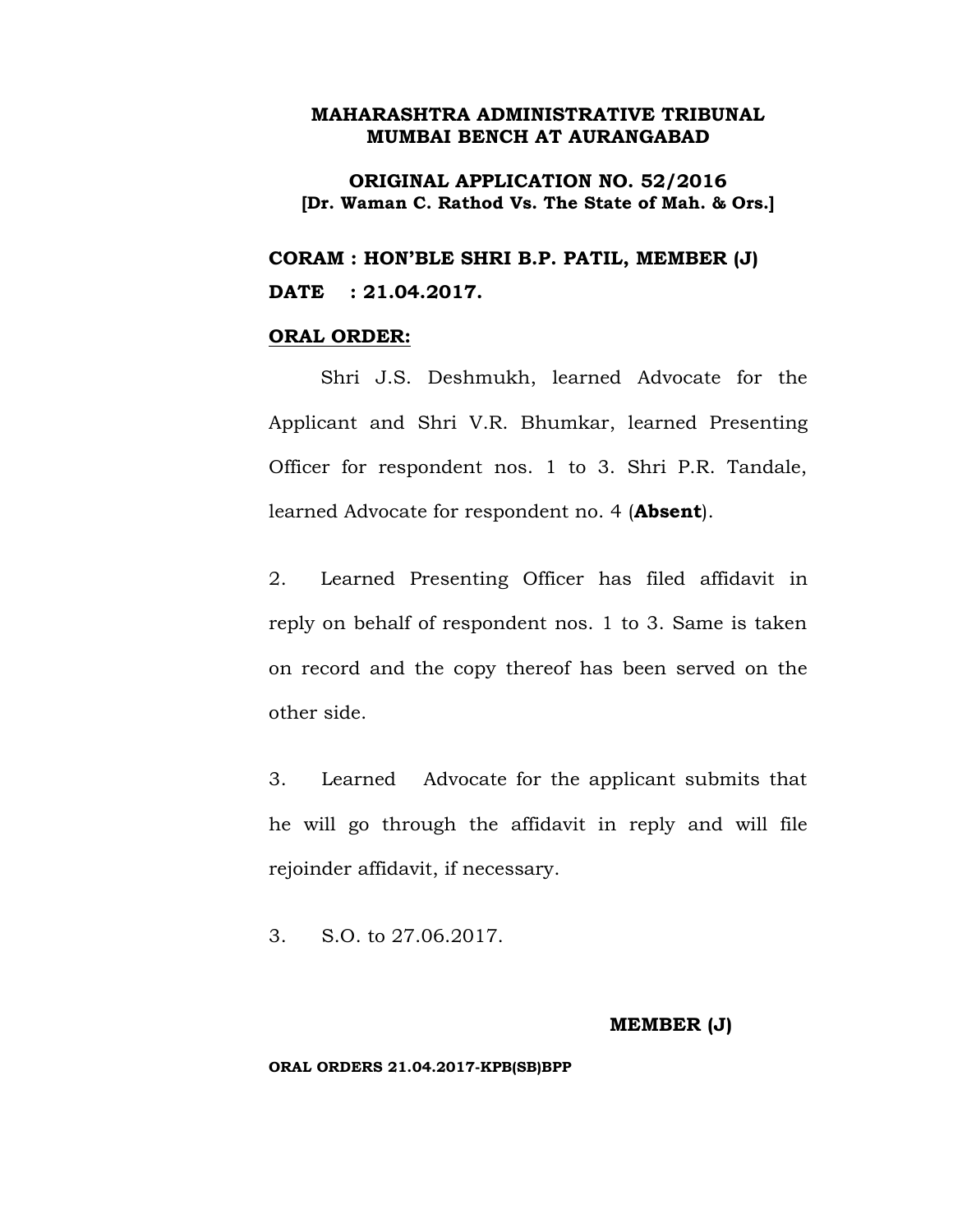**ORIGINAL APPLICATION NO. 762/2016 [Shri Nakul Shankar Mhaske Vs. The State of Mah. & Ors.] CORAM : HON'BLE SHRI B.P. PATIL, MEMBER (J) DATE : 21.04.2017. ORAL ORDER:**

Heard Shri A.S. Deshmukh, learned Advocate for the Applicant and Shri N.U. Yadav, learned Presenting Officer for respondents.

2. Learned Advocate for the applicant submitted that on previous date i.e. on 17.02.2017 this Tribunal has directed the respondent no. 1 i.e. the Principal Secretary, Agriculture, Animal Husbandry, Dairy Development and Fisheries Department, M.S., Mumbai to take a decision according to law in the enquiry within a period of two months from the date of order and the final order thereon be filed before this Tribunal. He has submitted that in spite of specific direction of the Tribunal, the respondent no. 1 i.e. the Principal Secretary, Agriculture, Mumbai has not taken final decision in the enquiry and has not filed report till today. Therefore, learned Advocate for the applicant prayed to take necessary action against the respondent no. 1 i.e. the Principal Secretary, Agriculture, Mumbai.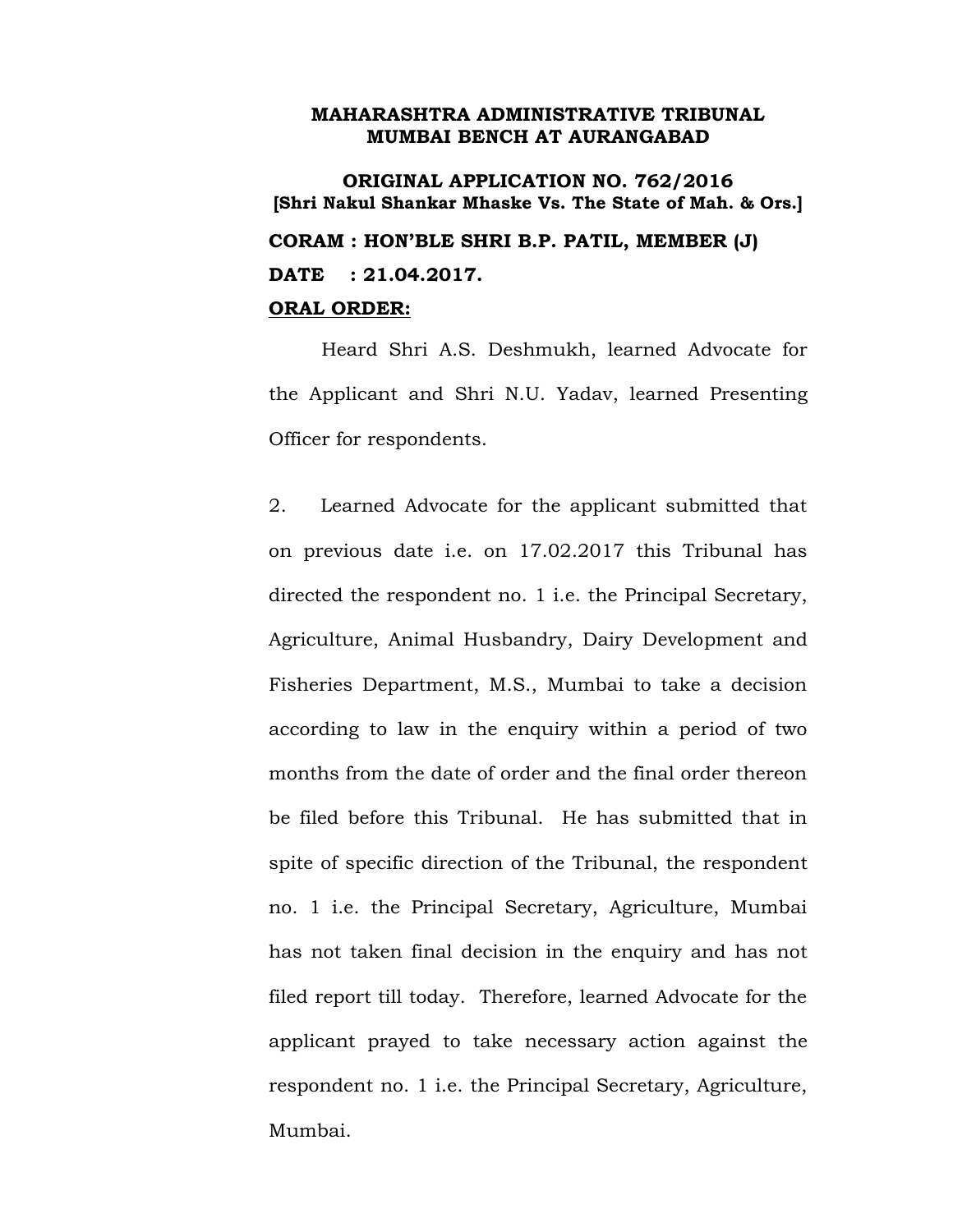3. Today, learned Presenting Officer has placed on record a copy of communication dated 13.04.2017 sent by the Naib Tahsildar, EGS, Divisional Commissioner, Nashik stating that the steno copy of the order dated 17.02.2017 had been forwarded to the Collector, Ahmednagar and the District Superintendent Agriculture Officer, Ahmednagar. He, therefore, sought time to take necessary decision in the matter.

4. Learned Presenting Officer has submitted that he has also communicated the order passed by this Tribunal on 17.02.2017 to the Principal Secretary, Agriculture, Mumbai. He has submitted that he did not receive instruction/communication from the respondent no. 1 till today. He sought time to take decision in the matter.

4. On perusal of the earlier order and the submissions made by the learned Advocate for the applicant and learned Presenting Officer it is crystal clear that the respondent no. 1 had not yet taken final decision in the enquiry report in the month of September 2015. He has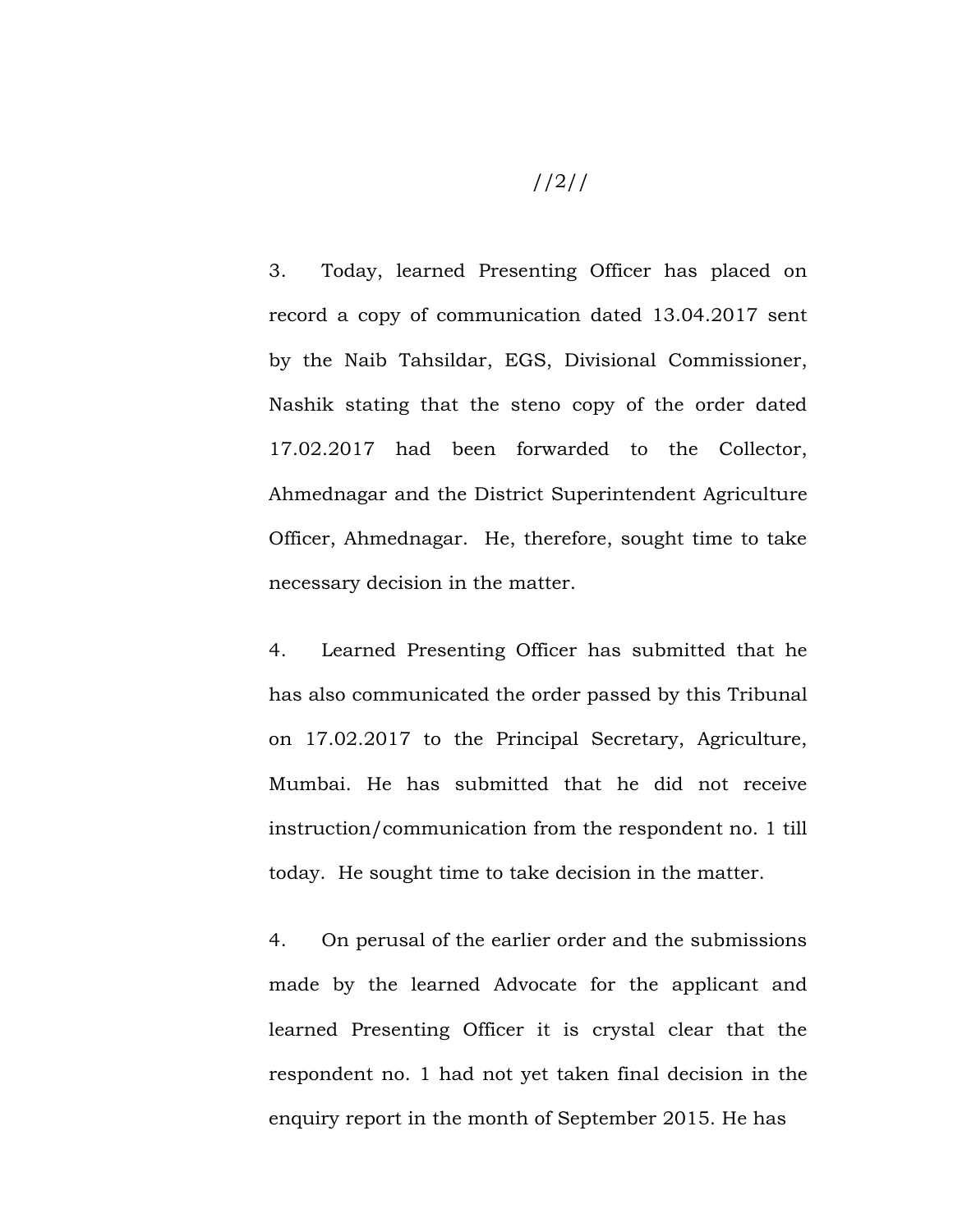not filed the report as directed by this Tribunal on 17.02.2017. The respondent no. 1 neither sent any communication nor informed this Tribunal as well as Presenting Officer regarding progress in the matter. Said behavior of the respondent no. 1 is not as expected and it amounts flouting of the orders of the Tribunal intentionally, and therefore, it will be just and proper to direct the concerned respondent no. 1 Shri Bijay Kumar, Principal Secretary, Agriculture, M.S., Mumbai to appear before this Tribunal and to show cause as to why action should not be taken against him for flouting the order of this Tribunal dated 17.02.2017, on or before 28.04.2017.

5. Hence, S.O. to 28.04.2017.

6. Steno copy allowed to the learned Presenting Officer at his request.

#### **MEMBER (J)**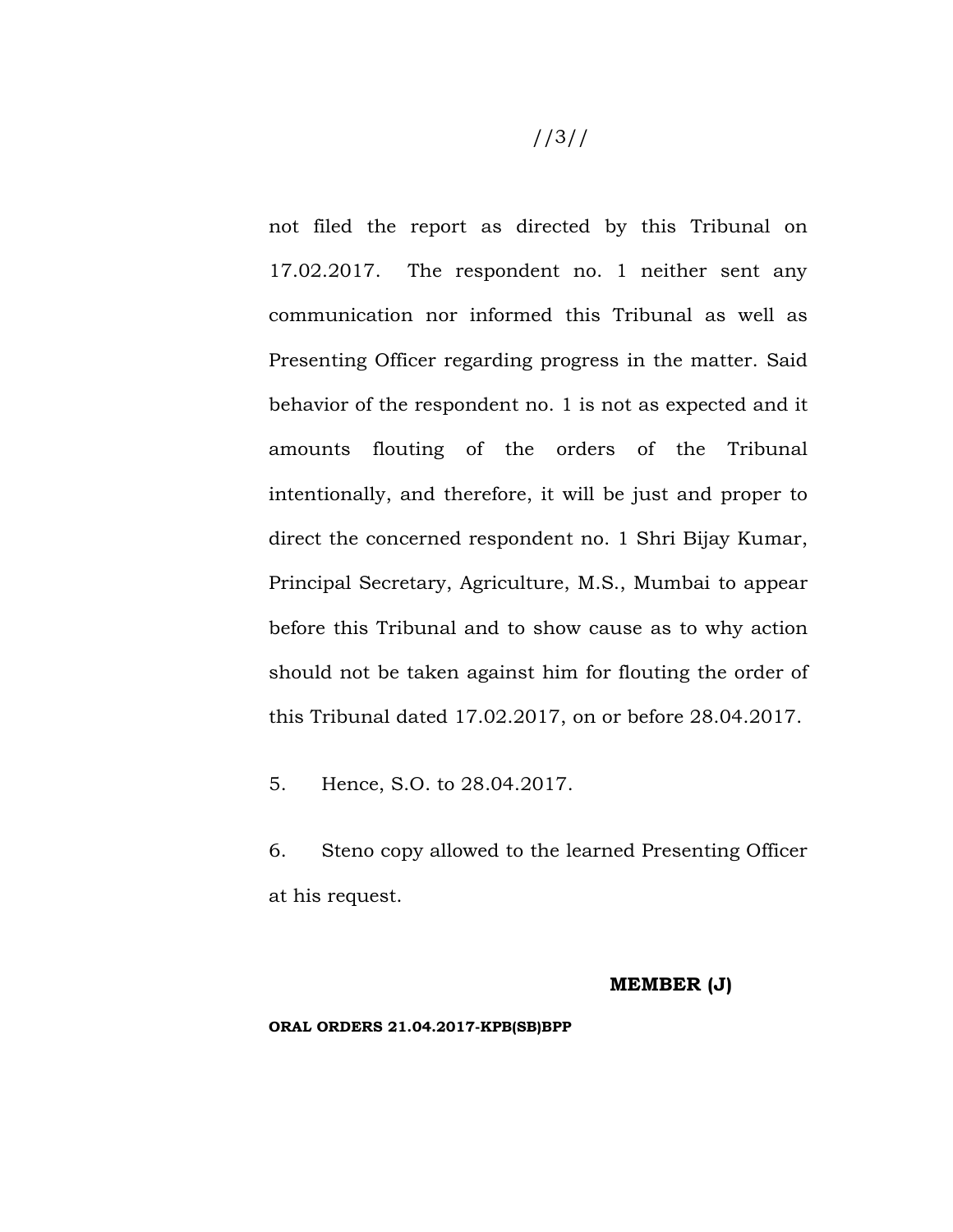**ORIGINAL APPLICATION NO. 381/2016 [Smt. Nitu M. Chingalwar Vs. The State of Mah. & Ors.] CORAM : HON'BLE SHRI B.P. PATIL, MEMBER (J) DATE : 21.04.2017.**

#### **ORAL ORDER:**

Heard Shri S.B. Ghute, learned Advocate for the Applicant and Shri M.P. Gude, learned Presenting Officer for respondents.

2. The learned Advocate, on instructions from the applicant, submits that the applicant is ready to work at Washim, if the respondents transfer him there.

3. Learned Presenting Officer submitted that he has personally contacted the Deputy Directed, Health Services, Mumbai and he intends to accommodate the applicant on the vacant post at Washim.

4. Learned Advocate for the applicant submitted that if the respondent is ready to accommodate the applicant at Washim he does not want to proceed further with the present O.A. and therefore, he prayed to dispose of the same.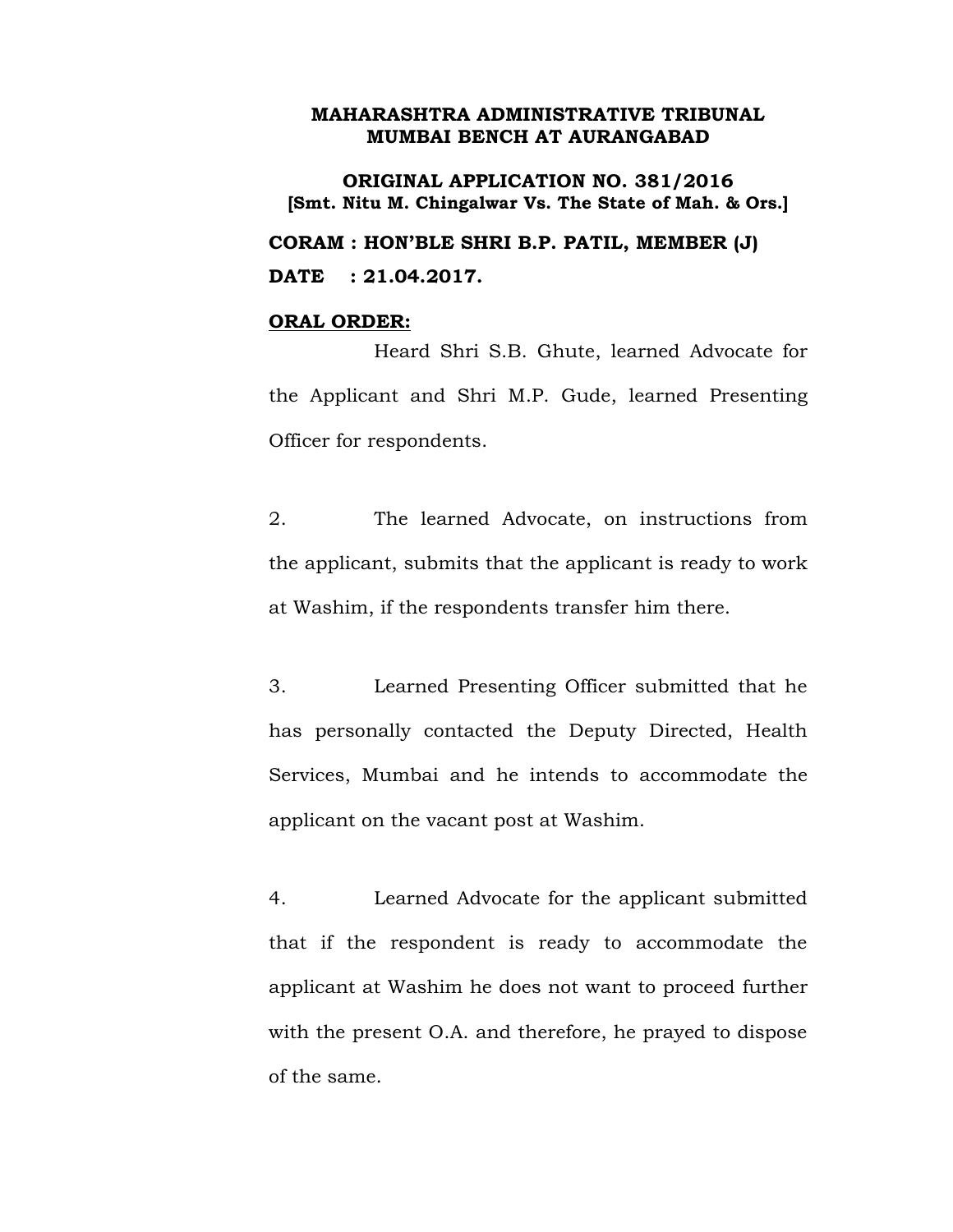# //2// O.A. No. 381/2016

5. In view of the submissions made by the learned Advocate for the applicant and learned Presenting Officer, the present Original Application stands disposed of, as the respondent no. 1 is ready to accommodate the applicant on the vacant post at Washim. There shall be no order as to costs.

**MEMBER (J)**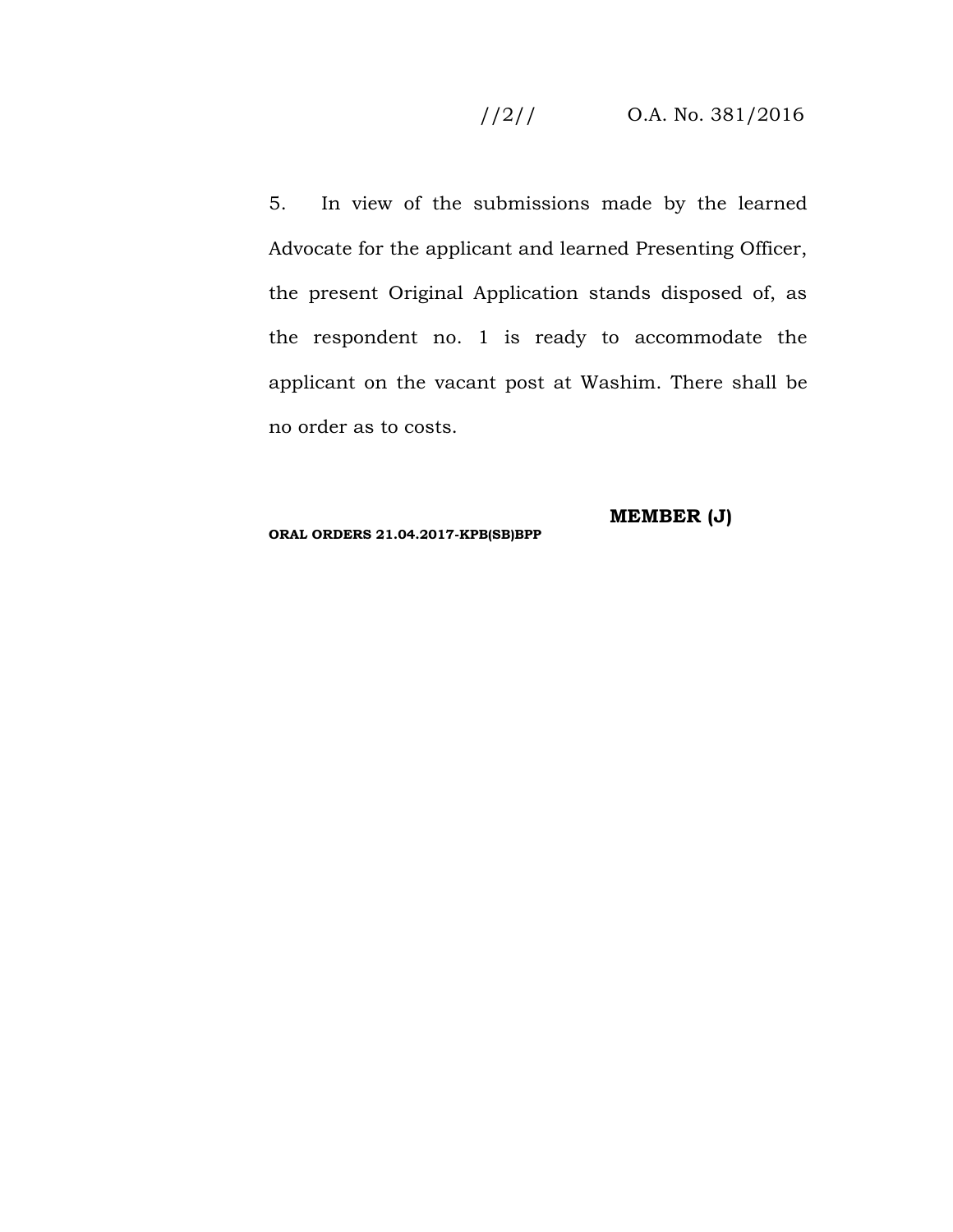# **MAHARASHTRA ADMINISTRATIVE TRIBUNAL MUMBAI BENCH AT AURANGABAD ORIGINAL APPLICATION ST. NO. 432/2017 [Shri Rajesh V. Belge Vs. The State of Mah. & Ors.] CORAM : HON'BLE SHRI B.P. PATIL, MEMBER (J) DATE : 21.04.2017.**

### **ORAL ORDER:**

Heard Shri A.D. Gadekar, learned Advocate for the Applicant and Shri M.S. Mahajan, learned Chief Presenting Officer for respondents.

2. Perused the documents. The applicant is seeking appointment on compassionate ground. It is his contention that his name is included in the waiting list prepared by the respondents in the year 2005 but the respondents are shifting their liability on each other regarding appointment of the applicant on compassionate ground. Therefore, the applicant has approached this Tribunal by filing present Original Application. On perusal of documents it reveals that the applicant's name is included in the waiting list prepared in the year 2005. But the Collector, Nanded and the Executive Engineer, Nanded are avoiding their responsibility by making correspondence inter-se and they are not taking decision in this matter. Considering the said fact, in my opinion there is no substance in the office objection that the